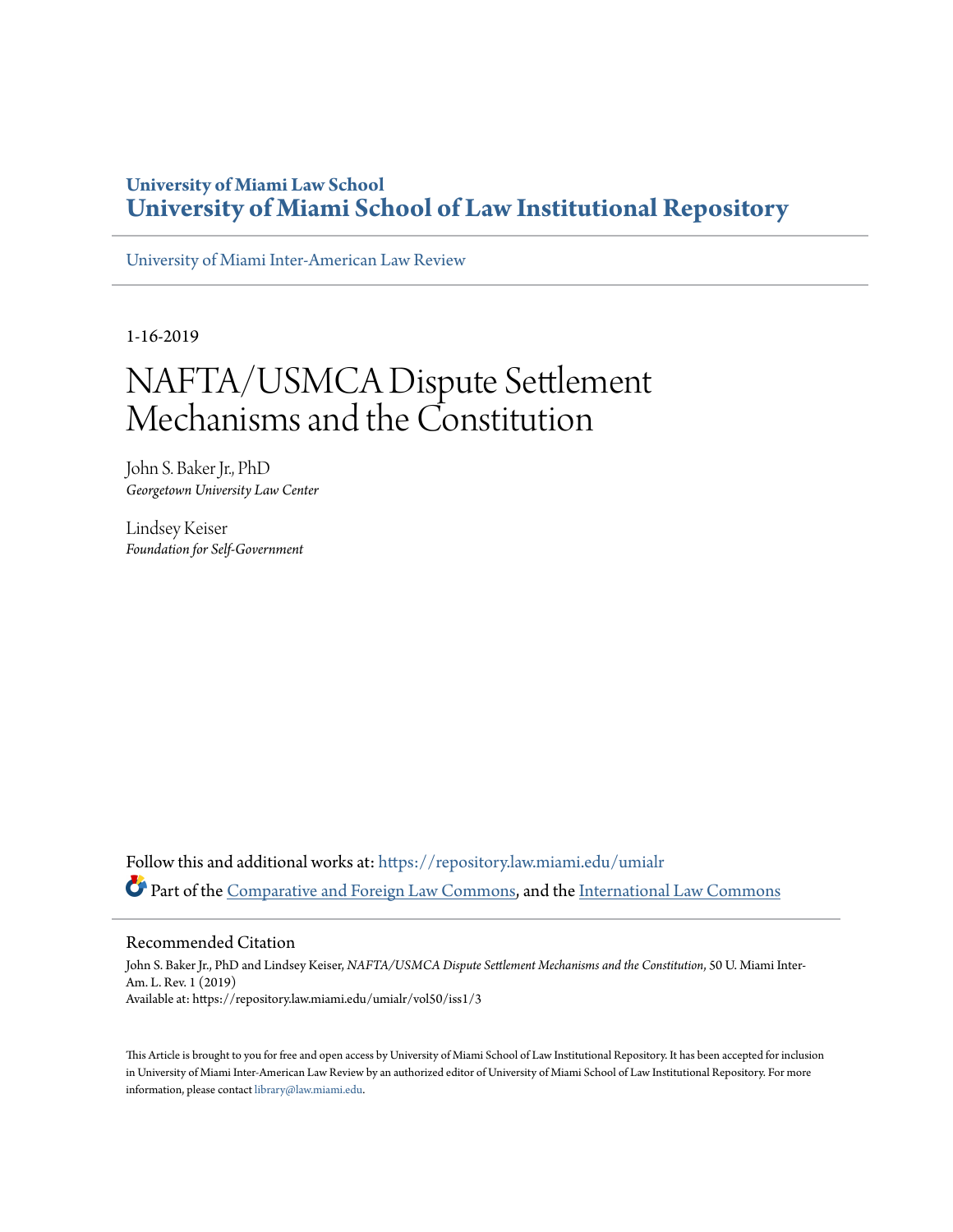# **NAFTA/USMCA DISPUTE SETTLEMENT MECHANISMS AND THE CONSTITUTION**

John S. Baker, Jr, Ph.D.\* with Lindsey Keiser\*\*

| INTRODUCTION                                            |  |
|---------------------------------------------------------|--|
| I. The Dispute over Dispute Settlement Mechanisms4      |  |
|                                                         |  |
|                                                         |  |
| C. The Constitutional Issue of Federal Court            |  |
| Deference to Administrative Agency Action 13            |  |
|                                                         |  |
| II. The Constitutionality of Chapters 10 and 1419       |  |
| A. Congress' Failure to Focus on the Constitutionality  |  |
|                                                         |  |
| 1. Constitutional Confusion Caused by Non-              |  |
|                                                         |  |
| 2. NAFTA: More than a Simple Evolution from             |  |
|                                                         |  |
|                                                         |  |
|                                                         |  |
| 2. Separation of Powers and Binational Panels28         |  |
| a. Article II—The Appointments Clause 29                |  |
| b. Article III: Withdrawing Jurisdiction from           |  |
|                                                         |  |
| 1) International versus Domestic Law33                  |  |
|                                                         |  |
| 3) Exceptions to Article III Do Not Include             |  |
| Giving Jurisdiction to an International Body36          |  |
| III. The Constitutional Tension Between Sovereignty and |  |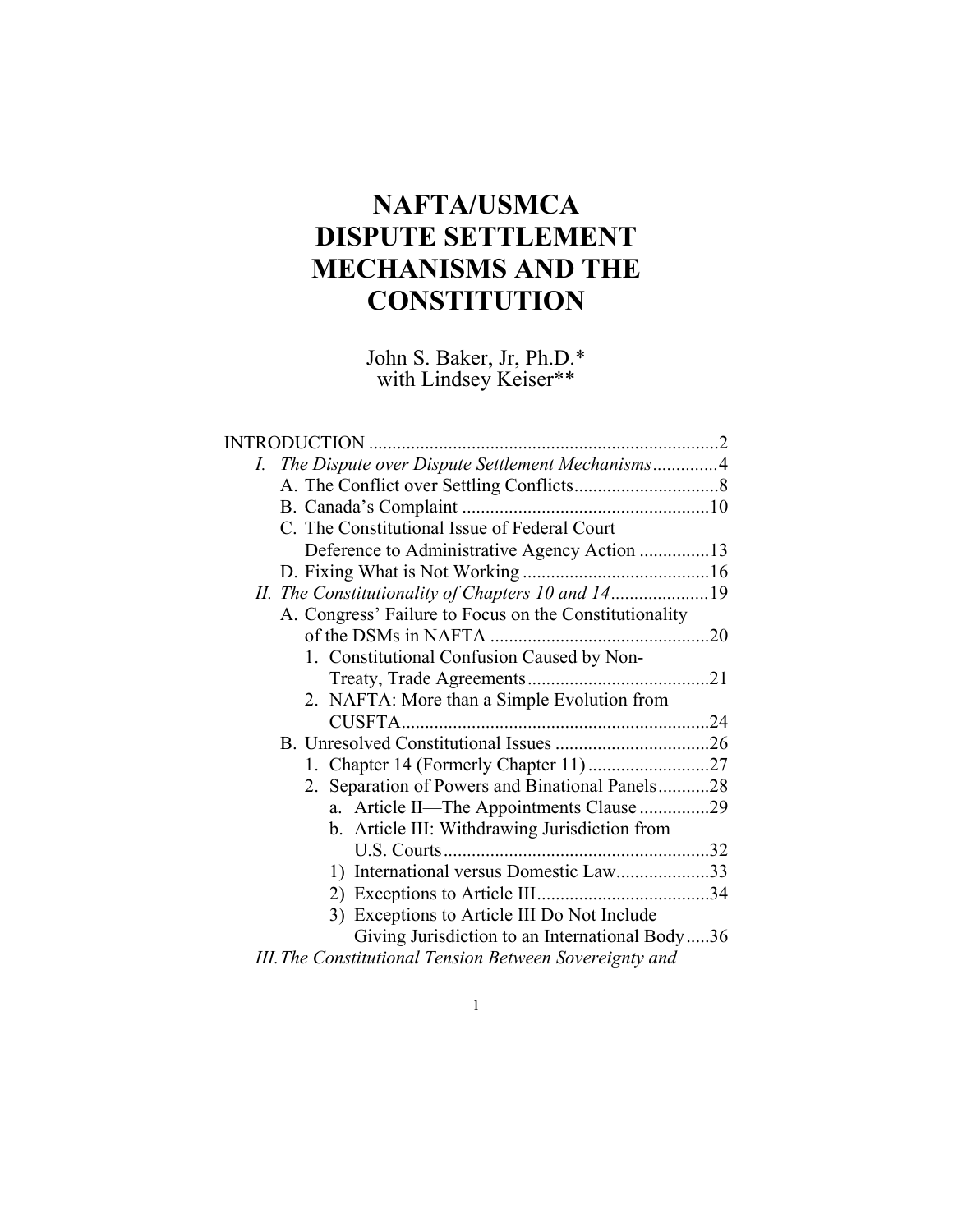| <b>INTER-AMERICAN LAW REVIEW</b>                 | [Vol. $50:1$ |
|--------------------------------------------------|--------------|
|                                                  |              |
| A. How the Constitution Frees Commerce Among the |              |
|                                                  |              |
| B. NAFTA/USMCA and Harmonization: The            |              |
|                                                  |              |
| C. NAFTA/USMCA's Significance for the Regional   |              |
|                                                  |              |
|                                                  |              |
|                                                  |              |

#### **INTRODUCTION**

The United States, Canada, and Mexico have renegotiated the North American Free Trade Agreement (NAFTA). For a time, the three-party negotiations actually broke into bilateral negotiations, first between the U.S. and Mexico and then between the U.S. and Canada. Now that the three countries have reached a new agreement, it is incumbent upon Congress to inquire thoroughly into the dispute settlement mechanisms (DSMs) contained in the United States Mexico Canada Agreement (USMCA). Congress' hearings held prior to approving NAFTA failed to consider serious constitutional questions, particularly about the DSMs and more generally about U.S. sovereignty. It is imperative that Congress not make the same mistake when considering approving the new USMCA.

The most important dispute in the renegotiation over NAFTA – at least as between Canada and the United States – was not about tariffs and trade barriers themselves, but about the mechanisms for resolving disputes under the agreement. NAFTA's DSMs received minimal mention in the U.S. media, though Canadian media were much more attuned to the issue. Mexico apparently also opposed dismantling the dispute settlement mechanism,<sup>1</sup> but Mexico was

 <sup>\*</sup>John S. Baker, Jr. is a Visiting Professor at Georgetown University Law Center and Professor Emeritus at Louisiana State University. He would like to thank Zachary Enos for his assistance on research.

<sup>\*\*</sup>Lindsey Keiser is a 2016 graduate of Georgetown University Law Center and is currently the Director of Research at the Foundation for Self Government.

<sup>&</sup>lt;sup>1</sup>Ana Swanson, *Here's What Canada and Mexico will Hate about Trump's NAFTA Plans*, THE WASHINGTON POST (July 18, 2017), https://www.washingtonpost.com/news/wonk/wp/2017/07/18/heres-what-canada-and-mexico-will-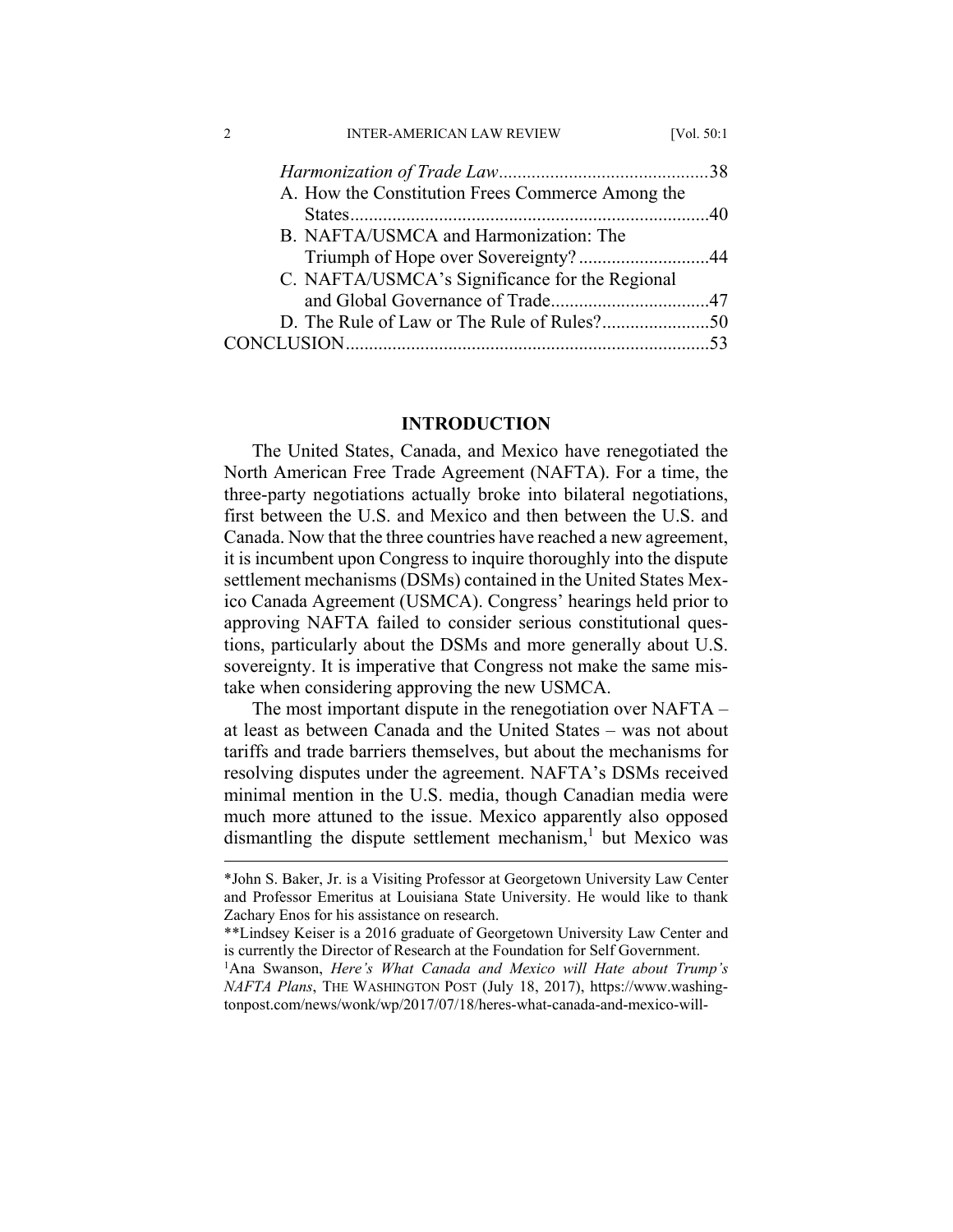likely more concerned about matters related to the trade imbalance with the United States.<sup>2</sup> Trade between the U.S. and Canada has been more closely balanced—at least if you calculate both goods and services, rather than only goods.<sup>3</sup>

Indeed, the U.S. "Summary of Objectives for the NAFTA Renegotiation"4 mostly targeted issues with Mexico, according to some trade experts:

> Overall, the U.S. Objectives reflect a tweaking of NAFTA rather than a full overhaul as Donald Trump had suggested as a Presidential candidate on the campaign trail. In many cases, the proposed changes echo the provisions of the Trans-Pacific Partnership ("TPP") . . . . Further, the U.S. Objectives generally seem heavily tilted towards addressing perceived imbalances and issues regarding the U.S. trade relationship with Mexico*. Many of the provisions relate to*

hate-about-trumps-nafta-plans/?utm\_term=.77beedb6ebcc; Dave Graham, *Mexico Congress Backs Motion Defending NAFTA Dispute Mechanism*, U.S. NEWS (July 26, 2017), https://www.usnews.com/news/world/articles/2017-07-26/mexico-congress-backs-motion-defending-nafta-dispute-mechanism. 2

Joshua Partlow, *As NAFTA Talks Resume, Mexicans say Trump is Wrong to Focus on the Deficit*, THE WASHINGTON POST (Sept. 1, 2017), https://www.washingtonpost.com/world/the\_americas/as-nafta-talks-resumemexicans-say-trump-is-wrong-to-focus-on-the-deficit/2017/09/01/7a8f1294- 8ccf-11e7-9c53-6a169beb0953\_story.html?utm\_term=.50f63a2fc716.

<sup>&</sup>lt;sup>3</sup> There is about a \$20.5 billion trade deficit with Canada in goods according to the Canadian government's calculation, which is the basis for President Trump claiming that Canada runs a trade surplus with the United States. However, if trade in services is also included, then the U.S. ran a surplus of only \$2.8 billion. John Carney, *Trump's Quarrel with Canada over Trade Numbers May Point Toward NAFTA Exit,* BREITBART (Mar. 15, 2018), http://www.breitbart.com/big-government/2018/03/15/trumps-quarrel-with-canada-over-trade-numbers-may-point-toward-nafta-exit/. 4

<sup>&</sup>lt;sup>4</sup> OFFICE OF THE UNITED STATES TRADE REPRESENTATIVE, SUMMARY OF OBJECTIVES FOR THE NAFTA RENEGOTIATIONS (July 17, 2017) (updated Nov. 2017), *available at* https://ustr.gov/sites/default/files/files/Press/Releases/Nov%20Objectives%20Update.pdf.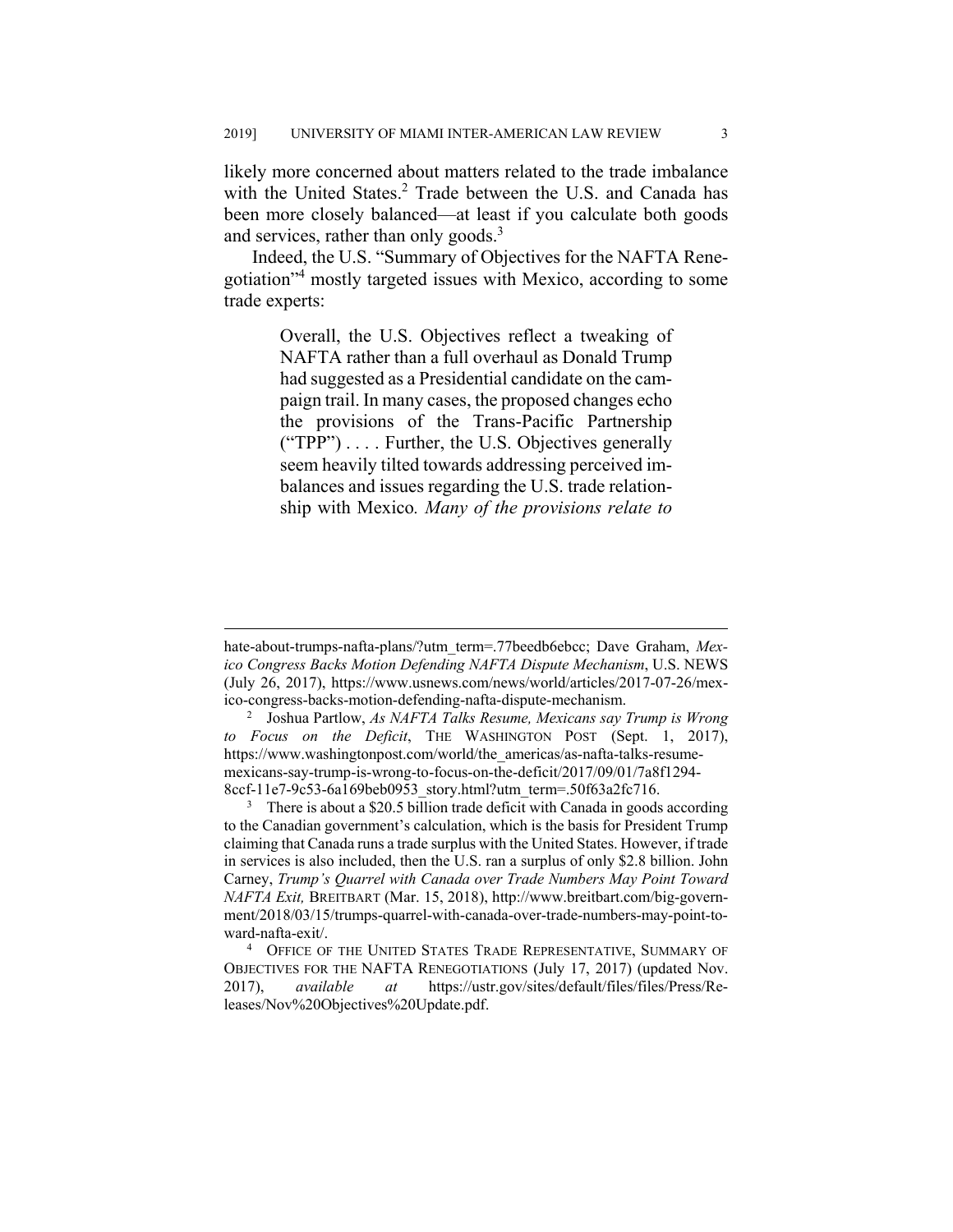# *matters in which there is already a great deal of coherence between the stated U.S. position and current Canadian law.*<sup>5</sup>

The United States Trade Representative (USTR) expressed dissatisfaction with NAFTA's DSMs. Yet, for the most part, the DSMs were retained in the USMCA. This paper contends that the unconstitutionality of the binational panel system for settling disputes should be more apparent by now than it was when they were first adopted as part of the Canada-U.S. Free Trade Agreement (CUSFTA) and, therefore, should have been rectified in the new USMCA.

NAFTA was not a treaty, but an executive-congressional agreement. This paper explains how the use of a trade agreement, rather than a treaty, complicates the constitutional analysis. It does not, however, directly consider the constitutionality of using a congressional-agreement rather than a treaty.<sup>6</sup> Part I of this paper provides the background for the dispute over the dispute settlement processes. Next, Part II addresses the constitutionality of NAFTA's Chapters 11 and 19 dispute settlement mechanisms as they have been carried over into the USMCA. Finally, in Part III, the paper discusses whether the USMCA represents an advance of the Rule of Law or only a Rule of Rules.

#### *I. The Dispute over Dispute Settlement Mechanisms*

As between Canada and the U.S., the real stumbling block in the NAFTA renegotiations was not a substantive one. It concerned process and enforcement. When disagreements occur about how one country interprets or enforces the provisions of the agreement, including who will resolve the dispute and how the dispute is to be

 $rac{1}{5}$ <sup>5</sup> John W. Boscariol et al, *The Art of Trade: Knowing the US Position in NAFTA Renegotiations* (July 20, 2017), http://www.mccarthy.ca/article\_detail.aspx?id=7371 (emphasis added).

<sup>6</sup> This issue has already been discussed and written about. *See, e.g.,* John Yoo, *Law as Treaties: The Constitutionality of Congressional-Executive Agreements*, 99 MICH. L. REV. 757 (2001); Bruce Ackerman and David Golove, *Is NAFTA Constitutional?,* 108 HARV. L. REV. 801 (1995); Lawrence H. Tribe, *Taking Text and Structure Seriously, Reflections on Free-Form Method in Constitutional Interpretation*, 108 HARV. L. REV. 1221 (1995).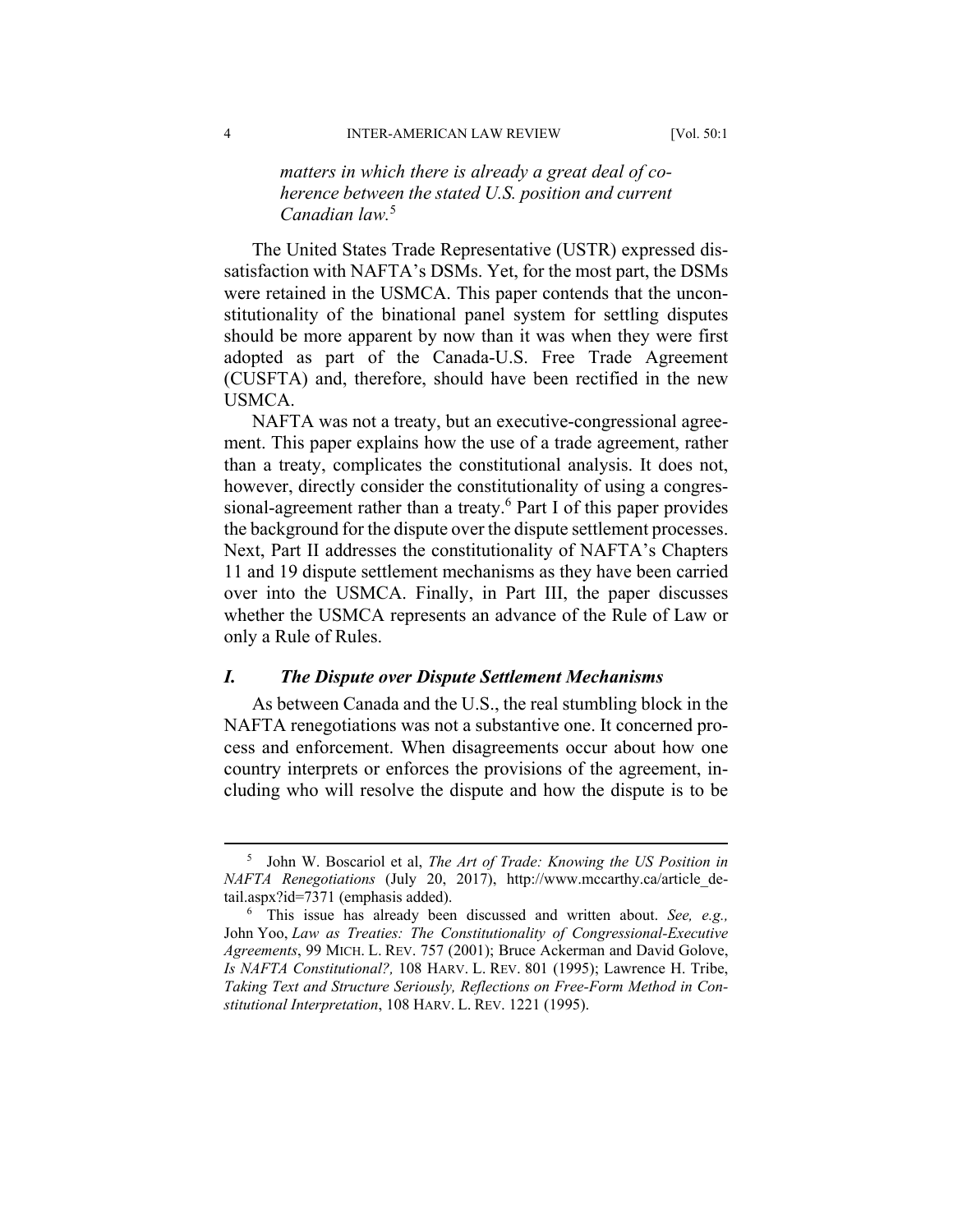handled, NAFTA contained three provisions for resolving those disputes – and the USMCA has largely incorporated those three provisions.

NAFTA's Chapters  $11<sup>7</sup> 19<sup>8</sup>$  and  $20<sup>9</sup>$  included three distinct DSMs. The USTR favored changes for all three. Chapter 11 pro-

<sup>9</sup> Chapter 20 of NAFTA governs all disputes related to the interpretation and application of NAFTA. The resolution process under Chapter 20 first asks parties to attempt to arrive at a mutually satisfactory resolution through consultations. NAFTA art. 2006. If no resolution can be reached, a party may request a meeting of the Free Trade Commission. The Commission's sole role is to assist the parties in reaching an agreement; it will not rule on the dispute. NAFTA art. 2007. If still no resolution can be reached, a party may request arbitration by a five-member panel. Chapter 20 of NAFTA establishes that this five-member panel shall be

 $\overline{7}$ <sup>7</sup> North American Free Trade Agreement, U.S.-Can.-Mex., Dec. 17, 1992, 32 I.L.M. 289 (1993) [hereinafter NAFTA]. Chapter 11 of NAFTA established procedures for settling investment disputes. To bring a claim under Chapter 11, a party must show it has an investment in the territory of a NAFTA country against whom the claim is being brought, and the party has to renounce any recourse in domestic courts of the country against whom the claim is brought. NAFTA art. 1121. A Chapter 11 tribunal is made up of three arbitrators: one appointed by each of the disputing parties and one appointed by agreement of the disputing parties. NAFTA art. 1123. Any award made by the tribunal is binding on both the investor and the respondent party and is enforceable in domestic courts, but the awards under Chapter 11 are only binding between the disputing parties and with respect to the particular case. NAFTA art. 1136.

<sup>&</sup>lt;sup>8</sup> Chapter 19 sets out the dispute resolution process for anti-dumping and countervailing duties cases, allowing parties to request a binational panel review the case. Panels are comprised of five experts who are chosen from a roster of at least seventy-five people. Each party involved in the dispute selects two panelists either from the roster or someone who meets the criteria for roster members. *See* NAFTA Annex 1901.2. The fifth panelist is chosen by agreement of the parties. Chapter 19 panels are required to apply the standard of review of the country whose agency or law is being appealed. NAFTA art. 1904.3; NAFTA Annex 1911. Decisions by Chapter 19 panels cannot be appealed in domestic courts. An appeal is only available after the final decision has been issued if 1) a panelist has violated specific rules of conduct, 2) the panel seriously departed from a fundamental rule of procedure, or 3) the panel manifestly exceeded its powers, authority, or jurisdiction. NAFTA art. 1904.13; *see also* Donald McRae and John Siwiec, *NAFTA Dispute Settlement: Success or Failure?* (2010), *available at* https://archivos.juridicas.unam.mx/www/bjv/libros/6/2904/21.pdf (This form of appeal was a continuation of the "extraordinary challenge procedure in the Canada U.S. Free Trade Agreement). A finding of one of these does not entitle a party to appeal the decision in a domestic court; instead it would result in the creation of a new Chapter 19 panel.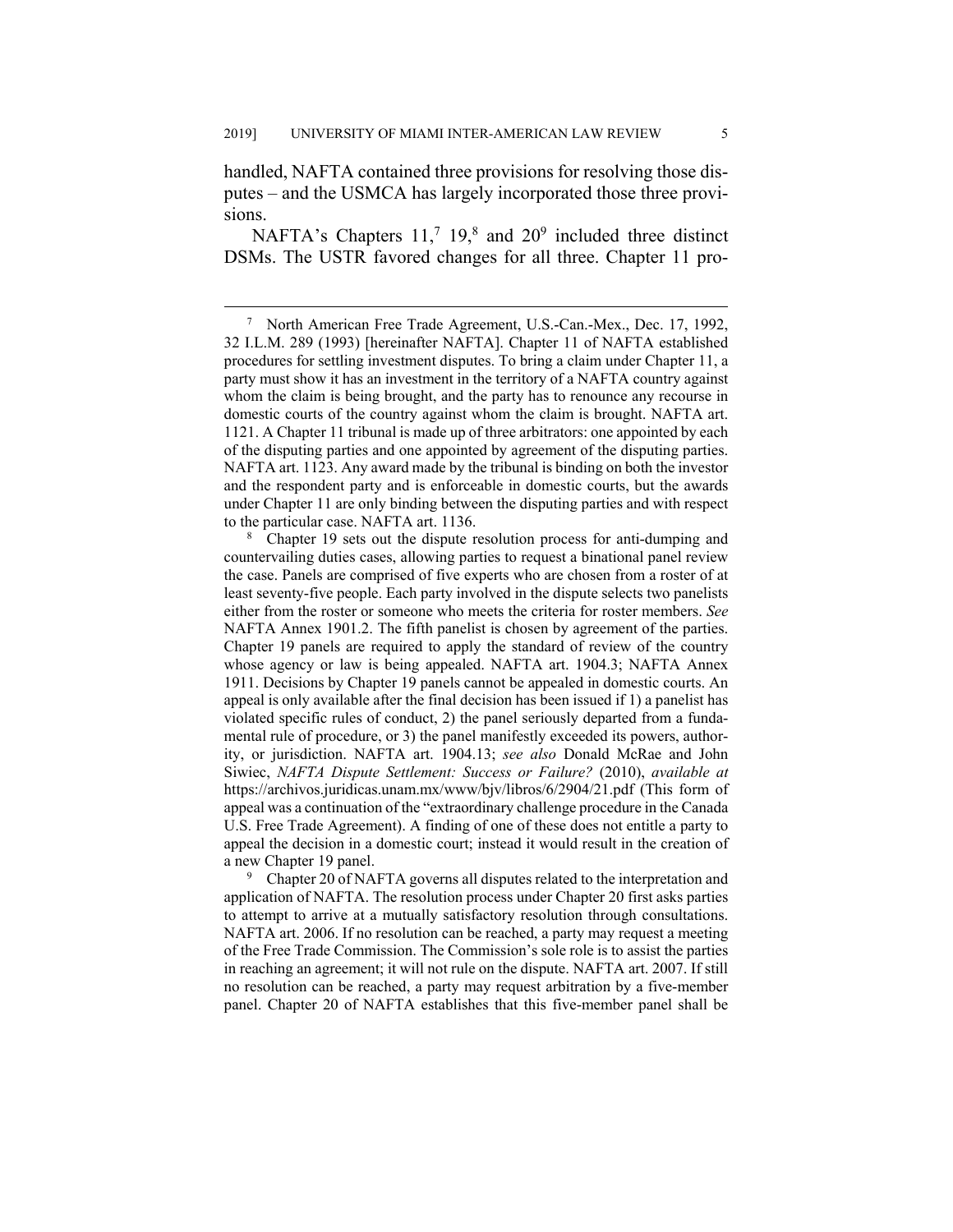vided investor-state-dispute-settlement (ISDS) protection for investors from one country making investments in one of the other countries. These types of arbitration provisions, widely adopted since 1959,10 have been generally favored by business interests; opposed by the populist, left-wing interests;<sup>11</sup> and should be of concern to those protective of state interests. While NAFTA's ISDS did not appear to be a major focus of the Trump Administration, the USTR had expressed lack of support for its continuation.<sup>12</sup> In the USMCA, Chapter 11 has become Chapter 14. The dispute settlement mechanism of NAFTA's Chapter 11 has been retained as between Mexico

made up qualified panelists chosen from a roster of up to thirty individuals who have been appointed by consensus of the United States, Canada, and Mexico. NAFTA art. 2009. After the panel issues a final report, the parties are to agree on a resolution that conforms with the panel's recommendations. However, the findings of the panel are not binding, so the parties do not have to follow the exact recommendations of the panel. Marc Sher, *Chapter 20 Dispute Resolution Under NAFTA: Fact or Fiction*, 35 GEO. WASH. INT'L L. 10001 (2003).

<sup>10</sup> David Singh Grewal, *Investor Protection, National Sovereignty, and the Rule of Law*, AMERICAN AFFAIRS (2018), https://americanaffairsjournal.org/2018/02/investor-protection-national-sovereignty-rule-law/. 11 *Id*. ("While Bernie Sanders, Elizabeth Warren, and other left-wing critics

have made opposition to ISDS a part of their criticism of neoliberal trade policies, Republicans have tended to waffle on the issue because of its perceived benefits

to big business."). 12 Steven Trader & Caroline Simson, *Lighthizer Defends Skepticism of NAFTA Arbitration to GOP*, LAW360 (Mar. 21, 2018), https://www.law360.com/articles/1024510/lighthizer-defends-skepticism-ofnafta-arbitration-to-gop (Appearing in a Congressional hearing, U.S. Trade Representative Lighthizer suggested that in place of ISDS, "investors could invoke the state-to-state dispute resolution mechanism of NAFTA, or that they could incorporate arbitration provisions in their contracts"). *But see* OFFICE OF THE U.S. TRADE REPRESENTATIVE, FACT SHEET: INVESTOR-STATE DISPUTE SETTLEMENT (ISDS) (2015), *available at* https://ustr.gov/about-us/policy-offices/press-office/fact-sheets/2015/march/investor-state-dispute-settlement-isds (last visited Apr. 11, 2018) ("For some critics there is a discomfort that ISDS provides an additional channel for investors to sue governments, including a belief that all disputes (even international law disputes) should be resolved in domestic courts. Others believe that ISDS could put strains on national treasuries or that ISDS cases are frivolous. *Based on our more than two decades of experience with ISDS under U.S. agreements, we do not share these views. We believe that providing a neutral international forum to resolve investment disputes under international law mitigates conflicts and protects our citizens.*") (emphasis added).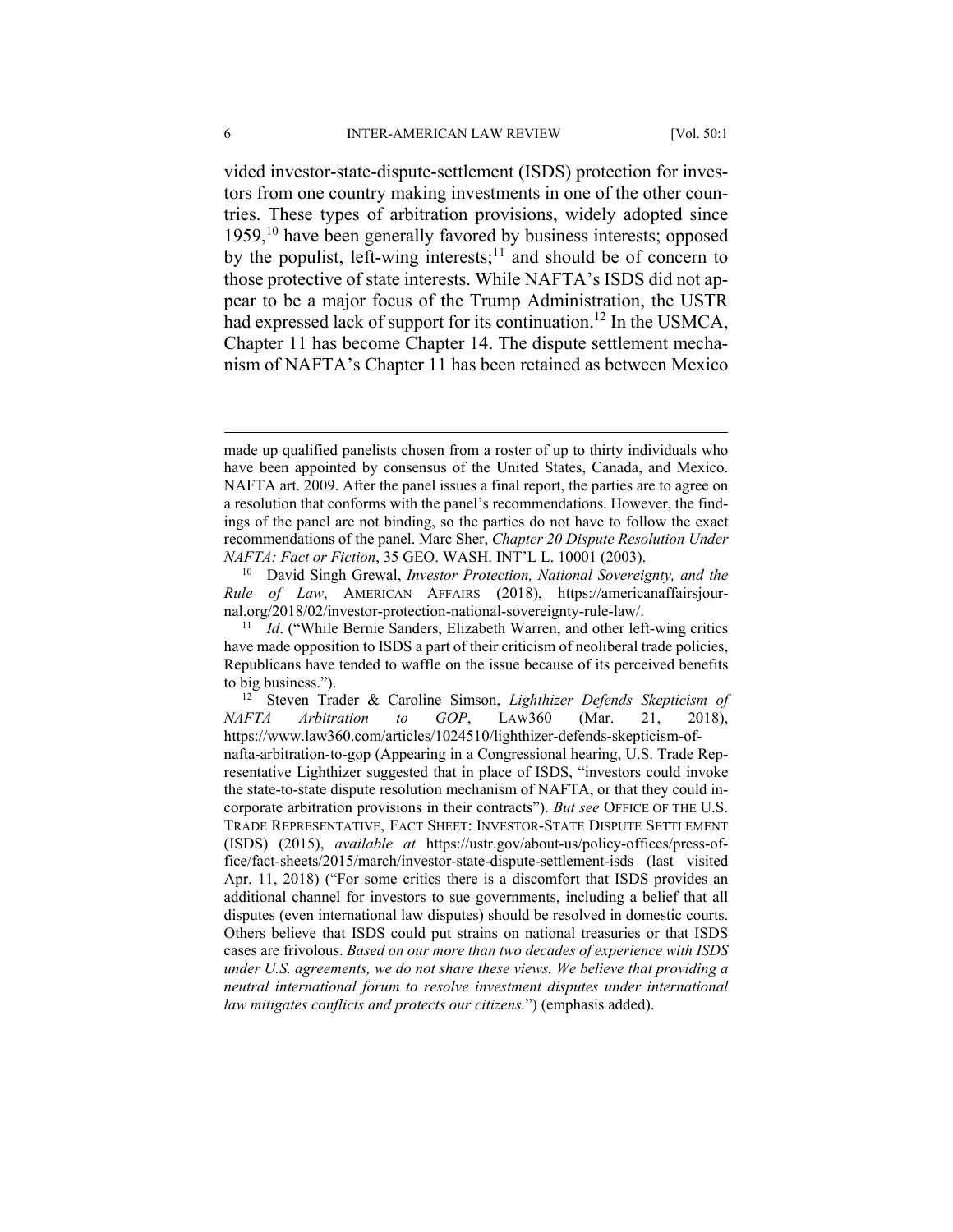and the United States;<sup>13</sup> Canada, however, will be subject to the ISDS only for "legacy investments."14

The most contentious DSM, however, is Chapter 10 (formerly Chapter 19 in NAFTA), which deals with anti-dumping (selling below cost or below the market price in the home or another country) and countervailing duties (imposing extra tariffs on subsidized, imported goods). The U.S. and Canada were literally at loggerheads as to the DSM that was formerly contained in Chapter 19.15 The language of NAFTA's Chapter 19 was carried over almost verbatim to the USMCA Chapter 10 with a few new additions for digitizing filing and decisions. This paper focuses heavily on Chapter 10.

NAFTA's Chapter 20, the state-to-state mechanism, was rarely invoked;<sup>16</sup> but the USTR proposed that it be changed from a binding to a non-binding process.<sup>17</sup> Suggesting breaking the binding character of the three DSMs, either through modification or elimination of the provisions, indicated concerns that the DSMs conflict with U.S. sovereignty. Chapter 20 is now Chapter 31 in the USMCA and the binding character was retained despite these concerns.<sup>18</sup> This paper does not focus on the DSM in Chapter 31 (formerly Chapter 20) because it has not caused significant problems for the United States.

<sup>&</sup>lt;sup>13</sup> Agreement between the United States, the United Mexican States, and Canada, Nov. 30, 2018, *available at* https://ustr.gov/trade-agreements/free-tradeagreements/united-states-mexico-canada-agreement/agreement-between [hereinafter USMCA]. 14 USMCA Annex 14-C. A legacy investment is: "an investment of an inves-

tor of another Party in the territory of the Party established or acquired between January 1, 1994, and the date of termination of NAFTA 1994, and in existence on the date of entry into force of this Agreement."

<sup>&</sup>lt;sup>15</sup> Many of the AD/CVD cases between the United States and China have been about lumber. *See, e.g.,* Opinion and Order of the Extraordinary Challenge Committee, In the Matter of Certain Softwood Lumber Products from Canada 67, NAFTA Secretariat File No. ECC2004-1904-01USA (Aug. 10, 2005).

<sup>16</sup> *See* McRae & Siwiec, *supra* note 8, at 371–72.

<sup>17</sup> *U.S. Proposes Non-Binding State-to-State Dispute Settlement Chapter in NAFTA*, WORLD TRADE ONLINE (Oct. 15, 2017), https://insidetrade.com/trade/usproposes-non-binding-state-state-dispute-settlement-chapter-nafta

<sup>18</sup> USMCA art. 31.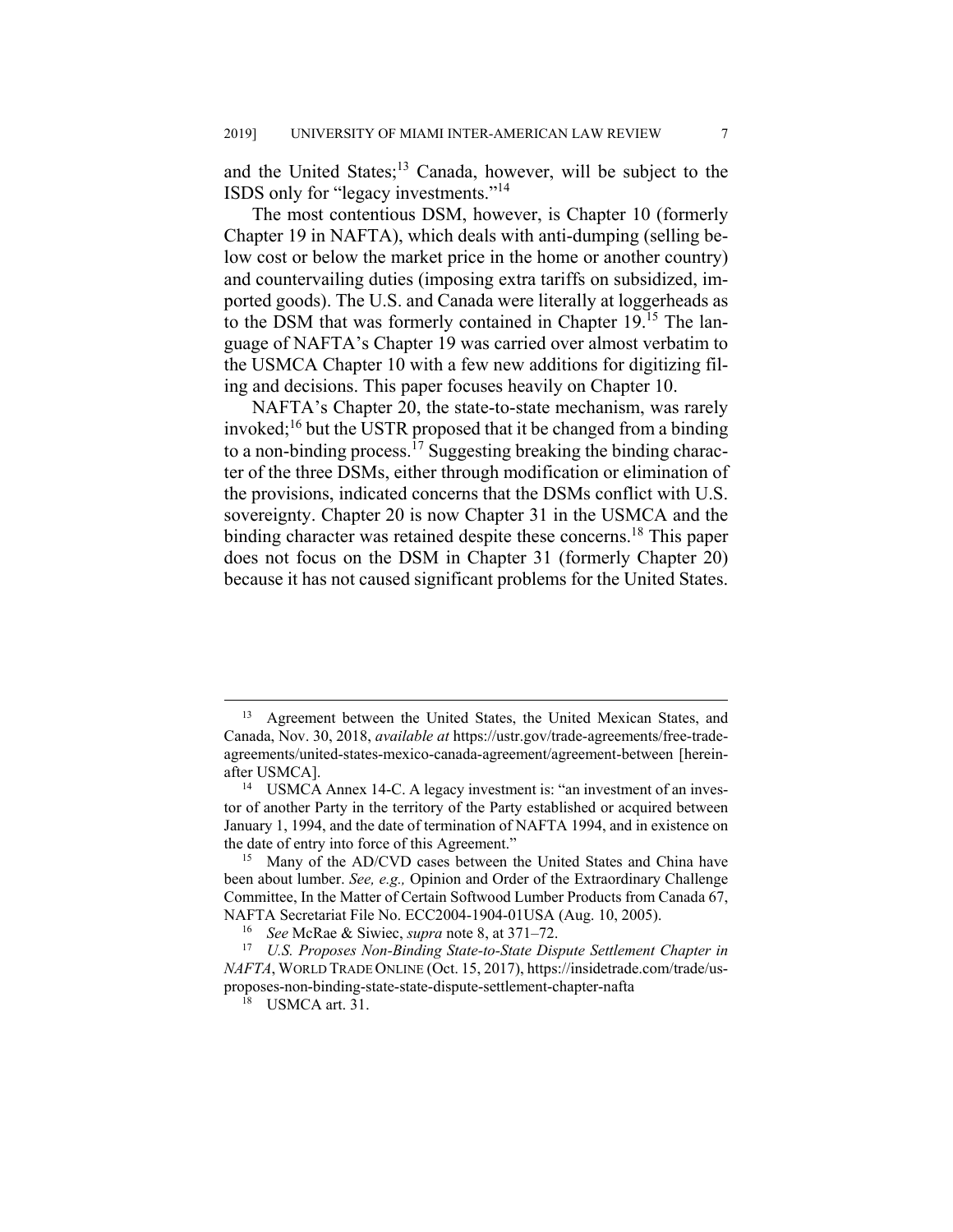#### **A. The Conflict over Settling Conflicts**

Canada desperately wants to avoid American courts. USMCA's Chapter 10 - just like NAFTA's Chapter 19 - provides that protection. The DSM in Chapter 19 predated NAFTA, having been incorporated at the insistence of Canada in the prior Free Trade Agreement between the U.S. and Canada. Canada's prime minister at the time, Brian Mulroney, was willing to walk away from the Canada-U.S. Free Trade Agreement negotiations if the dispute settlement mechanism was not included.<sup>19</sup> In the NAFTA re-negotiations, Canada insisted that the DSMs, in particular NAFTA's Chapter 19, were critical to its trade relations with the United States.<sup>20</sup> There was even speculation that dismantling the trade dispute settlement mechanisms might be a deal breaker for Canada.21 Among the trade *cognoscenti* in Canada, NAFTA'S Chapter 19 DSM has been considered its "Crown Jewel."<sup>22</sup> As one Canadian expert put it, "That's why we sought a free trade agreement in the first place. It's the dispute resolution process, not low tariffs, that is the jewel in the NAFTA crown."<sup>23</sup>

Opposition to NAFTA's Chapter 19 DSM came at least from some U.S. business interests.<sup>24</sup> Canada, however, prevailed, and in the end, the USMCA retained the language of NAFTA's Chapter 19 almost verbatim. In return, Canada apparently gave ground on dairy

 <sup>19</sup> Chris Fournier, *This Obscure NAFTA Chapter Could be Canada's Deal Breaker Again*, BLOOMBERG (July 24, 2017), https://www.bloomberg.com/news/articles/2017-07-24/this-obscure-nafta-chapter-could-be-canadas-deal-breaker-again.

<sup>20</sup> David Ljunggen & Andrea Hopkins, *Canada Suggests it Could Quit NAFTA Talks over Dispute Mechanism,* REUTERS (Aug. 14, 2017), https://www.reuters.com/article/us-usa-trade-nafta-canada/canada-suggests-itcould-quit-nafta-talks-over-dispute-mechanism-idUSKCN1AU1CK. 21 Fournier, *supra* note 19. 22 Jesse Snyder, *The 'Crown Jewel' of NAFTA: Why Canada Must Fight to* 

*Retain Dispute Resolution Clause Despite Tough Talks*, FINANCIAL POST (Oct. 13, 2017), http://business.financialpost.com/news/the-crown-jewel-of-naftawhy-canada-must-fight-to-retain-dispute-resolution-rule-despite-tough-talks.

<sup>23</sup> *Id*. (quoting CIBC economist Avery Shenfield). 24 *See, e.g.*, Zoltan van Heyningen, Recent U.S. Supreme Court Decision Reinforces Doubts About Constitutionality of NAFTA Chapter 19 Panel System, Coalition for Fair Lumber Imports (July 2, 2010), https://www.newswire.ca/news-releases/recent-us-supreme-court-decision-reinforces-doubtsabout-constitutionalityof-nafta-chapter-19-panel-system-544592012.html.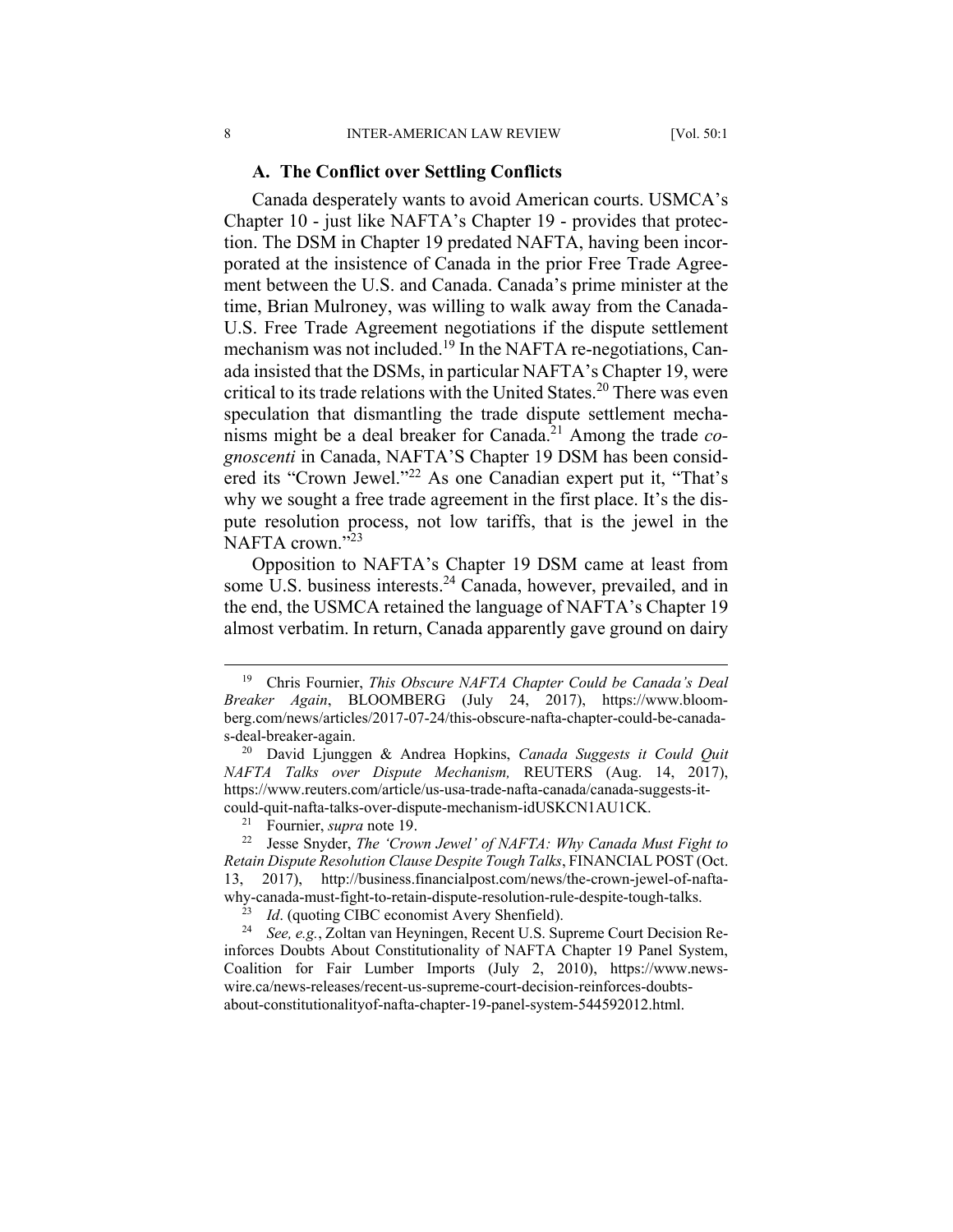issues. That should have been a political win for the Trump Administration, but one that did not come home on election day in Wiscon- $\sin^{25}$ 

NAFTA's Chapter 11 ISDS was added due to concerns about Mexico's history of nationalization. As a result, however, the provision also applied as between Canada and the United States. This was the first time an ISDS provision became applicable as between two developed countries. Creative lawyers have attempted to use the situation against the U.S. and Canada, and although they have largely not been successful, these efforts pointed to a threat to U.S. and Canadian sovereignty. 26

The attempts to use Chapter 11 have involved situations where a final decision by a state court in the U.S. ends up being reviewed by a NAFTA ISDS panel.<sup>27</sup> State judges, in particular, have been

<sup>&</sup>lt;sup>25</sup> Perhaps partly a result of the mixed response by Wisconsin farmers to the new USMCA, the GOP did not perform as well as hoped in Wisconsin in the November 2018 elections. *See* Hope Kirwan, *Wisconsin Farmers Weigh In On NAFTA Replacement*, WISCONSIN PUBLIC RADIO (Oct. 2, 2018), https://www.wpr.org/wisconsin-farmers-weigh-nafta-replacement; Monica Davey, *Tony Evers Wins Wisconsin Governor's Race, Scott Walker Concedes*, THE NEW YORK TIMES (Nov. 7, 2018), https://www.nytimes.com/2018/11/07/us/elections-wisconsin-governor-evers-walker.html.

<sup>26</sup> Riyaz Dattu & Sonja Pavic, *Canada Seeks to Reform NAFTA's Investorstate Dispute Settlement Chapter*, OSLER (Aug. 23, 2017), https://www.osler.com/en/resources/cross-border/2017/canada-seeks-to-reformnafta-s-investor-state-disp ("When the dispute settlement provisions were introduced into NAFTA, it was expected that Mexico would be the country that would face the largest number of claims under Chapter 11. Instead, Canada has been the subject of the highest number of investor-state arbitration claims . . . ."); Dan Healing, *NAFTA's Chapter 11 Dispute Mechanism Too Costly for Canada at \$314M, says Report*, CBC (Jan. 16, 2018), http://www.cbc.ca/news/politics/chapter-11-report-ccpa-1.4489102 (reporting that Canada is sued more than twice as much as Mexico and the U.S.).

<sup>27</sup> *See, e.g.*, The Loewen Group, Inc. and Raymond L. Loewen v. United States of America, ICSID Case No. ARB(AF)/98/3, Award (June 26, 2003); Mondev Int'l Ltd. v. United States of America, ICSID Case No. ARB(AF)/99/2, Award (Oct. 11. 2002). *See "Loewen" NAFTA Case: Foreign Corporations Unhappy with Domestic Jury Awards in Private Contract Disputes Can Demand Bailout from Taxpayers*, PUBLIC CITIZEN, available at https://www.citizen.org/sites/default/files/loewen-case-brief-final.pdf (explaining the Loewen Group case series, in which the Mississippi Supreme Court made a final judgment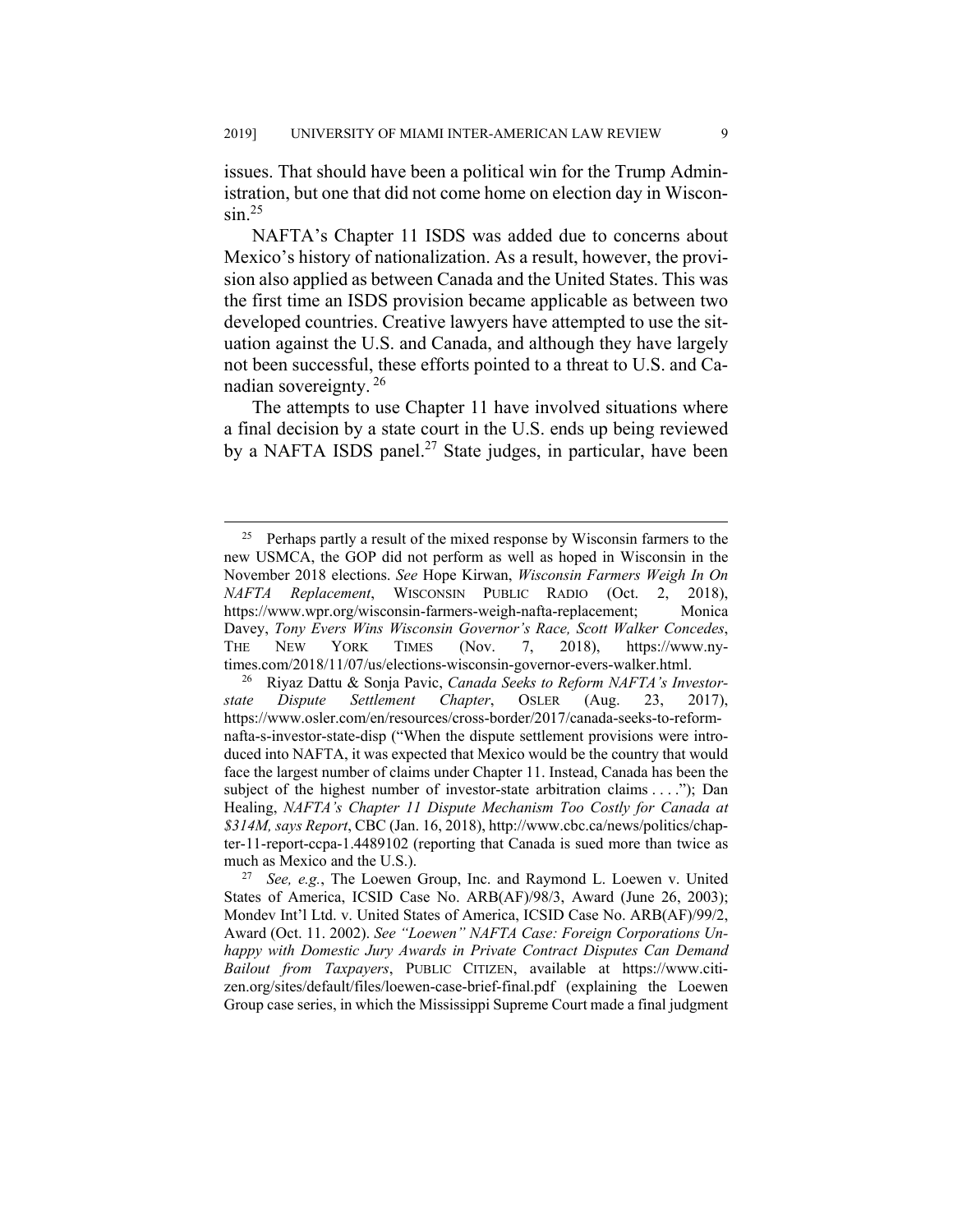quite surprised and very concerned upon discovering that their decisions are reviewable by an international tribunal.<sup>28</sup> Though few in number, claims attempting to expand the reach of Chapter 11 have required interpretation by NAFTA's Commission. That Chapter 11 potentially could affect a state's legal system was clearly not considered by the Congress.<sup>29</sup> Chapter 11 raises constitutional questions about NAFTA's impact – and now USMCA's impact – on state and federal law, in particular judicial independence. $30$ 

Chapter 11, thus, has presented a constitutional threat to judicial independence that should have been quite apparent. American corporate interests, however, clearly favor the ISDS, at least as to Mexico. That is reflected by a statement from Republican senators objecting to a statement by the USTR questioning whether ISDS should be continued in a renegotiated NAFTA. $31$ 

#### **B. Canada's Complaint**

The Canadian concern is directed at the "bias" of U.S. federal courts, namely in the Court of International Trade and the U.S. Court of Appeals for the Federal Circuit. The claim about federal courts being biased in civil litigation may shock many U.S. lawyers. Certainly, U.S. lawyers representing corporate defendants in civil litigation often complain that courts in certain states are biased in favor of plaintiffs. Aside from ideological bias among federal judges on constitutional matters, however, bias in federal civil litigation as between corporations would not seem to be a matter of major concern.

31 Trader & Simson, *supra* note 12.

which was reviewed by a NAFTA panel, opening up the possibility that all decisions by U.S. Courts – even the Supreme Court – could be reviewed by and changed by a NAFTA panel).

<sup>28</sup> Adam Liptak, *Review of U.S. Rulings by NAFTA Tribunals Stirs Worries*, THE NEW YORK TIMES (Apr. 18, 2004), http://www.nytimes.com/2004/04/18/us/review-of-us-rulings-by-nafta-tribunals-stirs-worries.html.

<sup>29</sup> *See id.* ("'When we debated NAFTA,' Senator John Kerry of Massachusetts, the presumptive Democratic presidential nominee, said in 2002, 'not a single word was uttered in discussing Chapter 11. Why? Because we didn't know how this provision would play out. No one really knew just how high the stakes would get.'").

<sup>&</sup>lt;sup>30</sup> *See id.* ("This is the biggest threat to United States judicial independence that no one has heard of and even fewer people understand,' said John D. Echeverria, a law professor at Georgetown University."). *See also infra* sec. II.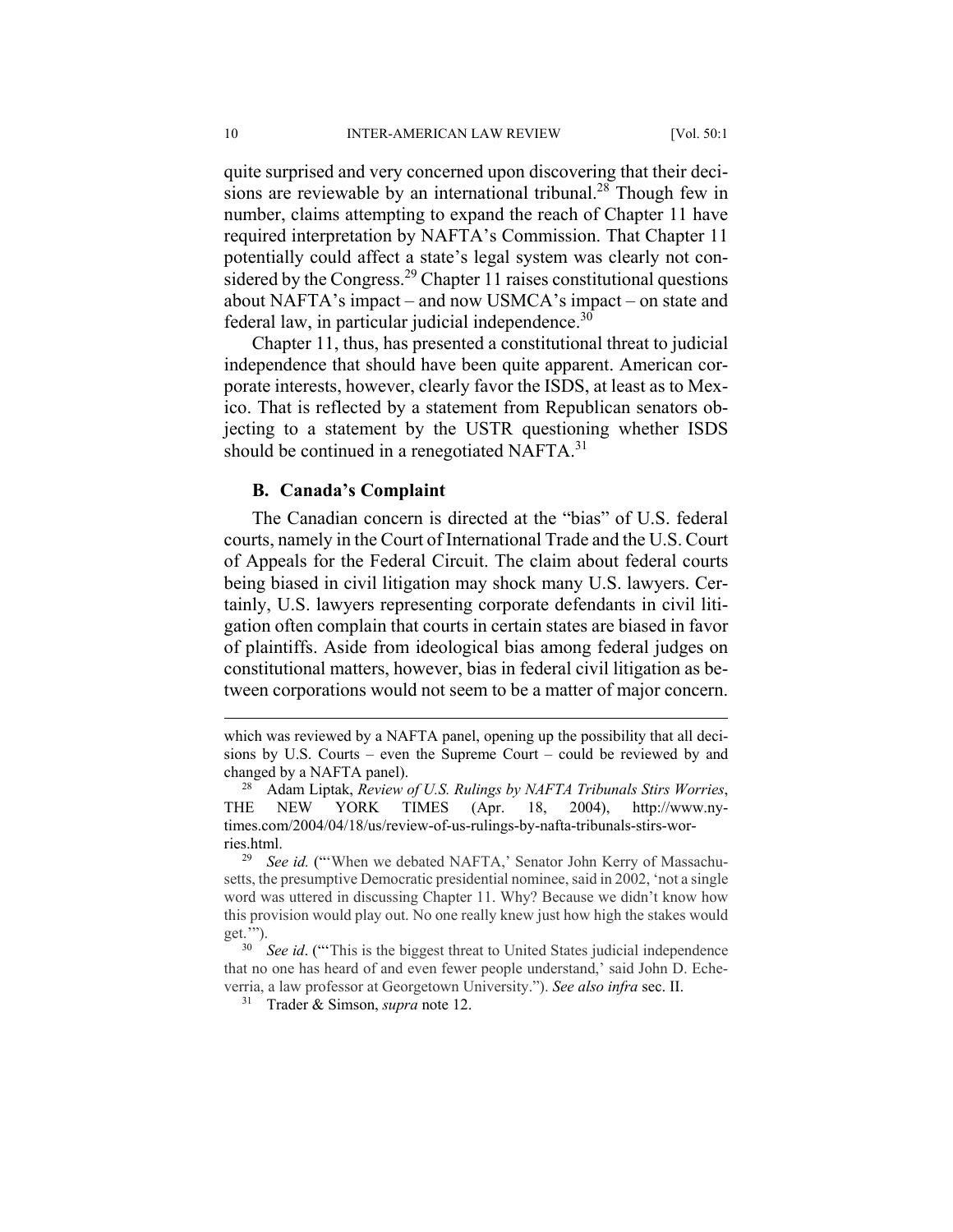U.S. lawyers and judges, especially those who lecture around the world touting the federal judiciary, speak of our Supreme Court and the lower federal courts as the "crown jewel" of the U.S. Constitution and of bias-free adjudication.

Consider the Canadian perspective, however. In any suit against the U.S. Department of Commerce in the U.S. Court of International Trade (CIT), the odds are the U.S. will prevail. That result follows because the CIT is generally required to defer to the defendantagency's interpretation of the laws and rules as a result of Congress having delegated rule-making authority to the agency. While there are different deference doctrines, the main one used by U.S. federal courts, known as *Chevron* deference,<sup>32</sup> must be applied by the CIT as well.

*Mittal Canada v. United States*<sup>33</sup> a case lost by Canadian challengers, grudgingly explains the standard of review the CIT is forced to apply:

> Mittal has filed a motion for judgment on the agency record under USCIT Rule 56.1 . . . .Section 706 of Title 5 requires a reviewing court to ''hold unlawful and set aside agency action, findings, and conclusions found to be arbitrary, capricious, an abuse of discretion, or otherwise not in accordance with law . . . .'' 5 U.S.C. § 706(2)(A) (2000). In this case, the administrative action challenged by Mittal is the issuance of liquidation instructions directing Customs to assess antidumping duties at the deposit rate in effect at the time of entry, which was 8.11 percent for the entries at issue. *Normally, ''[i]t is emphatically the province and duty of the judicial department to say what the law is,'' Marbury v. Madison,* 5 U.S. (1 Cranch) 137, 177 (1803), *but when Congress has cloaked an administrative agency with interpretive*

<sup>&</sup>lt;sup>32</sup> Chevron, U.S.A., Inc. v. Natural Res. Def. Council, 467 U.S. 837 (1984). Another deference doctrine comes from Skidmore v. Swift & Co., 323 U.S. 134 (1944) (holding that an administrative agency's interpretative rules deserve deference according to their persuasiveness).

<sup>33 461</sup> F. Supp. 2d 1325 (Ct. Int'l Trade 2006).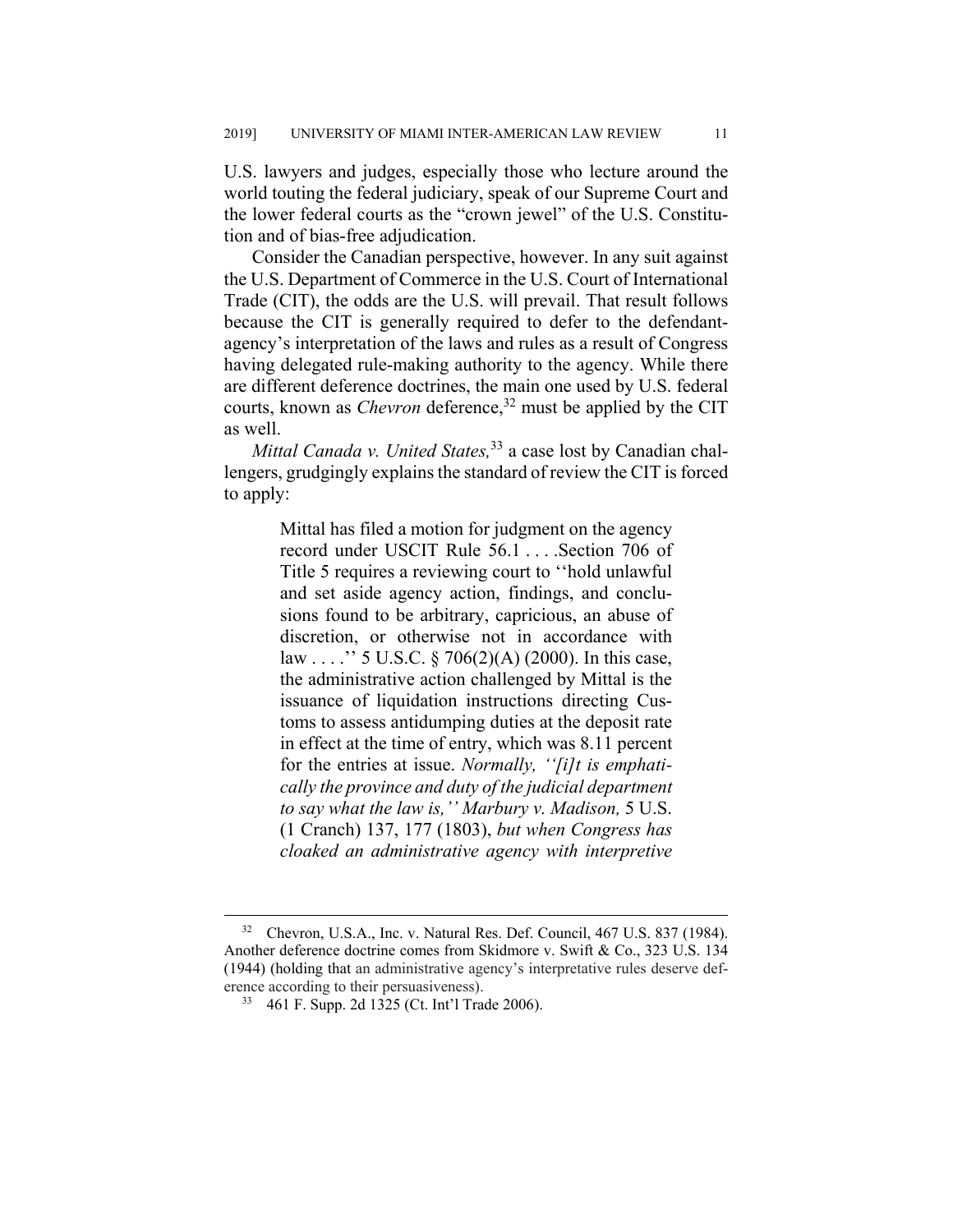# *authority, the federal courts' authority is concomitantly reduced.*<sup>34</sup>

The court went on to discuss the two types of deference involved in the case. First, the court gave the Department of Commerce deference under the *Chevron* doctrine, meaning that because Congress had delegated authority to Commerce, the court must follow the agency's interpretation of the statute as long as the interpretation is reasonable and not arbitrary.35 Finding that it was a reasonable interpretation, the court deferred to the agency's interpretation. 36 The court also gave deference to the Department of Commerce for its interpretation of the agency's own ambiguous regulation. Under the *Seminole Rock/Auer* deference doctrine, U.S. courts will only overturn agency interpretations of their own regulations if the interpretation is plainly erroneous or inconsistent with the regulation.<sup>37</sup> Here, again, the court found that Commerce's interpretation was neither plainly erroneous nor inconsistent with the regulation, so it deferred to the Department of Commerce.<sup>38</sup> To Canada, it must appear that the result is foreordained by a process biased against it.

Federal AD/CVD litigation is biased not only against Canadian and Mexican parties, however. The "bias" extends, as well, to American parties challenging decisions of the Commerce Department and the International Trade Commission. In the case of *Ford Motor Co. v. United States Dept. of Homeland Security*, 39 for example, Ford challenged a decision by the Department of Customs and Border Patrol in the Court of International Trade, but the Court of International Trade found that the agency decision was not reviewable in the particular instance.40 The bias of deference doctrines in trade litigation favors the U.S. federal government, and works against private parties, regardless of whether they are domestic or foreign.

<sup>&</sup>lt;sup>34</sup> *Id.* at 1328 (emphasis added).

<sup>35</sup> *Id*. at 1328–29.

 $\frac{36}{37}$  *Id.* at 1332.

<sup>37</sup> Bowles v. Seminole Rock & Sand Co., 325 U.S. 410, 413–14 (1945); *see also* Auer v. Robbins, 519 U.S. 452, 461 (1997).

*Mittal*, 461 F. Supp. 2d at 1339.

 $^{39}$  716 F. Supp. 2d 1301 (Ct. Int'l Trade 2010).

<sup>40</sup> *Id*.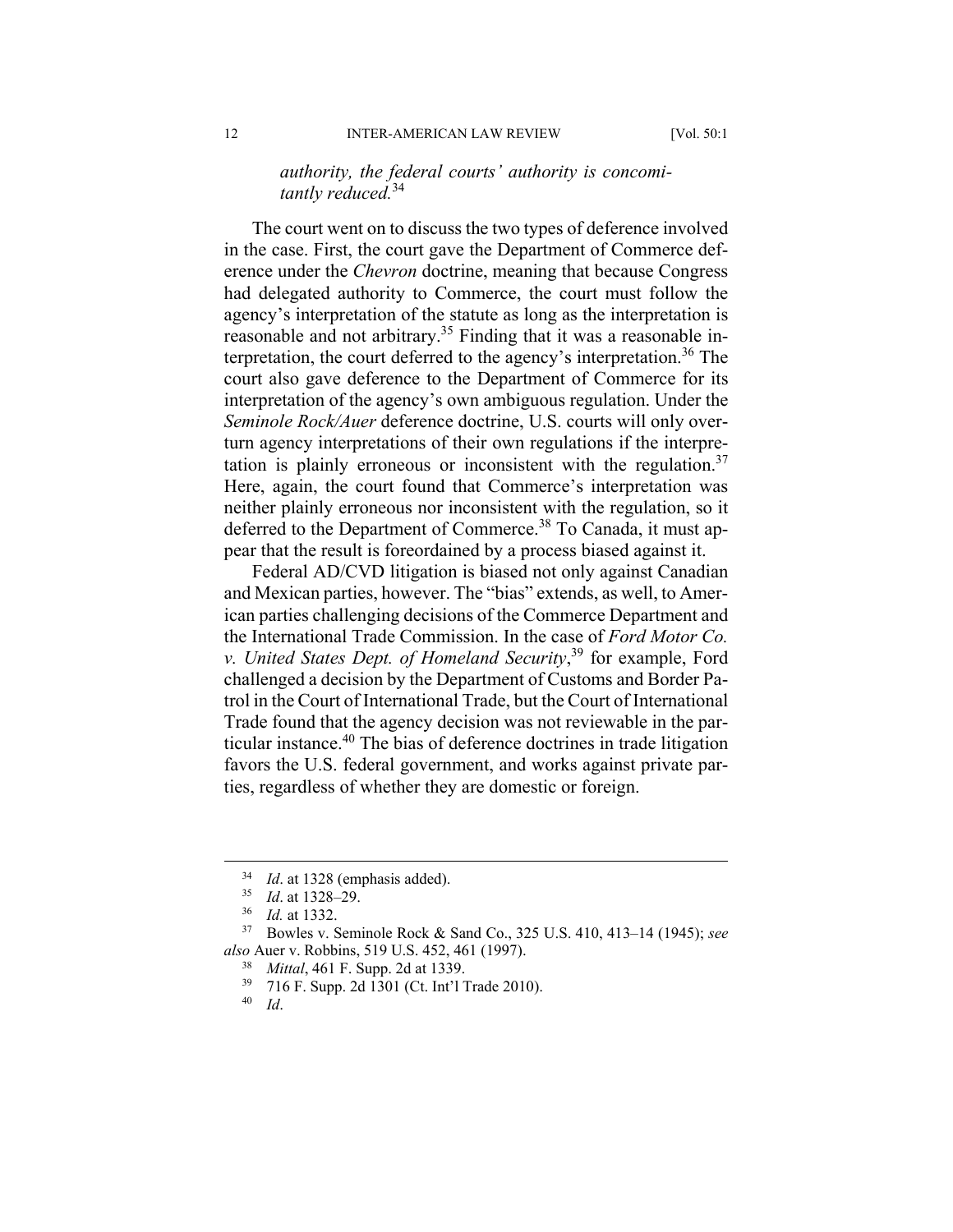Moreover, as U.S. lawyers know well, deference doctrines apply generally in litigation challenging federal agency action. The doctrines do not derive from, or peculiarly relate to, trade dispute litigation. Deference to administrative agencies rests on the dubious assumption that agencies have expertise which justifies Congress giving them great discretion, to which federal courts should defer.<sup>41</sup>

That the deference doctrines apply generally to all challenges to agency actions is small comfort to Canadian and Mexican parties in trade disputes. Naturally, foreign parties will believe U.S. agency action favors U.S. businesses. After all, in the absence of independent judges, the general tendency of all governments will be to favor their own businesses. Also, in both trade and other matters addressed by federal agencies, U.S. corporations do have the advantage of being generally more involved in the administrative processes which produce the administrative decisions.42

# **C. The Constitutional Issue of Federal Court Deference to Administrative Agency Action**

The various types of judicial deference to agency action are dictated neither by the Constitution, nor the Administrative Procedure

 <sup>41</sup> *Compare* Chevron U.S.A., Inc. v. Natural Res. Def. Council, 467 U.S. 837 (1984) ("We have long recognized that considerable weight should be accorded to an executive department's construction of a statutory scheme it is entrusted to administer."), *with* JEFFREY A. SEGAL & HAROLD J. SPAETH, THE SUPREME COURT AND THE ATTITUDINAL MODEL REVISITED 416–19 (2002) (arguing that judicial deference of agency decisions may amount to post hoc rationalizations of

policy preferences).<br><sup>42</sup> Potential influence by U.S. corporations differs as between the Department of Commerce and the International Trade Commission. The Department of Commerce's role is more political in that it formulates and executes trade policies reflecting the views of the current President. As evident in the change from President Obama to President Trump, those policy preferences can shift quickly and dramatically. Nevertheless, the Department of Commerce does employ methods to establish the reasonableness of its decisions. Unlike the Department of Commerce, the U.S. International Trade Commission (USITC) is an "independent" agency. Moreover, it differs from other agencies by having an equal number of Republican and Democrat commissioners. Other federal independent agencies typically have a membership split in favor of the President's party. As a result, the USITC operates in a more balanced manner. *See* UNITED STATES INTERNATIONAL TRADE COMMISSION, https://www.usitc.gov/press\_room/about\_usitc.htm (last visited Dec. 12, 2017).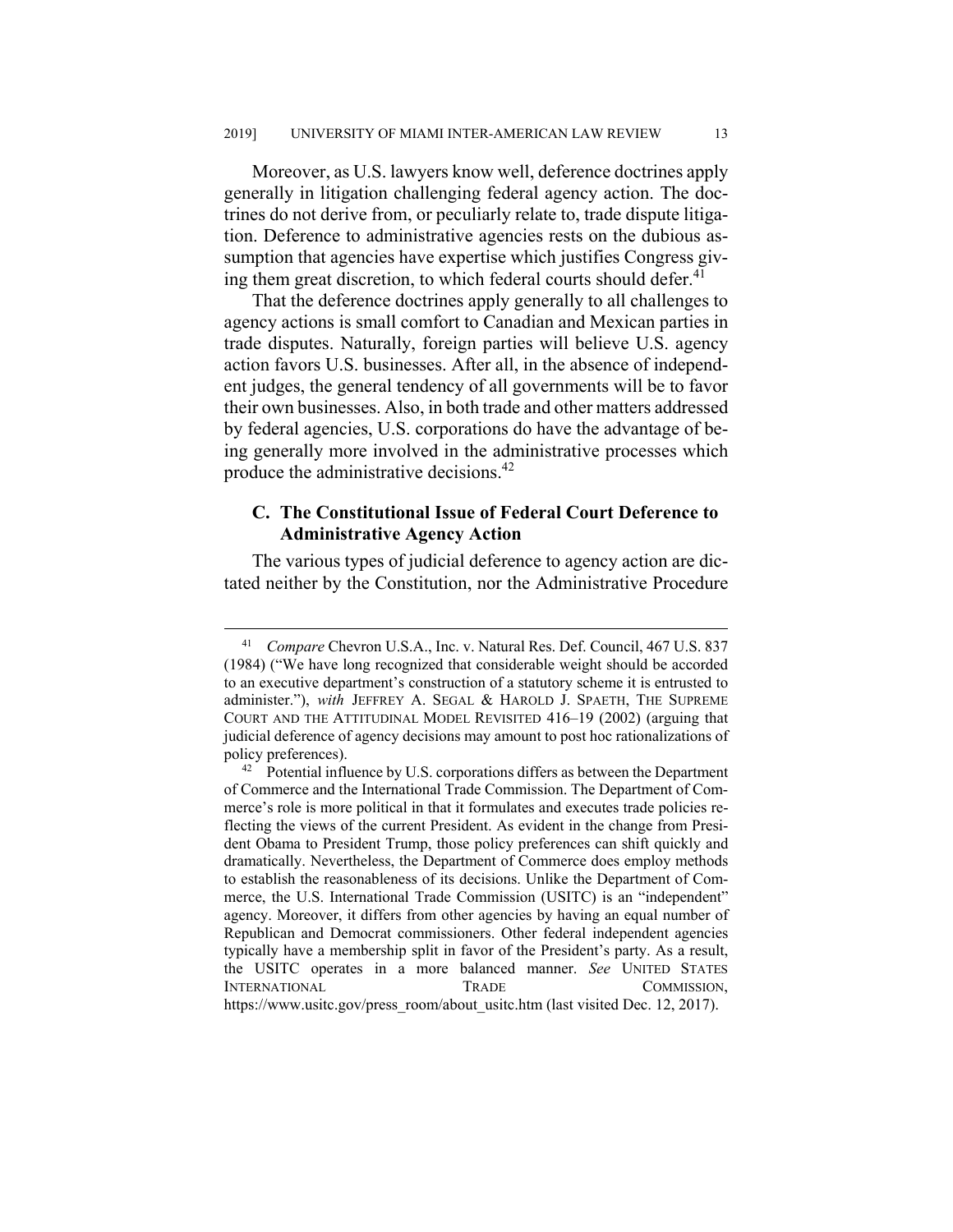Act.43 As evident from *Chevron*, they are judicially-created doctrines not based on the Administrative Procedure Act.<sup>44</sup> These deference doctrines raise much more fundamental questions with farreaching consequences beyond the AD/CVD DSM.

Professor Philip Hamburger's 2014 opus, *Is Administrative Law Unlawful?* challenges the long-held, foundational assumptions about Administrative Law. His work begins the chapter on "Deference" by describing how England's James I demanded that the law courts defer to prerogative legislation. "The royal claim for deference to prerogative legislation rested on the king's claim of absolute power."45 Hamburger explains how America's modern Administrative State makes the same "demands for deference to administrative power."<sup>46</sup>

Without the several deference doctrines applicable in the federal courts, those challenging the interpretation and application of trade rules in the CIT and the Federal Circuit would stand on equal footing with the U.S. government. It is rule deference, fact deference, and interpretation deference, in addition to deference to administrative orders and warrants, that biases the process.47

Professor Hamburger devastates long-held assumptions among American lawyers, professors, and judges about the Administrative law.<sup>48</sup> He makes a compelling case that federal courts have abdicated their constitutional duty to interpret the law.<sup>49</sup> The process of appeals from administrative agencies "often has reduced the courts to extensions of the administrative state, nearly making the court proceedings yet another layer of administrative hearings."50 Ham-

 <sup>43</sup> Administrative Procedure Act, 5 U.S.C. §§ 500–96 (2012). 44 *See* Richard O. Faulk, *'Chevron' Deference Conflicts with the Administrative Procedure Act*, WLF LEGAL PULSE (Sept. 18, 2015). It does not appear from the language of the Administrative Procedure Act that the Court is required to give deference, and the Court's decision in *Chevron* does not mention the Administrative Procedure Act.

<sup>45</sup> PHILIP HAMBURGER, IS ADMINISTRATIVE LAW UNLAWFUL? 285 (2014).

<sup>46</sup> *Id*. 47 *Id*. at 312, 319.

<sup>48</sup> David E. Bernstein, *Is Administrative Law Unlawful?*, 33 LAW & HIST. REV. 759, 759–60 (2015) (reviewing PHILIP HAMBURGER, IS ADMINISTRATIVE LAW UNLAWFUL? (2014)).

<sup>49</sup> Hamburger, *supra* note 45, at 283–322.

<sup>50</sup> *Id*. at 303.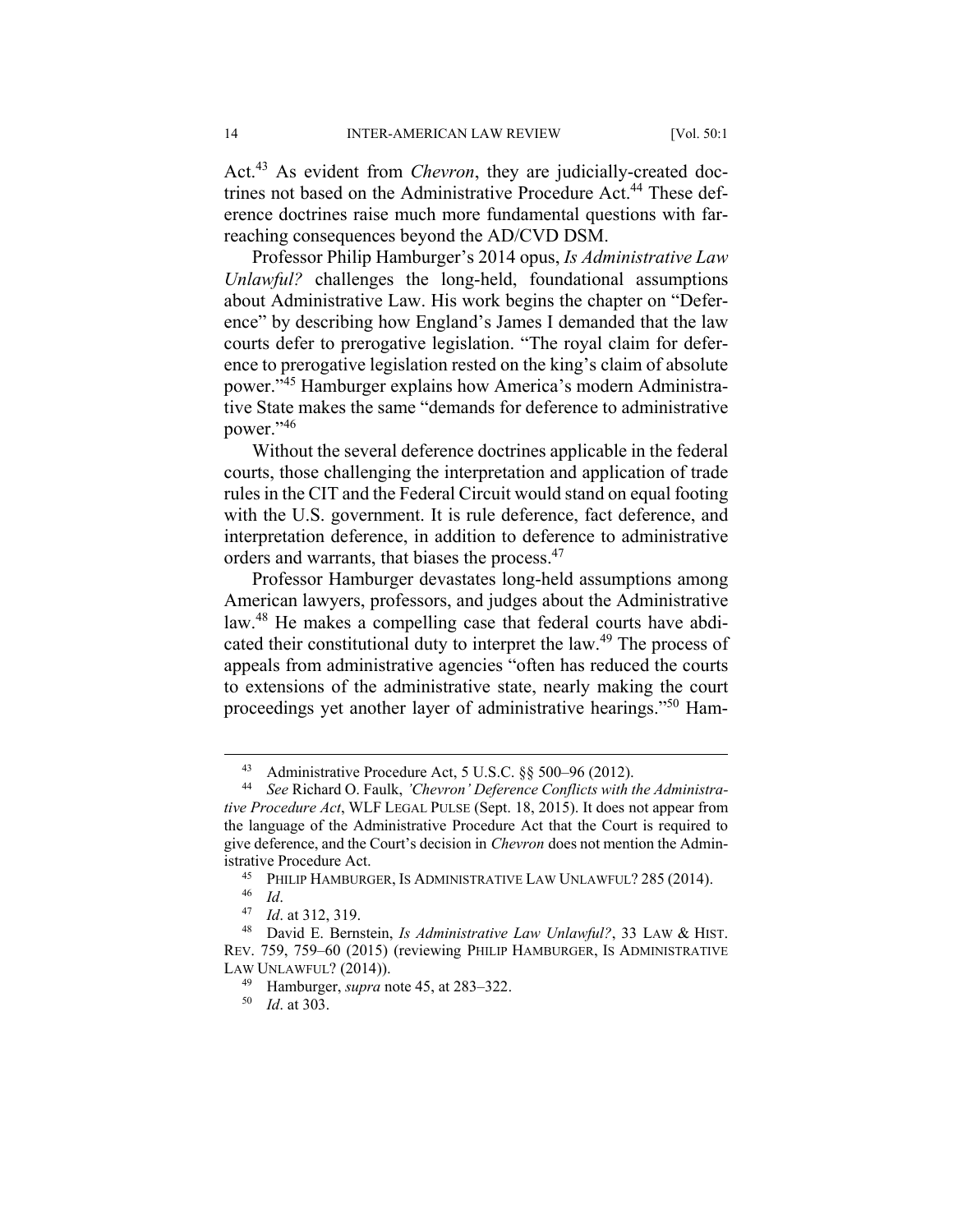burger is convinced – and is convincing – that eventually fundamental constitutional principles about the role of judges will require reconsideration of Supreme Court precedents repeatedly reaffirming agency-deference.<sup>51</sup> The importance of Hamburger's work is to lay the intellectual foundation for the re-working of constitutional precedents to reject the judicial deference to administrative agencies. $52$ 

Justice Gorsuch is the person most likely to lead a reworking of the Court's precedents related to judicial deference to administrative agencies. During his confirmation process, students of the Court quickly realized that – unlike his predecessor, Justice Scalia – Justice Gorsuch strongly believes that the deference doctrines are unconstitutional.53 Of course, the change in one vote on the Court on this issue will not immediately mean that the deference doctrine will be de-throned anytime soon. While Justice Thomas has long expressed the opinion that the deference doctrine is unconstitutional,<sup>54</sup> the necessary additional three votes for a change are lacking at this time.

A fundamental change in the Supreme Court's jurisprudence on judicial deference to administrative agencies could take years to occur. Congress, in considering whether to approve the new USMCA, however, faces the immediate, practical problem of determining how to deal with the binational dispute-settlement mechanism (DSM).

 <sup>51</sup> *Id*. at 486–92.

<sup>52</sup> *Id*. at 498 ("Once it is clear how administrative power revives absolute power, and how this power conflicts with the nature of American law, liberty, and society, one can dig into the details of how it violates the Constitution.").

<sup>53</sup> Allan Smith, *Trump's Supreme Court Nominee had his first real day of grilling - and there's more to come,* BUSINESS INSIDER (Mar. 22, 2017), http://www.businessinsider.com/neil-gorsuch-senate-confirmation-hearing-2017-3.

<sup>54</sup> *See, e.g.*, Michigan v. EPA, 135 S. Ct. 2699 (2015) (Thomas, J., concurring) ("The 'judicial power, as originally understood, requires a court to exercise its independent judgment in interpreting and expounding upon the laws.' . . . *Chevron* deference precludes judges from exercising that judgment, forcing them to abandon what they believe is 'the best reading of an ambiguous statute' in favor of an agency's construction. It thus wrests from Courts the ultimate interpretative authority to 'say what the law is', and hands it over to the Executive.) (internal citations removed).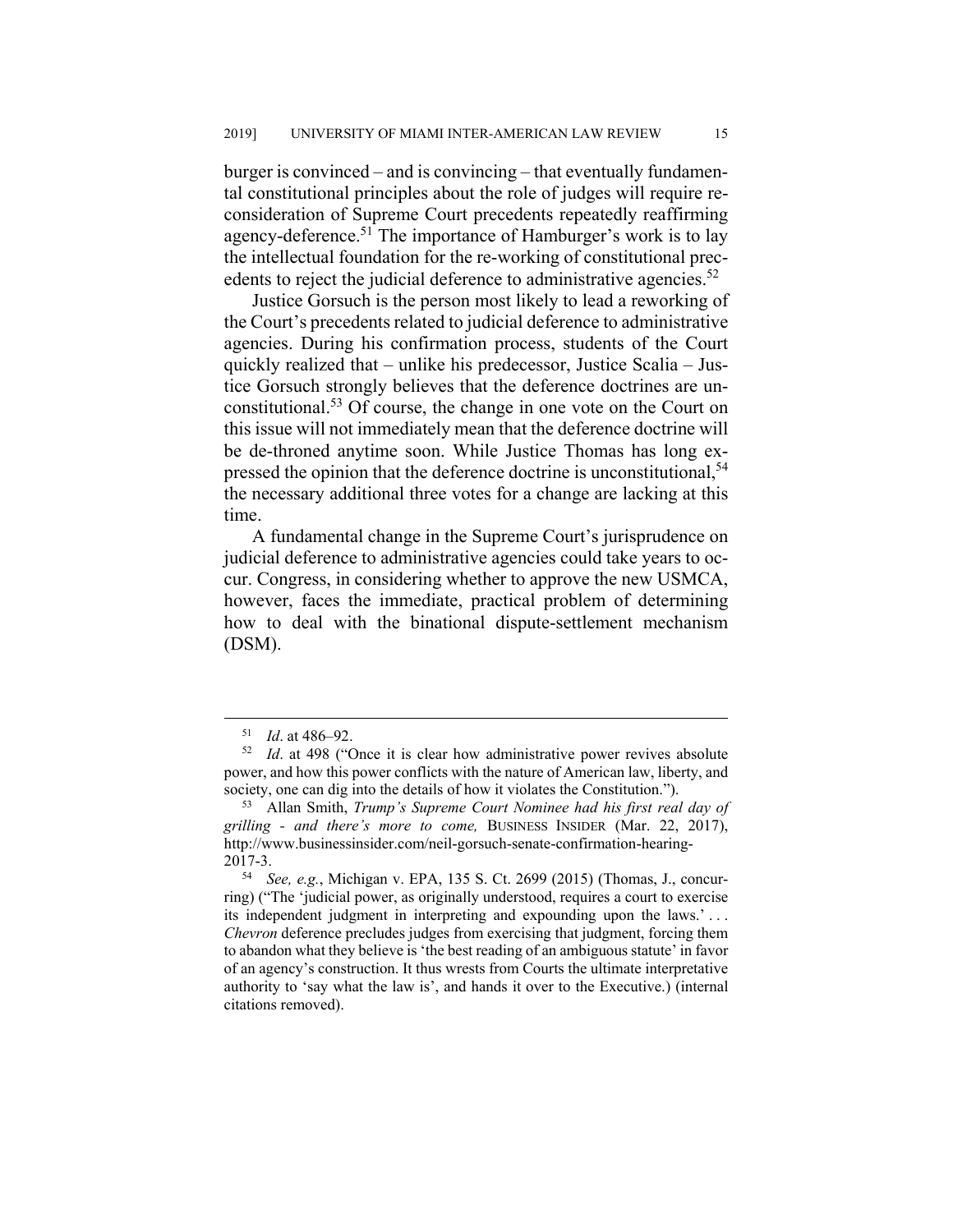The DSM in Chapter 10 (formerly Chapter 19) is a constitutionally questionable vehicle for getting around a constitutionally questionable practice of judicial deference to administrative agencies

# **D. Fixing What is Not Working**

Even if the agency-deference doctrine is constitutional and even it continues as to other administrative agencies, it is not working in the realm of AD/CVD cases. The Supreme Court's deference doctrines supposedly reflect respect for the intention of Congress in assigning rule-making power to a particular agency<sup>55</sup> and the expertise of the agencies.<sup>56</sup>

Congress's intention expressed in NAFTA was that the binational panels apply agency deference.<sup>57</sup> In practice, however, that did not happen. The binational panels may pay "lip service" to the deference requirement, without following it.<sup>58</sup> Once a binational panel makes a decision, no possibility exists for having U.S. Supreme Court review.59 As to binational panels, the Supreme Court cannot enforce *Chevron* or other forms of agency deference. This remains true in the USMCA.

Binational dispute panels resolve most disputes covered by USMCA.<sup>60</sup> Even if a U.S. party first files in the CIT, another party

<sup>58</sup> *See* Juscelino F. Colares & John W. Bohn, *NAFTA's Double Standards of Review*, 42 WAKE FOREST L. REV. 199, 199 (2007) (arguing that NAFTA binational panels have shown great deference to Canadian agency determinations, but have not shown the same deference to applying the standard of review of U.S.  $\lim_{59}$ 

60 USMCA art. 10; *see* Macrory, *supra* note 57, at 6 ("The Chapter 19 procedures have been used extensively, both under the FTA and under the NAFTA.

 <sup>55</sup> *See, e.g., Mittal*, 461 F. Supp. 2d 1325, 1328 (Ct. Int'l Trade 2006) ("[W]hen Congress has cloaked an administrative agency with interpretive authority, the federal courts' authority is concomitantly reduced.").

<sup>56</sup> *See, e.g.*, *id*. at 1329 ("As a general matter, Commerce is the 'master' of antidumping law, and where its rules and regulations implement a statutory provision or scheme, it is entitled to considerable deference.").

<sup>57</sup> *See* Patrick Macrory, *NAFTA Chapter 19: A Successful Experiment in International Trade Dispute Resolution*, THE BORDER PAPERS, 4 (Sept. 2002), http://www.worldtradelaw.net/articles/macrorychapter19.pdf.download (explaining that to prevent the binational panels from creating their own body of law, the U.S. negotiated to have the panels apply the domestic law of the country where the decision under challenge was made).

<sup>59</sup> *See* NAFTA, *supra* note 7, at art. 1904, § 10.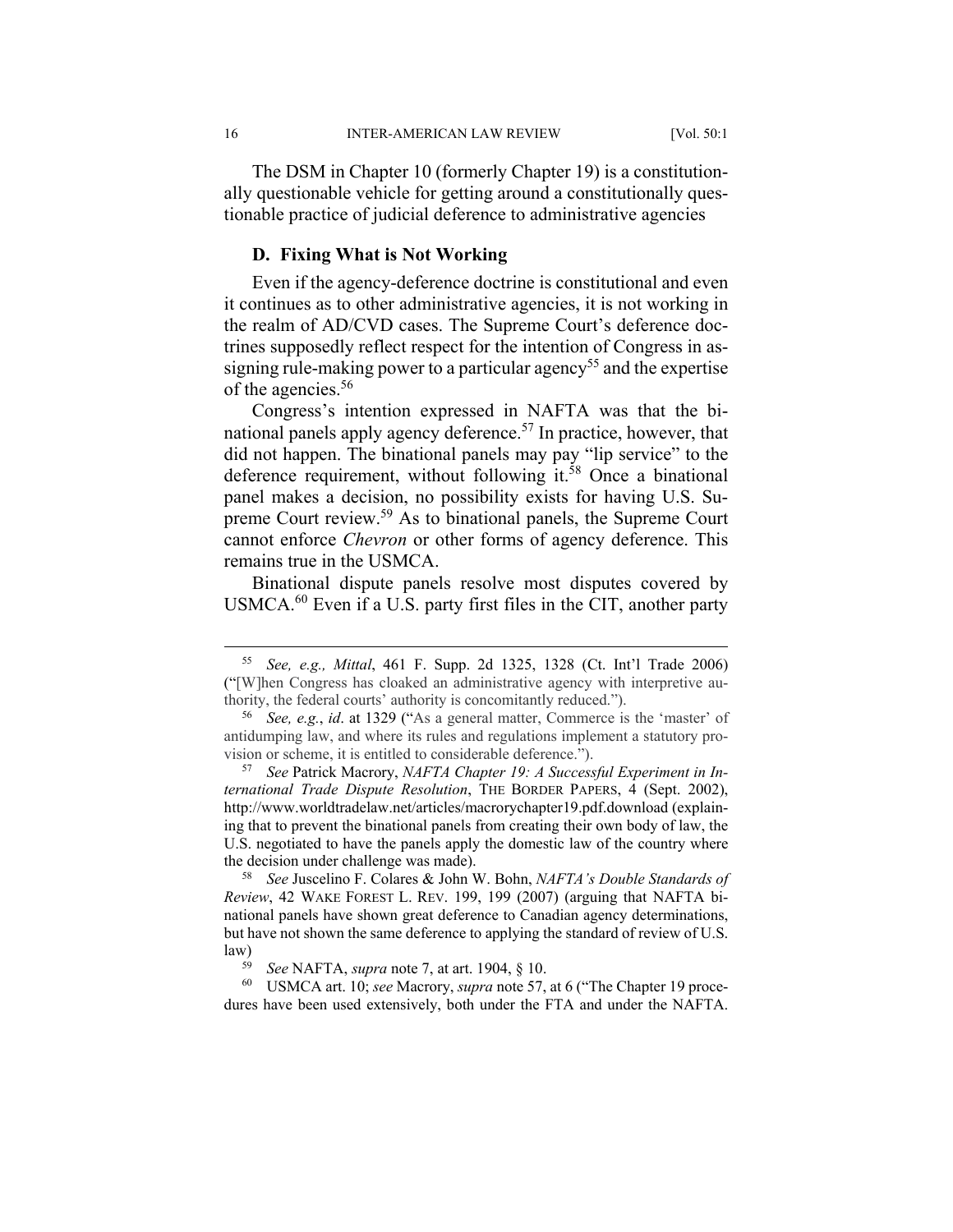can successfully request that the case be heard by a binational panel.<sup>61</sup> USMCA's binational panels – like NAFTA's binational panels – will force U.S. parties into a process that deprives them of their access to U.S. courts and U.S. law. $62$ 

NAFTA required binational panels to apply the law of the country applicable to the dispute, $63$  but they did not necessarily do so. The process lacks consistency because there is no "supreme court" to resolve conflicts among decisions. In place of appeal to a national court, NAFTA, and now USMCA, provides the possibility for filing an Extraordinary Challenge,<sup>64</sup> which is rarely invoked. Retired U.S. Court of Appeals Judge Malcolm Wilkey, writing in dissent in a rare Extraordinary Challenge, has questioned the legitimacy of the process:

> If this substitute appellate system had not been intended to achieve similar results in applying U.S. law, the United States would never have agreed to it. The United States never contemplated that United States law would be changed by a binational body. If

Indeed, almost every appeal of a US decision involving Canadian or Mexican imports has been taken to a Chapter 19 panel rather than to the CIT.").

<sup>61</sup> Bhullar v. United States, 259 F. Supp. 2d 1332 (Ct. Int'l Trade 2003) (holding that no statutory exception applied to the exclusive jurisdiction of the NAFTA binational panels, so because Canada had requested binational panel review of the contested determinations, the CIT no longer had jurisdiction). This decision was upheld on review. Bhullar v. United States, 93 Fed. Appx 218 (Fed. Cir. 2004) (holding that "the law ousts jurisdiction in the Court of International Trade to review a final antidumping/countervailing duty order when binational review proceedings have been instituted under NAFTA"). *See also* Mitsubishi Elec. Indus. Canada, Inc. v. Brown, 917 F. Supp. 836, 838 (Ct. Int'l Trade 1996) (finding that once a binational panel review has been requested, the binational panel has exclusive jurisdiction).

<sup>62</sup> *See* J. Todd Applegate, *Chapter 19 of the NAFTA: Are Binational Panels Constitutional?*, 3 LAW & BUS. REV. AM. 129, 141–44 (1997).

<sup>63</sup> NAFTA, *supra* note 7, at art. 1904.3; NAFTA, *supra* note 7, at Annex 1911; USMCA, *supra* note 13, at art. 10.10.

<sup>64</sup> *See id.* at art. 1904.11-1904.13; USMCA Annex 10-B.3.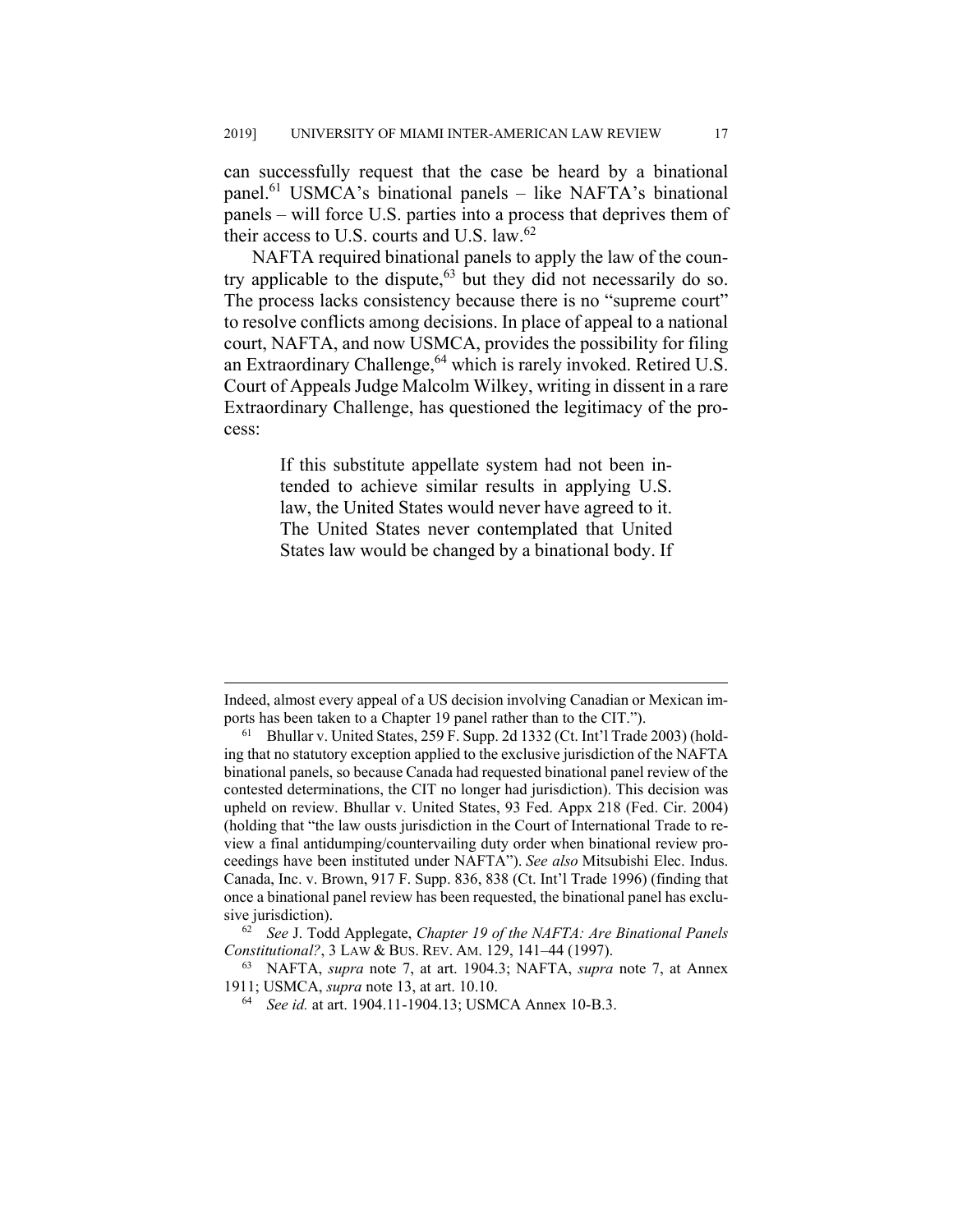the substitute appellate system does not achieve similar results in applying U.S. law, it may not be long continued.65

Ideally, a renegotiated NAFTA would have satisfied both the concerns of Canada about bias in any settlement process and of Congress that U.S. law be followed, where applicable. At least one article suggested making the decisions of binational panels reviewable by U.S. federal courts as are rulings by federal agencies.<sup>66</sup> That, however, would have only compounded the structural constitutional problems raised by Professor Hamburger. Chapter 10 binational panels are not U.S. bodies. Bringing the decisions of non-U.S. panels under the jurisdiction of the federal courts raises even more Article III issues than the NAFTA binational panels already did and would effectively extend the expansion of the Administrative State.

NAFTA "suspended" the Canada-U.S. Free Trade Agreement of 1987 (CUSFTA).<sup>67</sup> Some in Canada had argued that its Free Trade Agreement with the U.S. would once again become effective if NAFTA had simply been terminated.<sup>68</sup> Those who actually thought this likely had an unwarranted belief.<sup>69</sup> Nevertheless, such a belief reflected the importance that Canada places on preserving the DSM created in the CUSFTA and continued in NAFTA's Chapter 19.

To resolve the conflict over NAFTA's Chapter 19, the U.S. could have agreed to eliminate the deference doctrines in AD/CVD cases brought under NAFTA in U.S. courts. Such a change should

 <sup>65</sup> Softwood Lumber Products from Canada, ECC-94-1904-01USA (1994) (Wilkey, J., dissenting).

<sup>66</sup> *See, e.g.*, Applegate, *supra* note 62, at 151 (suggesting that although the Supreme Court has not held that the availability of review by an Article III Court is required in every case, the Supreme Court's positive view of appellate review lends "support to the position that the lack of such appellate review for binational panel decisions" presents constitutional problems).

<sup>67</sup> *See* Mark Warner, *Mark Warner Interviewed about the Fate of the Canada-U.S. FTA if U.S. Withdraws from NAFTA*, MAAW LAW (Aug. 14, 2016), http://www.maawlaw.com/tag/canada-u-s-fta/ (Canada considers the CUSFTA to be suspended rather than terminated).

<sup>68</sup> Alexander Panetta, *If NAFTA dies, the old Canada-U.S. Free Trade Agreement would live on, right? Not so fast Canada*, FINANCIAL POST (Oct. 19, 2017), http://business.financialpost.com/news/economy/if-nafta-dies-old-canada-u-s-fta-would-live-on-right-not-so-fast-canada.

<sup>69</sup> *Id*.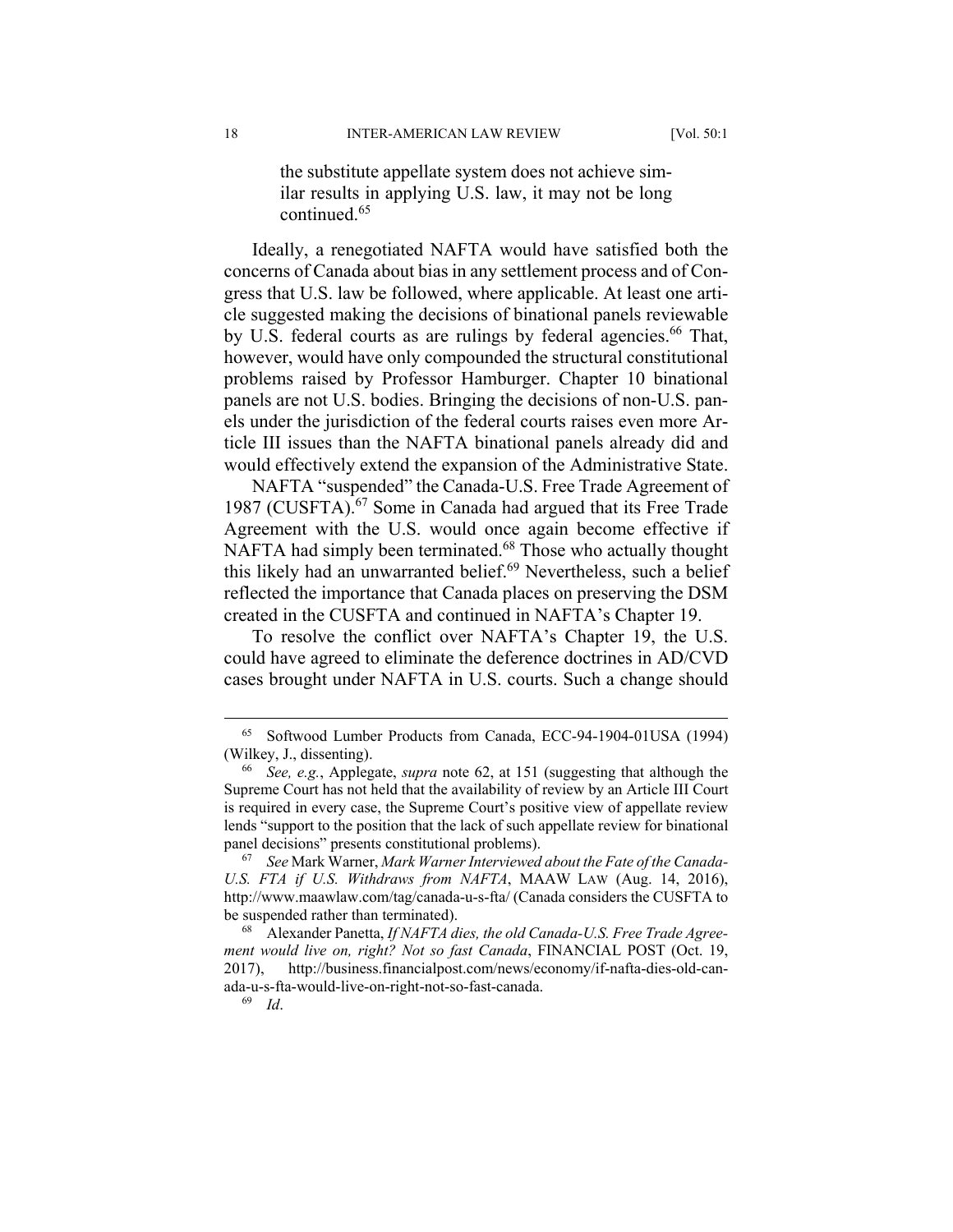have satisfied any legitimate objection to litigating in U.S. federal courts. Without such a change, Canada understandably was able to insist on using binational panels, free from the American courts. Nevertheless, as explained below,  $70$  the U.S. Constitution has included alienage jurisdiction in federal courts from the outset precisely in order to assure foreigners of a fair judicial process in U.S. courts.

#### *II. The Constitutionality of Chapters 10 and 14*

The Congress that enacted NAFTA ignored the fact that Chapter 19 was sold as CUSFTA's "interim" solution that would allow more time to resolve substantive AD/CVD matters.<sup>71</sup> Nevertheless, Chapter 19, with minor changes, was carried over to NAFTA with reliance on its approval as CUSFTA's Chapter 19.72 Now Chapter 19 has been carried over into the USMCA as Chapter 10 with only a few changes to update for the digital age.

NAFTA's ISDS in Chapter 11 effectively subjected state legislation and final state court judgments to review under Chapter 11's ISDS. This review process has proven to be a threat to judicial independence.73 When asked about a particular ISDS adjudication which exemplified the threat, a former U.S. senator who had voted for NAFTA simply pleaded ignorance: "[W]e didn't know how this

 $^{70}$  *Infra* sec. III(A).<br><sup>71</sup> See United States

See United States-Canada Free Trade Agreement Hearing Before the Senate Committee on the Judiciary on the Constitutionality of Establishing a Binational Panel to Resolve Disputes in Antidumping and Countervailing Duty Cases, 100th Cong., 2d Sess. 96 (1988) (prepared statement by Ms. Jean Anderson, Chief Counsel, U.S. Dept. Of Commerce), at 71 [hereinafter Anderson Senate CUSFTA Judiciary Hearing Statement]

<sup>[</sup>T]he binational panel system is not, and is not intended to be, a model for future agreements between the United States and its other trading partners. Its workability stems from the similarity in the U.S. and Canadian legal systems. With that shared legal tradition as a basis, the panel procedure is simply an interim solution to a complex issue in an historic agreement with our largest trading partner.

<sup>72</sup> *See, e.g.*, Zachary Jacobs, *Note: One Thing is Not Like the Other: U.S. Participation in International Tribunals and Why Chapter Nineteen of NAFTA Does Not Fit*, 45 COLUM. J. TRANSNAT'L L. 868, 897 (2007) (citing to Congressional hearings on CUSFTA even when discussing Congress' doubts about the constitutionality of NAFTA).

<sup>73</sup> Liptak, *supra* note 28.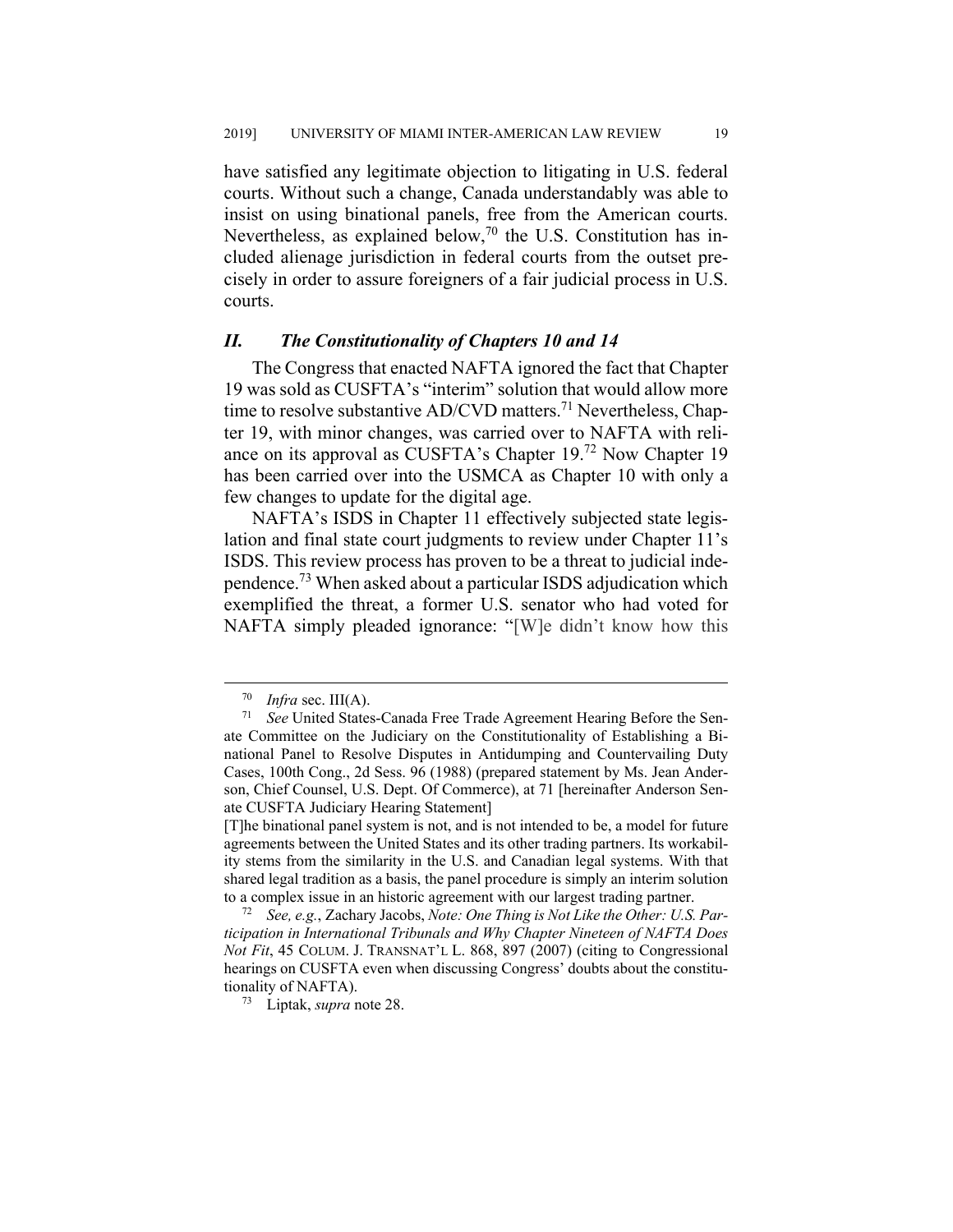provision would play out."74 Had Congress inquired, any number of knowledgeable people could have explained that Chapter 11 "would play out" as a threat to judicial independence.

In the new USMCA, going forward, Canadian companies will neither be subject to, nor be able to use offensively, Chapter 14 (formerly Chapter 11). The United States has maintained the ISDS dispute settlement mechanism with regards to Mexico, presumably because American companies fear that Mexico's new government may revive the country's historic practice of nationalization.<sup>75</sup>

# **A. Congress' Failure to Focus on the Constitutionality of the DSMs in NAFTA**

Prior to the vote on NAFTA, the House held a total of 43 committee and subcommittee hearings. The Senate held 17 committee and subcommittee hearings. Out of this total of 61 hearings, the only judiciary committee hearing in either House was one by the House Judiciary Subcommittee on International Law, Immigration, and Refugees. It addressed only immigration-related issues. A hearing in the House Ways and Means Committee briefly touched on the general issue of whether NAFTA was giving away U.S sovereignty. $76$ 

Congress' hearings on NAFTA, clearly, did not address the constitutionality of Chapter 19. As carried over to Chapter 19 of NAFTA, the binational panel system was essentially the same as the dispute mechanism in the CUSFTA with a few changes.<sup>77</sup> The relevant committees apparently assumed they had adequately addressed

<sup>74</sup> *Id*. 75 *See* Emily Pickrell, *Mexico's New President Promises More Nationalistic Energy Approach*, BLOOMBERG (July 2, 2018), https://www.bna.com/mexicosnew-president-n73014477039/.

<sup>76</sup> North American Free Trade Agreement (NAFTA) and Supplemental Agreements to the NAFTA: Hearing before the House Comm. On Ways and

Means and its Subcomm. On Trade, 103d Cong., 1st Sess. (1993). 77 *See* Barbara Bucholtz, *Sawing Off the Third Branch: Precluding Judicial Review of Anti-Dumping and Countervailing Duty Assessments under Free Trade Agreements,* 19 MD. J. INT'L L. 175, 192–193 (1995) (explaining that NAFTA replicates the FTA except in three ways: (1) the parties had to devise a "harmonized system" within seven years, (2) parties have standing to assert that another party's domestic law interferes with the NAFTA panel review, (3) failure to apply the appropriate standard of review is an explicit ground for an Extraordinary Challenge).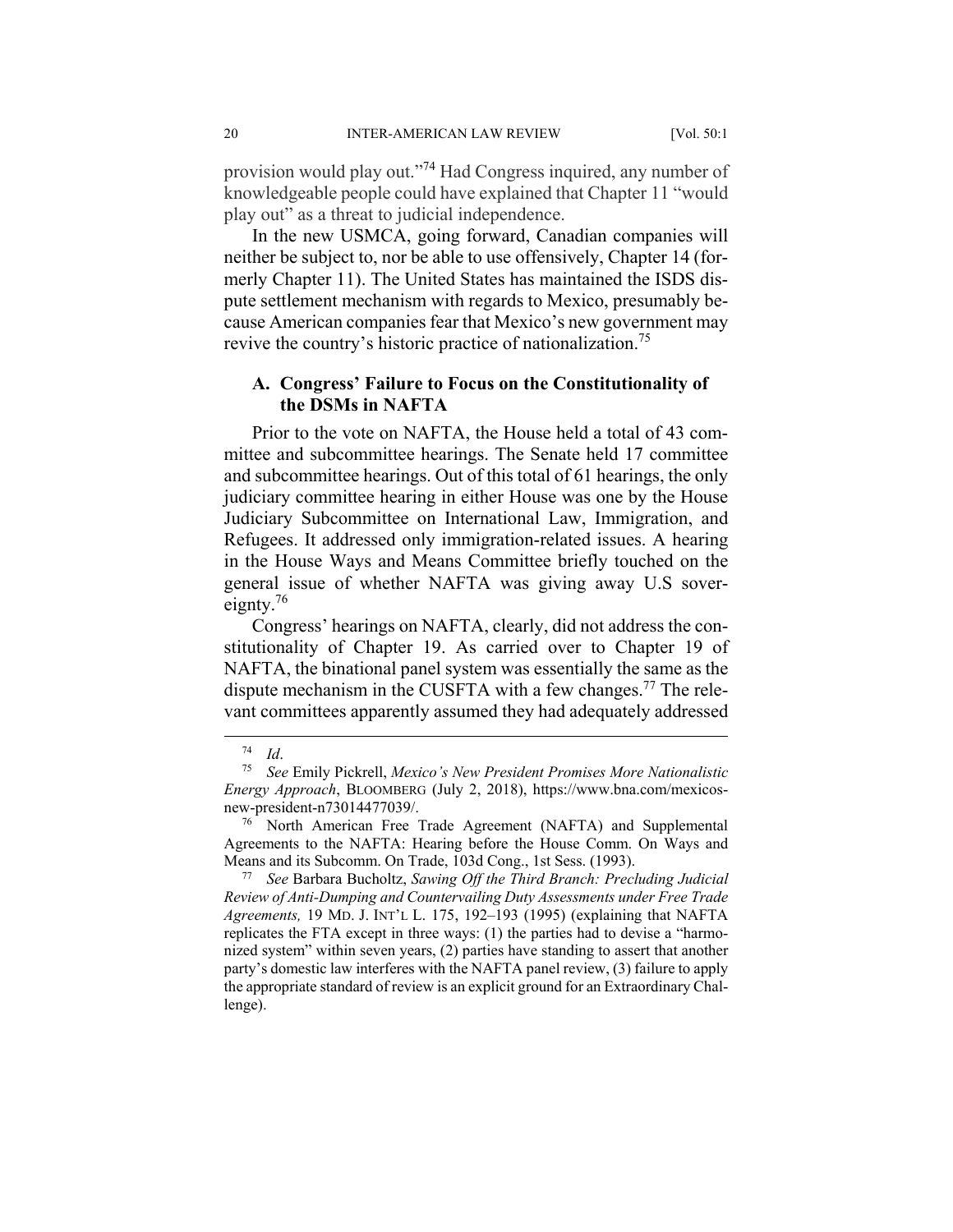the constitutional issues when Congress considered the free trade agreement between Canada and the U.S. (CUSFTA).<sup>78</sup> Thus, Congress' hearings on carrying-over Chapter 19 into NAFTA focused less on the legal issues and more on the human rights, environmental, labor, and economic issues that arose with the addition of Mexico as part of the trade agreement.<sup>79</sup>

Chapter 19 in CUSFTA was originally justified on grounds that clearly no longer applied once Mexico was included. The argument in CUSFTA was that Canada and the U.S. have similar legal systems based on the Common Law.<sup>80</sup> NAFTA added Mexico with a very different legal background. Moreover, despite the similarities in law between the U.S. and Canada, legal disputes between Canada and the U.S. have become much more frequent than originally anticipated.<sup>81</sup> Changes and actual experience since CUSFTA created binational panels should make it plain that Congress cannot responsibly ignore the DSMs in USMCA.

# **1. Constitutional Confusion Caused by Non-Treaty, Trade Agreements**

Had NAFTA been presented as a treaty, whether or not CUSFTA had been a treaty, the congressional process would have followed a different route. Assuming that the Senate would still have approved NAFTA, then the legislative process of implementing it as a new agreement would have followed.

 <sup>78</sup> *U.S.-Canada Free-Trade Agreement: Hearing Before the Subcomm. on Courts, Civil Liberties, and the Admin. of Justice of the House Comm. on the Judiciary,* 100th Cong., 2d Sess. 2 (1988) (Rep. Kastenmeier) [hereafter Kastenmeier House CUSFTA Judiciary Hearing] (asking whether the CUSFTA violated Article III and the Due Process Clause of the Constitution by failing to authorize judicial review or violated the Appointments Clause by having people reviewing the case who were not appointed by the President). A consensus among the constitutional scholars and lawyers called to testify contended the provision was constitutional. Only a couple scholars and two senators registered their dissents. Bucholtz*, supra* note 77 at 197 & nn.113 & 114.

Bucholtz, *supra* note 77, at 191.

<sup>80</sup> *Id.* at 179; *see also* Anderson Senate CUSFTA Judiciary Hearing Statement, *supra* note 71.

<sup>81</sup> *See* Patrick Gillespie, *America's NAFTA Nemesis: Canada, not Mexico*, CNN MONEY (Aug. 11, 2016), http://money.cnn.com/2016/08/11/news/economy/us-canada-trade/index.html.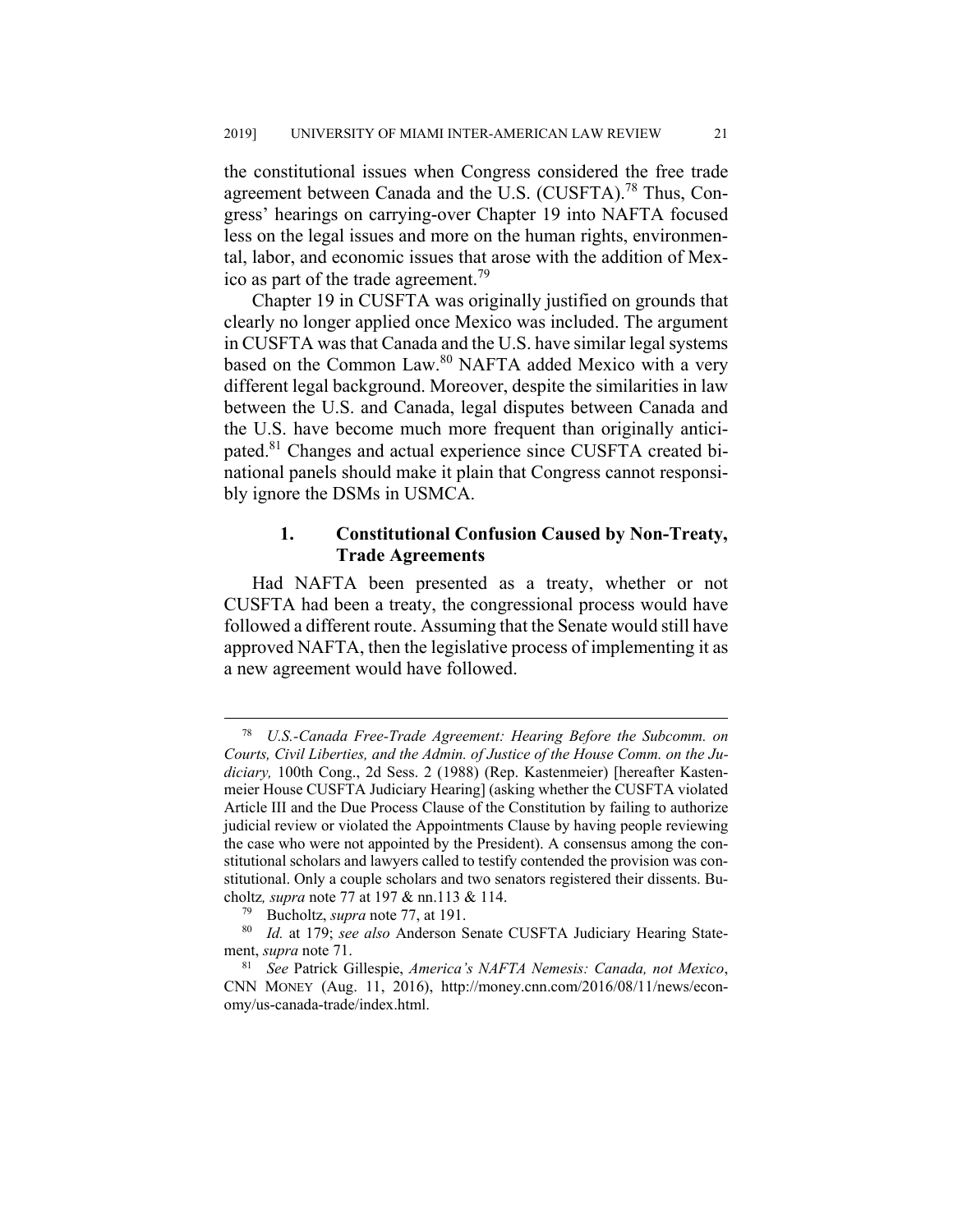As stated above,  $82$  this article does not directly consider the constitutionality of using a congressional-executive agreement, rather than a treaty, to create NAFTA. Nevertheless, not using a treaty to enact NAFTA convoluted the constitutional issues – and the same issues remain for the USMCA. A treaty itself is Supreme Law of the Land. Unless a treaty is self-executing,<sup>83</sup> however, it requires implementing legislation before it has domestic effect.<sup>84</sup>

A treaty, insofar as it is an agreement between the United States and another sovereign, cannot itself be unconstitutional. Unresolved is the issue of whether a treaty can provide Congress with power it otherwise does not possess to enact domestic law.85 But, at least as to non-self-executing treaties, a fairly clear line separates domestic law from international treaty obligations.

The non-treaty route blurs the line between the domestic and international spheres. Non-treaty agreements are negotiated by the Executive as with a treaty, but the authority of the Executive to do so is tied to legislation and, if the agreement is approved, is accomplished as a matter of legislation.<sup>86</sup> Both the CUSFTA and NAFTA were followed by implementing legislation, as if they were non-selfexecuting treaties. As legislation, the two trade agreements and their later implementing legislation were submitted to the two houses of Congress. A treaty would have been submitted only to the Senate. The House of Representatives would have a vote only on the implementing legislation. Further blurring the distinction between treaty and legislation has been the practice of implementing so-called "fast-track" authority which requires an up-or-down vote, without amendment, in Congress. The up-or-down vote simulates the vote on a treaty in the Senate. But unlike a treaty, which requires approval by two-thirds of the senators, votes in the Senate and the House on trade "agreements" require only a majority to approve.

 <sup>82</sup> *Supra* Introduction.

<sup>&</sup>lt;sup>83</sup> See Medellin v. Texas, 552 U.S. 491 (2008).

<sup>84</sup> *Id*. 85 *See* Bond v. United States, 134 S. Ct. 2077, 2093–94 (2014) (finding that because Congress did not intend to reach local crimes, the Court did not have to make a decision as to whether the federal implementing legislation for the Convention on Chemical Weapons could properly give the federal government police powers, which are reserved for the states. The Court does indicate that such action would be a "stark intrusion into traditional state authority").

<sup>86</sup> 19 U.S.C.S. § 3805 (2012).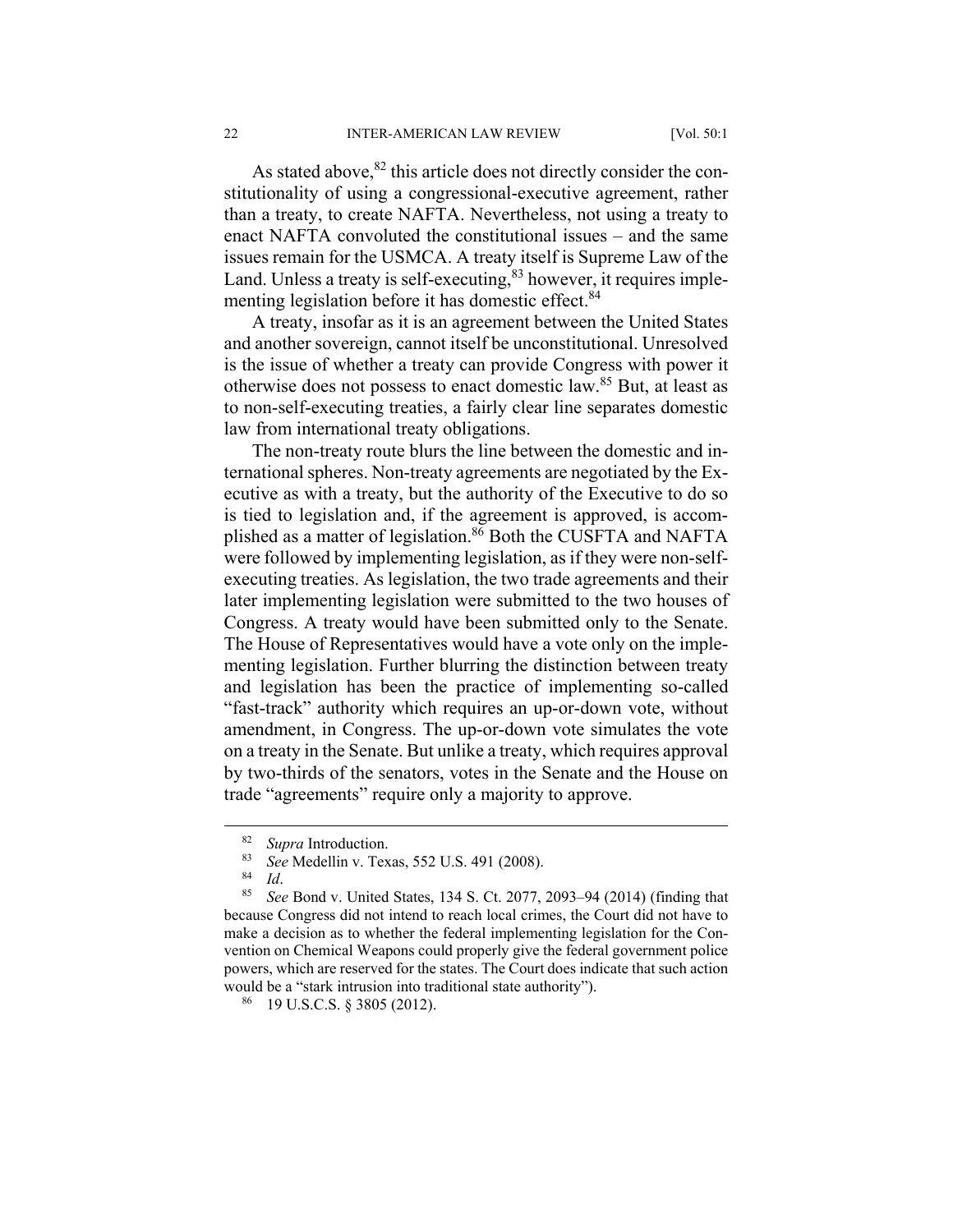Like other treaty-avoiding agreements, NAFTA relied on a combination of Congress' undoubted power over foreign commerce and the President's dubious, broad powers to enter non-treaty, executive agreements with other countries. The practice was invented by the Roosevelt Administration through the Reciprocal Trade Agreements  $Act^{87}$  to increase presidential powers over trade<sup>88</sup> and to go around the Senate's Advice and Consent role, which requires a twothirds majority for approval.<sup>89</sup> This novel mixing of Executive and Legislative powers has raised confusion regarding whether binational panels are operating under international law only and whether their decisions bind the United States only as a matter of international law or also as a matter of domestic law.<sup>90</sup>

<sup>90</sup> *Compare United States-Canada Free Trade Agreement: Hearing Before the Senate Comm. on the Judiciary on the Constitutionality of Establishing a Binational Panel to Resolve Disputes in Antidumping and Countervailing Duty Cases,* 100th Cong., 2d Sess. 96 (1988) (testimony by John McGinnis on behalf of the Department of Justice) [hereinafter McGinnis Senate CUSFTA Judiciary Hearing Statement]

[I]t has also been said that requiring the President to implement binational panel and committee decisions falls squarely within the historical tradition of United States reliance on international tribunals to settle claims and boundary disputes. This argument, based on traditional practice, is misplaced. While international tribunals' decisions settling claims and boundary disputes certainly have imposed obligations on the United States Government as a matter of international law, those decisions have not, in and of themselves, imposed obligations on the United States Government as a matter of domestic law,

*with* the testimony of Professor Andreas Lowenfeld in the same hearing ("I was astonished at the position presented to you a few minutes ago by the Justice Department. The notion that an international agreement of the United States adopted by the Congress is not law is to me astonishing."). The position stated by Mr. McGinnis was vindicated as to the treaties in Medellin v. Texas, 552 U.S. 491 (2008).

 <sup>87 19</sup> U.S.C.S. § 1351 (2012).

<sup>88</sup> *See generally* John A. Dearborn, *Institutionalizing Presidential Representation in Economic Policymaking: The Reciprocal Trade Agreements Act of 1934 and the Employment Act of 1946* (2017), *available at* https://cpb-usw2.wpmucdn.com/campuspress.yale.edu/dist/9/1833/files/2017/08/Dearborn-Institutionalizing-Presidential-Representation-in-Economic-Policymaking-August-2017-1ho4e3b.pdf ("[T]he act amounted to an attempt to institutionalize presidential representation in tariff making and alter the constitutional structure.").

<sup>89</sup> *See* Yoo, *supra* note 6, at 758.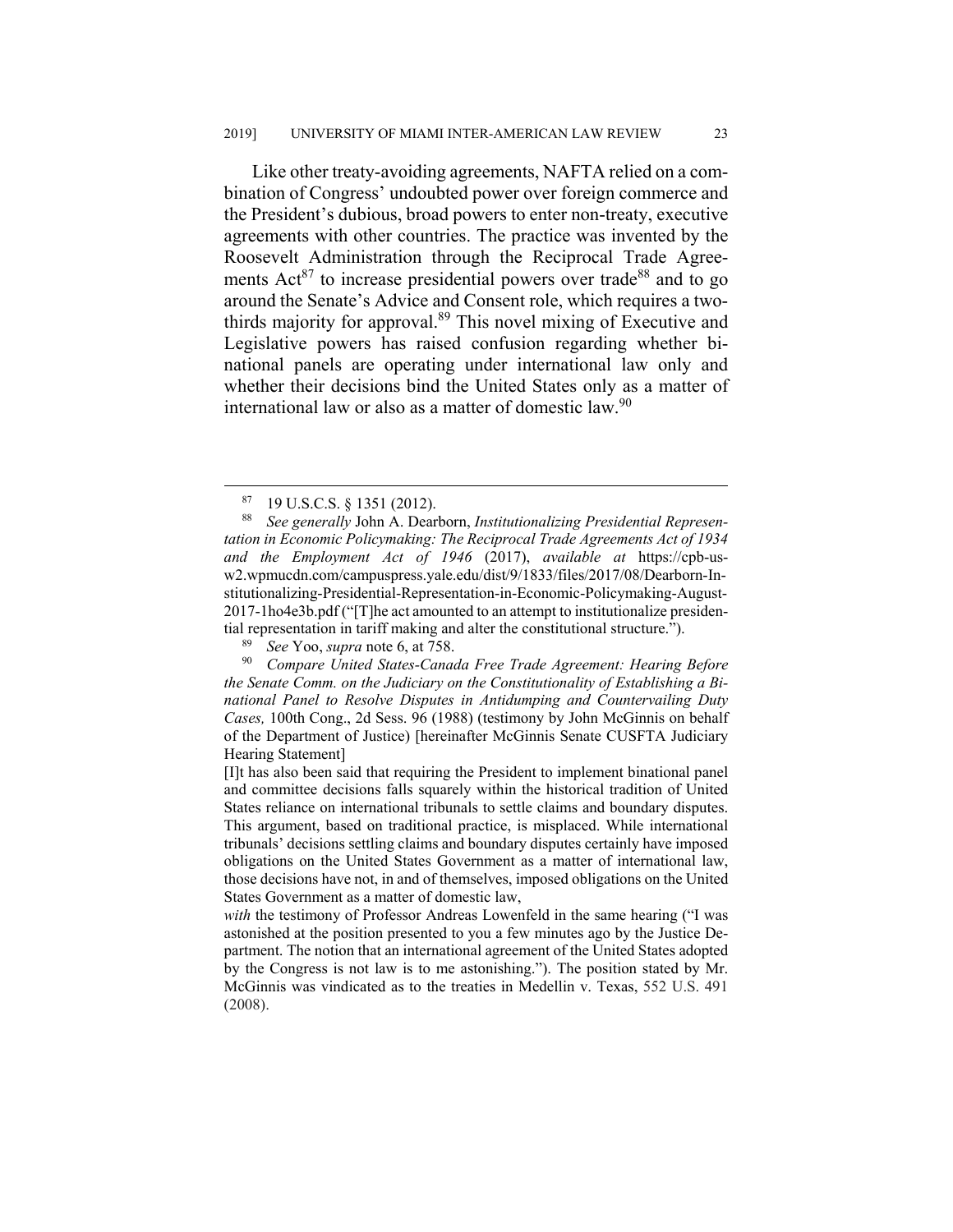# **2. NAFTA: More than a Simple Evolution from CUSFTA**

The Canada-U.S. bilateral trade agreement evolved into NAFTA through the non-treaty, trade-agreement process with almost no consideration by Congress of its institutional impact on structural constitutional issues. NAFTA (signed in 1992, approved by Congress in 1993, and effective January 1, 1994) marked the first time the U.S. participated in a multilateral trade institution. The U.S. had been a member of The General Agreement on Trade and Tariffs (GATT), signed in 1947 and effective in 1948 as a multilateral agreement, but one without institutions. The GATT came about after the post-World War II failure of countries to agree to the proposed International Trade Organization (ITO) (due primarily to the refusal of the U.S Senate) $91$  at the time they were creating other United Nations-related institutions.92 Following NAFTA, GATT was replaced in 1995 by the World Trade Organization (WTO), which like the proposed ITO, is a permanent institution.

The U.S. Senate failed to approve the ITO because it was concerned that it represented a threat to U.S. Sovereignty.<sup>93</sup> The initial post-World War II enthusiasm for a "New World Order" had been replaced by concerns related to the Cold War. Only after the fall of the Soviet Union did calls for a "New World Order" resurface. In between the effective dates of CUSFTA (1988) and NAFTA (1994), the Soviet Union officially fell apart in 1991.

Congress failed to understand that other language in NAFTA meant that Chapter 19 constituted more than a simple carry-over from the DSM in CUSFTA. The movement from CUSFTA to

93 TRANSFORMATIONS IN GLOBAL GOVERNANCE: IMPLICATIONS FOR MULTINATIONALS AND OTHER STAKEHOLDERS 38 (Sushil Vachani ed., 2006).

 <sup>91</sup> Ivan D. Trofimov, *The Failure of the International Trade Organization (ITO): A Policy Entrepreneurship Perspective,* 5 JOURNAL OF POLITICS AND LAW 1 (2012), *available at* http://www.ccsenet.org/journal/index.php/jpl/article/view/15291/10355.

<sup>92</sup> *See* GEORGETOWN UNIVERSITY LAW CENTER, *From the GATT to the WTO: A Brief Overview,* guides.ll.georgetown.edu/c.php?g=363556&p=4108235 (last visited Apr. 11, 2018) (The 1944 Bretton Woods Conference created the International Monetary Fund (IMF), the International Bank for Reconstruction and Development (World Bank), and laid the foundations for the International Trade Organization and the General Agreement on Tariffs and Trade).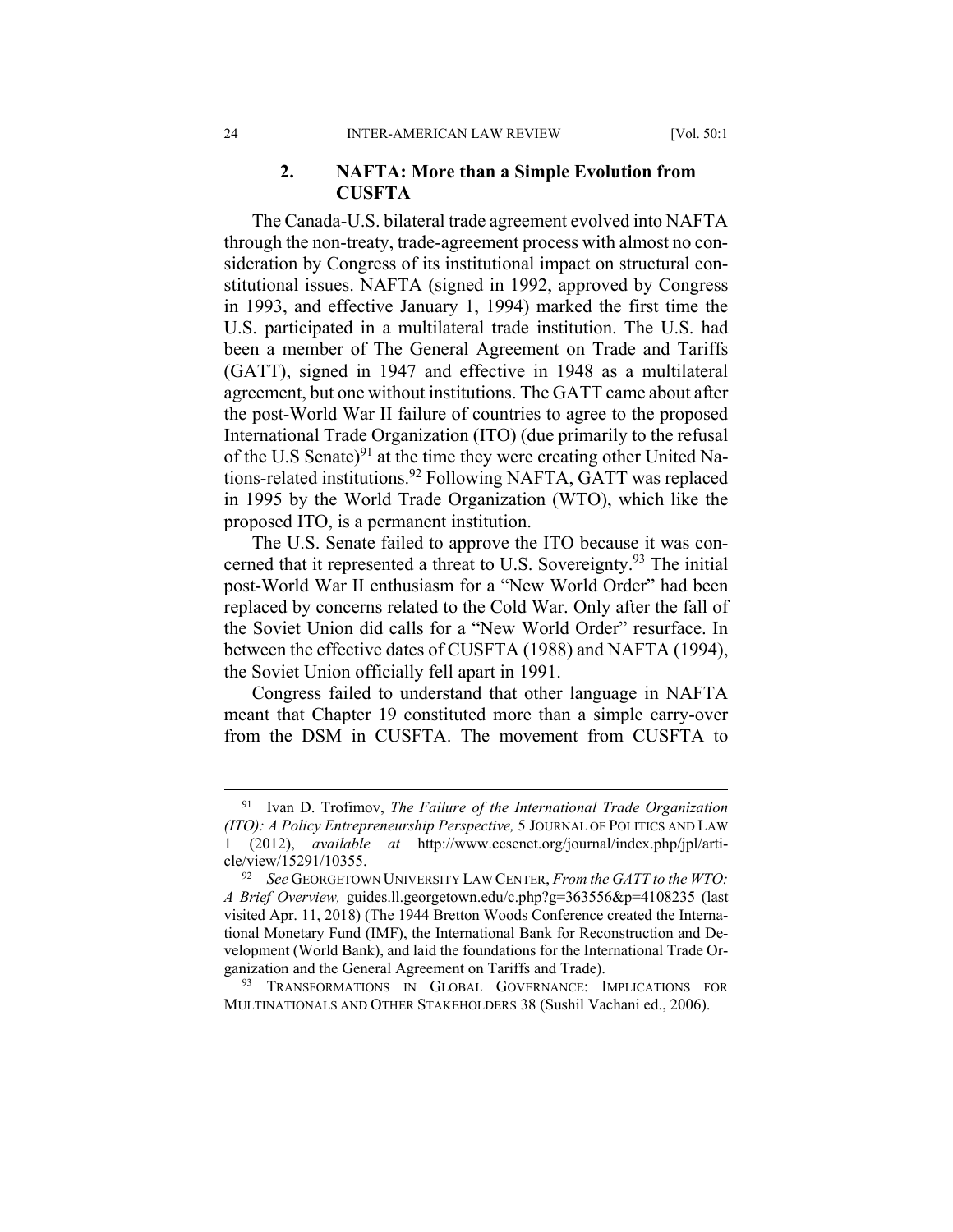NAFTA institutionalized the regional governance of trade. The binational DSM in the CUSFTA introduced what was then a novel element of trade governance. Thereafter, NAFTA innovated further in the realm of DSMs with Chapter 11. For the first time, Chapter 11 created an Investor State Dispute Settlement (ISDS) that could be applied between two developed countries, i.e., the United States and Canada. The reason for doing so, however, involved the participation of Mexico in NAFTA.<sup>94</sup> Then, the AD/CVD binational DSM, originally justified in the CUSFTA on the basis of the common legal systems of the US and Canada, was expanded to include the very different, civil-law based system of Mexico and the possibility of all the civil-law countries of Latin America joining through accession.

Although it did not happen, NAFTA was created with a view to incorporating all of the countries in the Western hemisphere.<sup>95</sup> In 1994, just as NAFTA became effective, trade ministers from most of the countries in the Americas met in Miami to discuss expanding NAFTA to a Free Trade Area of the Americas (FTAA).<sup>96</sup> NAFTA's text anticipated this development by including an accession clause, which would allow other countries to join NAFTA. $97$  Early on, political barriers prevented the anticipated accession of Chile.<sup>98</sup> Since then, instead of accessions, the U.S. has been negotiating bilateral

 <sup>94</sup> Isidro Morales, *The Governance of Global Issues Through Regionalism: NAFTA as an Interface Between Multilateral and North-South Policies* (2006), *available at project.iss.u-tokyo.ac.jp/nakagawa/members/papers/1(5)Morales.final.pdf.*

<sup>95</sup> *See generally* M. Jean Anderson, *Implications of NAFTA's Extension to Chile and Other Countries – A U.S. View,* 23 CAN.-U.S. L.J. 227 (1997), *available at* http://scholarlycommons.law.case.edu/cuslj/vol23/iss/28.

<sup>96</sup> Brandy A. Bayer, *Expansion of NAFTA: Issues and Obstacles Regarding Accession by Latin American States and Associations*, 26 GA. J. INT'L & COMP. L. 615 (1997) ("In December of 1994 the leaders of thirty-four nations of the Western Hemisphere met at the Summit of the Americas. This conference resulted in a unanimous call for the creation of a "Free Trade Area of the Americas" (FTAA) by the year 2005.").

<sup>97</sup> NAFTA, *supra* note 7, at art. 2204.

<sup>98</sup> Bayer, *supra* note 96, at 634–35.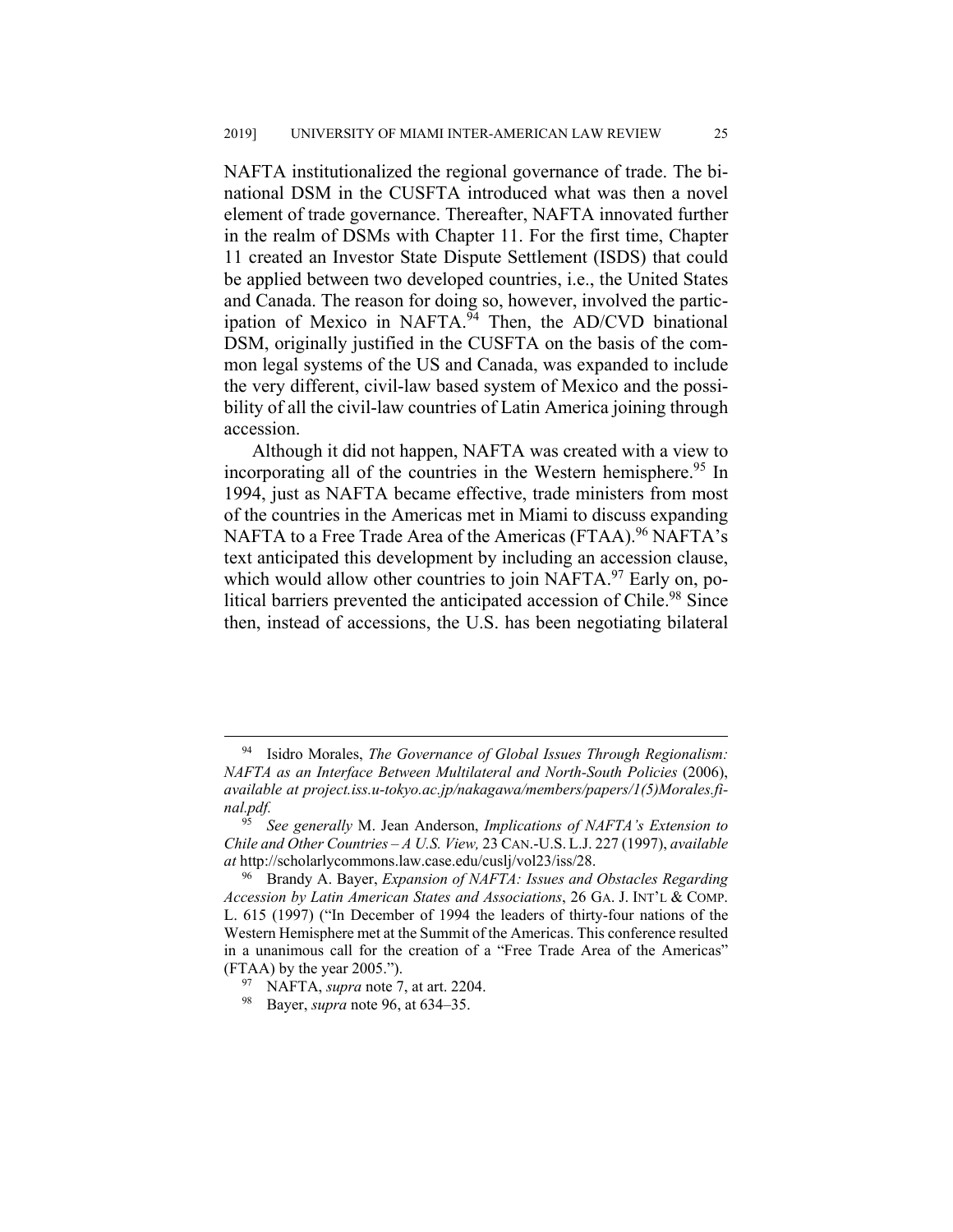treaties with a number of countries in Latin America.<sup>99</sup> The U.S. has definite advantages in bilateral trade agreements.<sup>100</sup>

While the USTR, at the time, assured a member of Congress that NAFTA represented no infringement on U.S. sovereignty, he did not address the constitutional issues of the DSMs.101 In the short time under the CUSFTA, a bilateral treaty between two developed countries, major constitutional issues may not have been apparent to those not focused on constitutional law. The evolution of trade agreements, however, has been towards greater harmonization of law, which certainly can be a threat to sovereignty due to enforcement mechanisms such as the binational panels.

It is well to emphasize the premise upon which Chapter 19 of CUSFTA had been sold: it was to be only an "interim" solution between two countries having common-law legal systems.<sup>102</sup> The addition of Mexico and potentially many other civil-law countries represented a significant change. Chapter 11 was added to NAFTA due to the concern about Mexico's history of expropriations, but limiting Mexico's sovereignty necessarily also limited U.S. sovereignty in a reciprocal way. Nevertheless, Congress gave virtually no consideration to the serious constitutional issues raised by the DSMs in NAFTA.

# **B. Unresolved Constitutional Issues**

Relatively few cases have been filed raising constitutional questions about NAFTA. One circuit court did issue a lengthy opinion ruling that Congress constitutionally used its power over foreign commerce to enact NAFTA and did not need to enter a treaty under

 <sup>99</sup> *See* Sander Levin et al, *Free Trade Agreements with Latin America: A Test of Globalization*, CARNEGIE-TSINGHUA CENTER FOR GLOBAL POLICY (Mar. 14, 2006), http://carnegietsinghua.org/2006/03/14/free-trade-agreements-with-latinamerica-test-of-globalization (noting the United States had entered into 10 bilateral free trade agreements with Latin American countries by 2006).

<sup>100</sup> *See* JOHN BRAITHWAITE & PETER DRAHOS, GLOBAL BUSINESS REGULATION (2000).

<sup>&</sup>lt;sup>101</sup> North American Free Trade Agreement (NAFTA) and Supplemental Agreements to the NAFTA: Hearing before the House Comm. On Ways and Means and its Subcomm. On Trade, 103d Cong., 1st Sess. (1993) (testimony by Ambassador Michael Kantor).

<sup>102</sup> *See* Anderson Senate CUSFTA Judiciary Hearing Statement, *supra* note 71.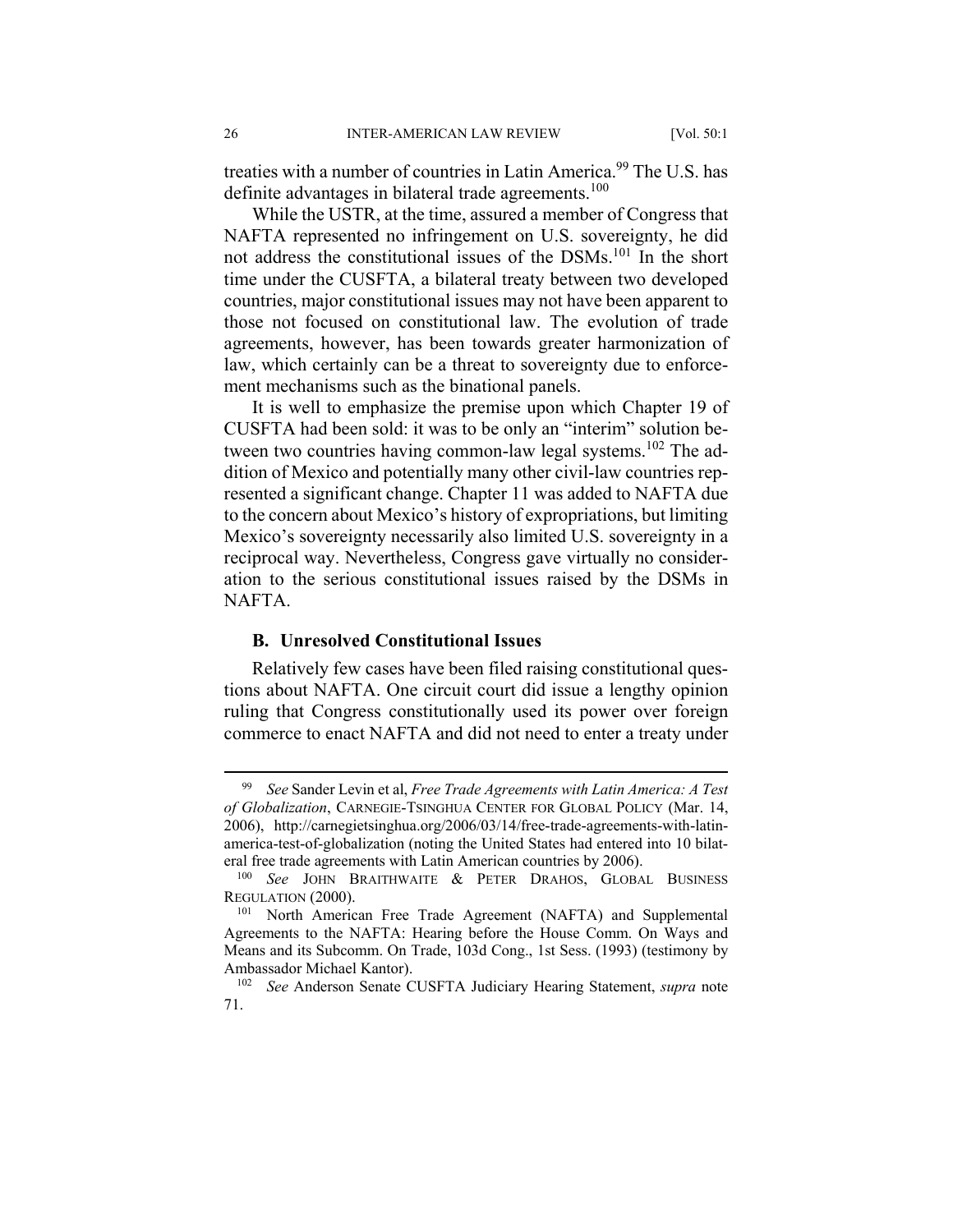the Constitution treaty provision.<sup>103</sup> But, Congress has made it particularly difficult to challenge the constitutionality of the DSMs by restricting the jurisdiction over any such challenge to the U.S. Court of Appeals for the District of Columbia Court.<sup>104</sup> Several challenges have been filed, but none has resulted in a decision on the merits.<sup>105</sup>

#### **1. Chapter 14 (Formerly Chapter 11)**

As already indicated, NAFTA's Chapter 11 was adopted without receiving scrutiny by Congress.106 The federal courts have also not scrutinized the constitutionality of Chapter 11's DSM.<sup>107</sup> Furthermore, Chapter 11 has rarely been the subject of commentary concerning its impact on the U.S. federal system.

Specifically, consideration has not been given to the question of ultimate responsibility if an ISDS panel rules against a U.S. state. Although no such ruling has come about, if such decision did occur, the question would be one of determining ultimate responsibility. That is to say, should the U.S. government be responsible for a state's violation of NAFTA.<sup>108</sup> Under USMCA's Chapter 14, which will not apply to new investments involving Canada, such a ruling is much less likely. Nevertheless, if such a panel result should occur under USMCA's Chapter 14, serious federalism issues would arise.109

On the basis of USMCA, should Congress enact further legislation that would require a violating state to pay any ruling against the

<sup>107</sup> U.S. Federal Courts have heard NAFTA Chapter 11 cases, but have not addressed the constitutionality of Chapter 11.

 <sup>103</sup> Made in the U.S.A. Found. v. United States, 242 F.3d 1300 (11th Cir.  $2001$ ).

<sup>&</sup>lt;sup>104</sup> 19 U.S.C. § 1516a(g)(4)(A) (2012).

<sup>105</sup> *See, e.g.*, Coalition for Fair Lumber Imports v. United State, 471 F.3d 1329 (2006) (dismissing the complaint, which alleged that the binational panel of NAFTA violated the Constitution, for lack of jurisdiction).

<sup>106</sup> *See* Liptak, *supra* note 28.

<sup>108</sup> *See* Healing, *supra* note 26 (The United States has won all the Chapter 11 cases brought against it).

<sup>109</sup> The Loewen Group, Inc. v. United States, Notice of Claim, *available at* https://www.state.gov/documents/organization/3922.pdf ("Article 105 of NAFTA requires the United States to ensure that its state governments comply with the terms of NAFTA . . . . Article 1105 of NAFTA, requires the United States to provide 'full protection and security' to investments of foreign investors, including 'full protection and security' against third party misconduct.").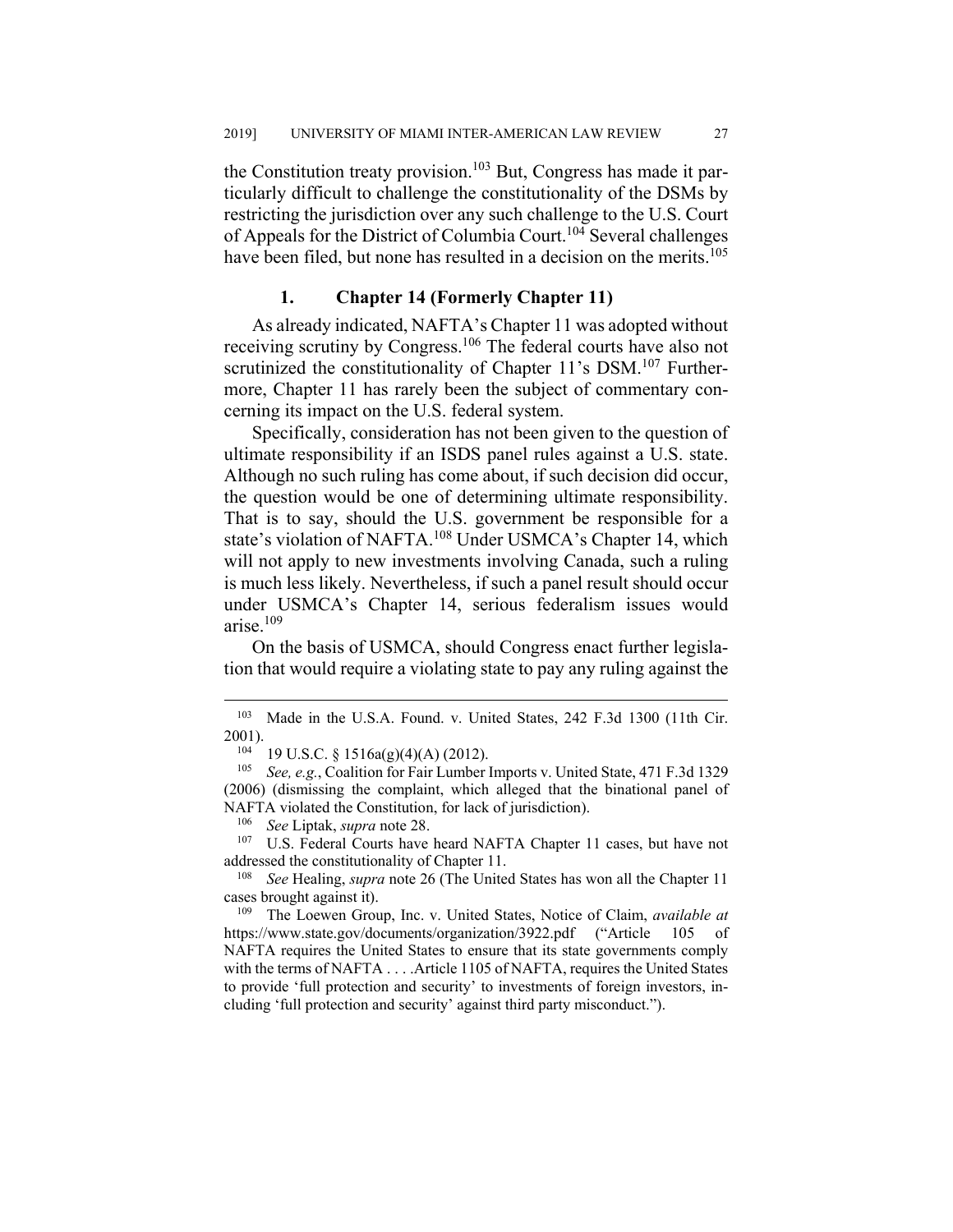28 INTER-AMERICAN LAW REVIEW [Vol. 50:1

United States? How would that square with the Supreme Court's interpretation of the  $11<sup>th</sup>$  Amendment and the residual sovereignty of the states? Interestingly, Chapter 11 posed similar problems for the federal system of Canada, about which there has been some scholarly comment<sup>110</sup> – and now Canada is not bound by the ISDS going forward under the USMCA.

#### **2. Separation of Powers and Binational Panels**

The major constitutional issues addressed in congressional hearings on CUSFTA's Chapter 19 and later in scholarly commentary on NAFTA's Chapter 19 have been Article II's Appointments Clause, Article III jurisdiction, Due Process and Jury Trial rights, as well as some references to Separation of Powers.<sup>111</sup> The same constitutional issues exist with the USMCA's Chapter 10 because no substantive changes were made to the DSM. In a structural approach to constitutionality, Separation of Powers would rank as fundamental, with Article II (The Appointments Clause) and Article III (removal of federal court jurisdiction) being considered under the general principle of Separation of Powers. Due Process and Jury Trial rights would become moot if the binational DSM violates Article III.

Before the adoption of the Bill of Rights, Separation of Powers was understood by both the Federalists and the Antifederalists to be the fundamental protection for liberty.<sup>112</sup> Like British judges, federal judges are independent in order to administer due process and preside over cases as neutral actors. Unlike British judges, however, this independence was the necessary condition protecting Article III judges in the exercise of their authority and obligation not to enforce legislation which contravenes the Constitution. $^{113}$ 

Since the Supreme Court ruled on the Watergate tapes in the *Nixon* case,<sup>114</sup> greater attention has been given to separation of powers. The Court had handed down a number of important separation

 <sup>110</sup> *See* Rajeeve Thakur, *Chapter 11 of NAFTA and the Provinces- Will the Constitutional Question Be Asked?,* 37 CAN.-U.S. L.J. 251 (2012).<br><sup>111</sup> Bucholtz, *supra* note 77, at 197.<br><sup>112</sup> See THE FEDERALIST NOS. 47, 48 (James Madison).<br><sup>113</sup> See TUE FEDERALIST NO. 78 (Alexander Hamilton).

<sup>113</sup> *See* THE FEDERALIST NO. 78 (Alexander Hamilton). 114 United States v. Nixon, 418 U.S. 683 (1974).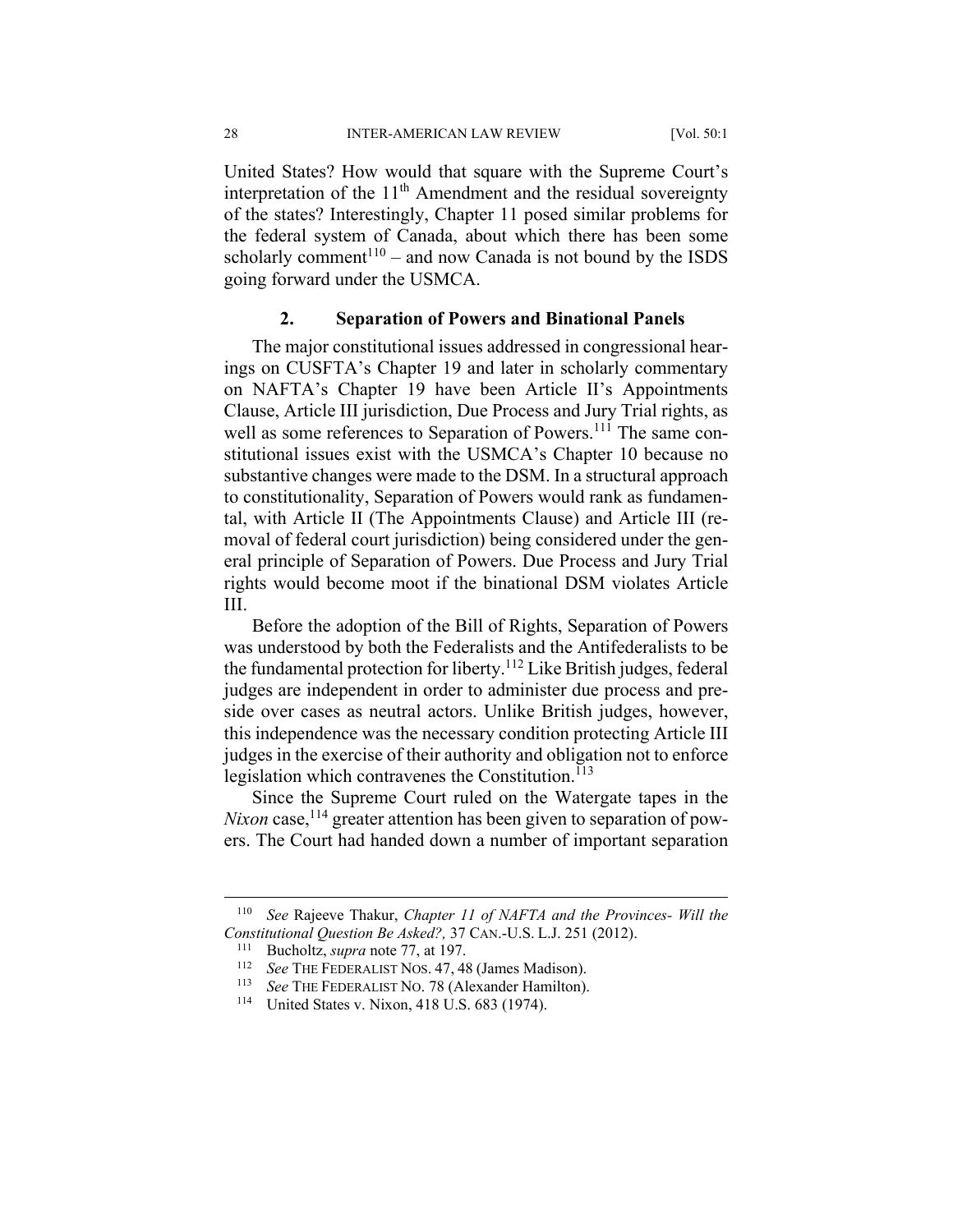of powers cases, some of which bear on the Article II and III issues raised by Chapter 10.

#### **a. Article II—The Appointments Clause**

In testimony before the Senate Judiciary Committee on CUSFTA, the Justice Department representative expressed the opinion that the binational DSM did not pose a problem under Article III of the Constitution.115 Based on *Buckley v. Valeo*, 116 however, DOJ thought that the binational panels, as laid out in the agreement, did pose a constitutional problem under the Appointments Clause. The decisions of the binational panels could properly bind the U.S. as a matter of international law. As a matter of domestic law, however, the binational panels could not be binding because the decisionmakers were not appointed consistent with the Constitution.

If decisions of the binational panels were automatically binding as domestic law of the U.S., that would conflict with the Appointments Clause because the members of the binational panel would not have been appointed in conformity with the Appointments Clause.117 As a way of curing the problem, DOJ advised that the implementing legislation authorize the President to direct the appropriate agencies to enforce domestically the international obligations of the United States.118 The DOJ testimony suggested that the President would have to have the discretion to approve or not, but that

 <sup>115</sup> McGinnis Senate CUSFTA Judiciary Hearing Statement, *supra* note 90.

<sup>424</sup> U.S. 1 (1976) (holding, on one of the several issues in the case, that the members of the Federal Election Commission must be appointed by the President). Mr. McGinnis also cited Bowsher v. Synar, 478 U.S. 714 (1986) on the Appointments Clause. McGinnis Senate CUSFTA Judiciary Hearing Statement, *supra* note 90.

<sup>117</sup> U.S. CONST. art II.

<sup>118</sup> McGinnis Senate CUSFTA Judiciary Hearing Statement, *supra* note 90. The President is authorized to direct the administering authority, the Commission, and the U.S. customs service, as appropriate, to take necessary and appropriate action to implement the international obligations of the U.S. under Article 1904 of the Agreement pursuant to a final decision of a binational panel or extraordinary challenge committee. Any action taken under this authority shall not be subject to judicial review, and no U.S. court shall have power to review the determinations on any question of law or fact by an action in the nature of mandamus or otherwise.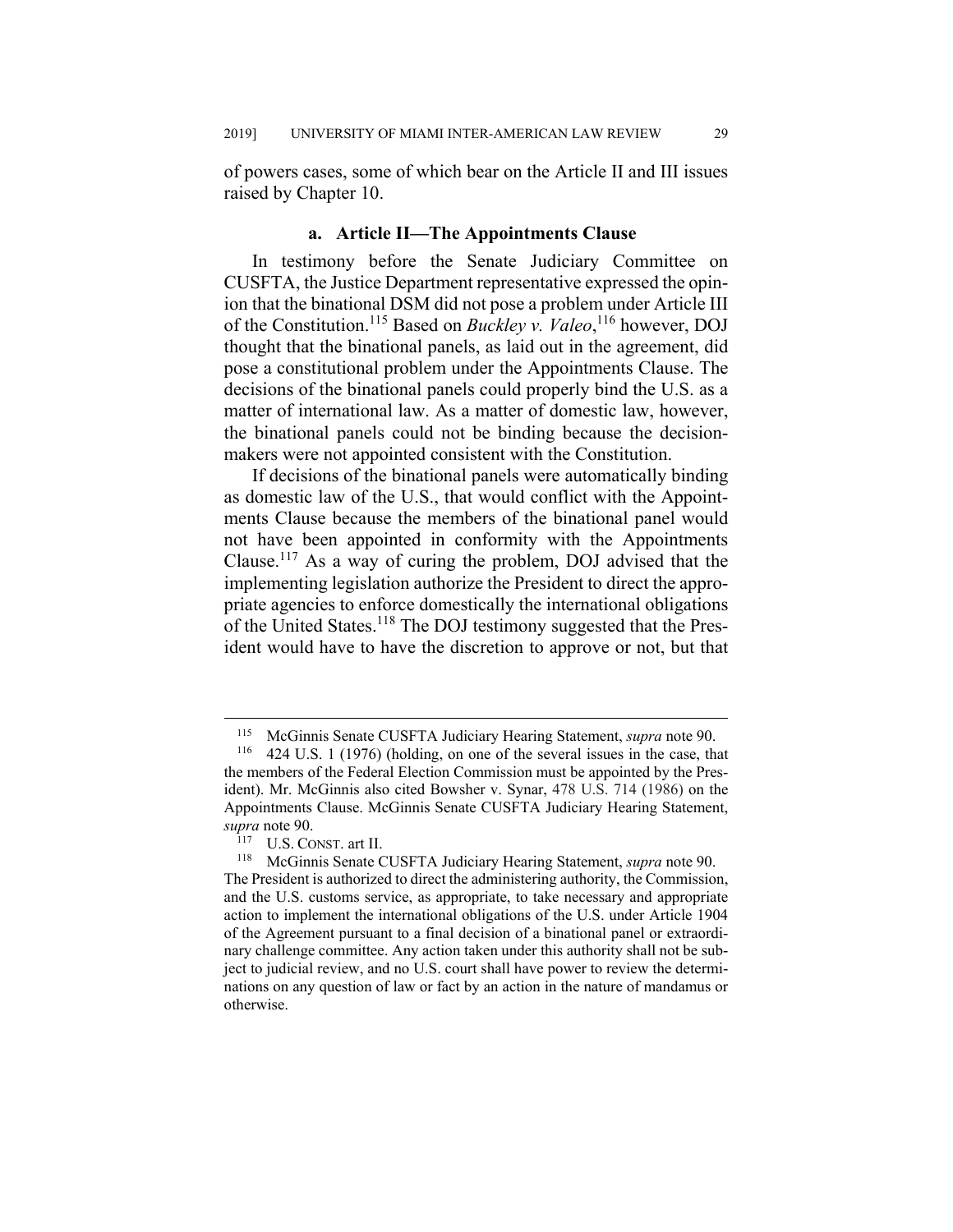the expectation would be that he would approve virtually all of them. $^{119}$ 

The Department of Justice was not proposing that binational panel members be appointed by the president. It was attempting to avoid the situation—which has in fact resulted—that binational panels composed of non-officers of the U.S. are issuing decisions which are binding domestically. Congress did not adopt the DOJ proposal or otherwise directly address the Article II problem. Instead, the implementing legislation for both CUSFTA and NAFTA provided that, in the event that NAFTA's Chapter 19 was held unconstitutional in relation to this issue, the President was authorized to adopt panel decisions as his own.<sup>120</sup> Congress also made it very difficult to litigate a constitutional challenge to Chapter  $19$ .<sup>121</sup> The constitutional problem with Chapter 19 remains in USMCA's Chapter 10.

From *Buckley* to *NLRB v. Canning*, 122 the Supreme Court has dealt with a series of constitutional<sup>123</sup> challenges questioning Congress's power to control the Executive Branch.124 All but *Canning*  have involved attempts by Congress to limit the president's appointment or removal authority. Although the results in the cases may not be consistent, the various opinions—whether a majority, dissent, or concurrence—consistently turn on whether they do or do not emphasize the importance of the principle of separation of powers. The opinions stressing separation of powers did, or would, rule against the particular legislation.

The separation of powers issue with regards to the binational panels differs in that the president's representatives accepted the DSM and presented it to Congress. Rather than Congress attempting

<sup>119</sup> *Id.*<br><sup>120</sup> 19 U.S.C. § 1615(g)(7) (2012).<br><sup>121</sup> Jurisdiction over any constitutional challenge of the NAFTA DSMs is restricted to the U.S. Court of Appeals for the District of Columbia Court. 19 U.S.C.  $\S$  1516a(g)(4)(A) (2006).<br><sup>122</sup> 134 S. Ct. 2550 (2014).

 $123$  As opposed to a question about a statutory interpretation question regarding the president's power to fill vacancies. *See, e.g.*, NLRB v. SW General, Inc., 137 S. Ct. 929 (2017).

<sup>124</sup> Bowsher v. Synar, 478 U.S. 714 (1986); Morrison v. Olson, 487 U.S. 654 (1988); Freytag v. Comm. Of Internal Revenue, 501 U.S. 868 (1991); Edmond v. U.S., 520 U.S. 651 (1997); Free Enterprise Fund v. Pub. Co. Accounting Oversight Control Bd., 561 U.S. 477 (2010).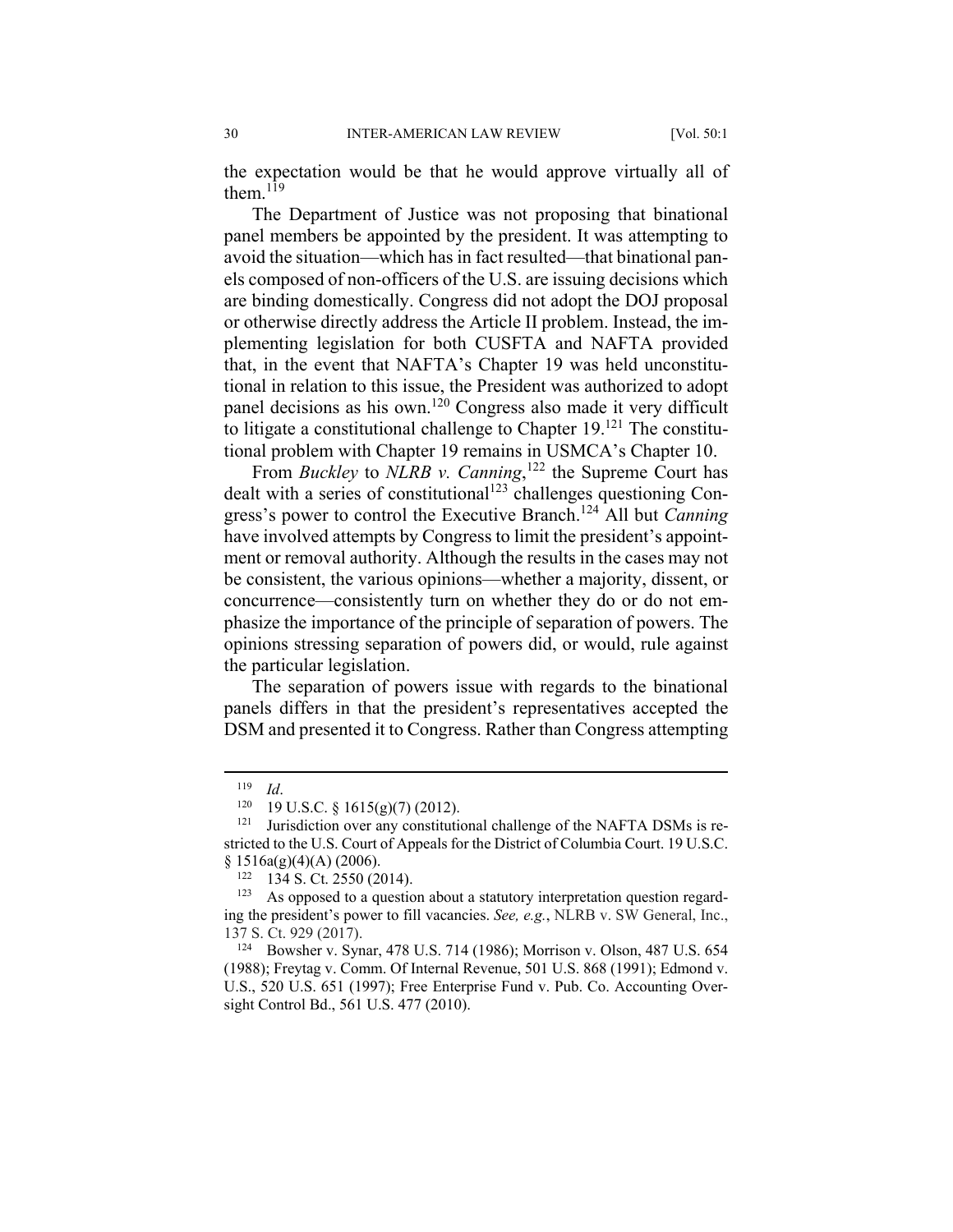to infringe on presidential power, the executive-legislative agreement and fast-track processes enhance the power of the president. That this novel approach was agreeable to both the president and Congress does not dispense with a separation of powers issue, however.

Concurring in *Canning*, Justice Scalia emphasized the role of separation of powers in protecting liberty. "Since the separation of powers exists for the protection of individual liberty, its vitality does not depend on whether the encroached-upon branch approves the encroachment."125 Among the cases Justice Scalia cited is *Free Enterprise Fund. v. Pub. Co. Accounting Oversight Bd.,* <sup>126</sup> a case which provides support for the argument that NAFTA's Chapter 19 violated the Appointments Clause.

The binational panels created a new Appointments Clause question just as *Free Enterprise Fund* had. In Free Enterprise Fund, the Court ruled that "dual for-cause limitations on the removal of Board members contravene the Constitution's separation of powers."<sup>127</sup> The Court has long upheld the ability of Congress to commit the initial adjudication of many matters to an Executive Branch agency and to restrict the President's ability to remove the appointed officers. *Free Enterprise Fund*, however, refused to uphold an extension of such restrictions to an officer further removed from the president.

With the binational panels, the president neither appoints nor can remove members on the panels, whose decisions will be binding as domestic law. In *Free Enterprise Fund*, the dual delegation occurred wholly within the structure of the federal government. The binational panels involve a double-delegation which ends outside the federal government in a non-governmental binational panel.<sup>128</sup>

 <sup>125</sup> NLRB v. Canning, 134 S. Ct. at 2593 (Scalia, J., concurring) (internal citations removed) (citing Free Enterprise Fund, 561 U.S. at 497); *see also* Freytag v. Commissioner, 501 U. S. 868, 879–80 (1991); Metropolitan Washington Airports Authority v. Citizens for Abatement of Aircraft Noise, Inc., 501 U. S. 252, 276–277 (1991).

<sup>126 561</sup> U. S. 477 (2010).

<sup>127</sup> *Id.* at 492.

Chapter 19 binational panels are not part of a federal administrative agency. The agreements explicitly provide that panel members are not members of the government. NAFTA Annex 1901.2(1) ("Candidates shall not be affiliated with a Party, and in no event shall a candidate take instructions from a Party."). What occurs is a double delegation of power. Congress delegates power to the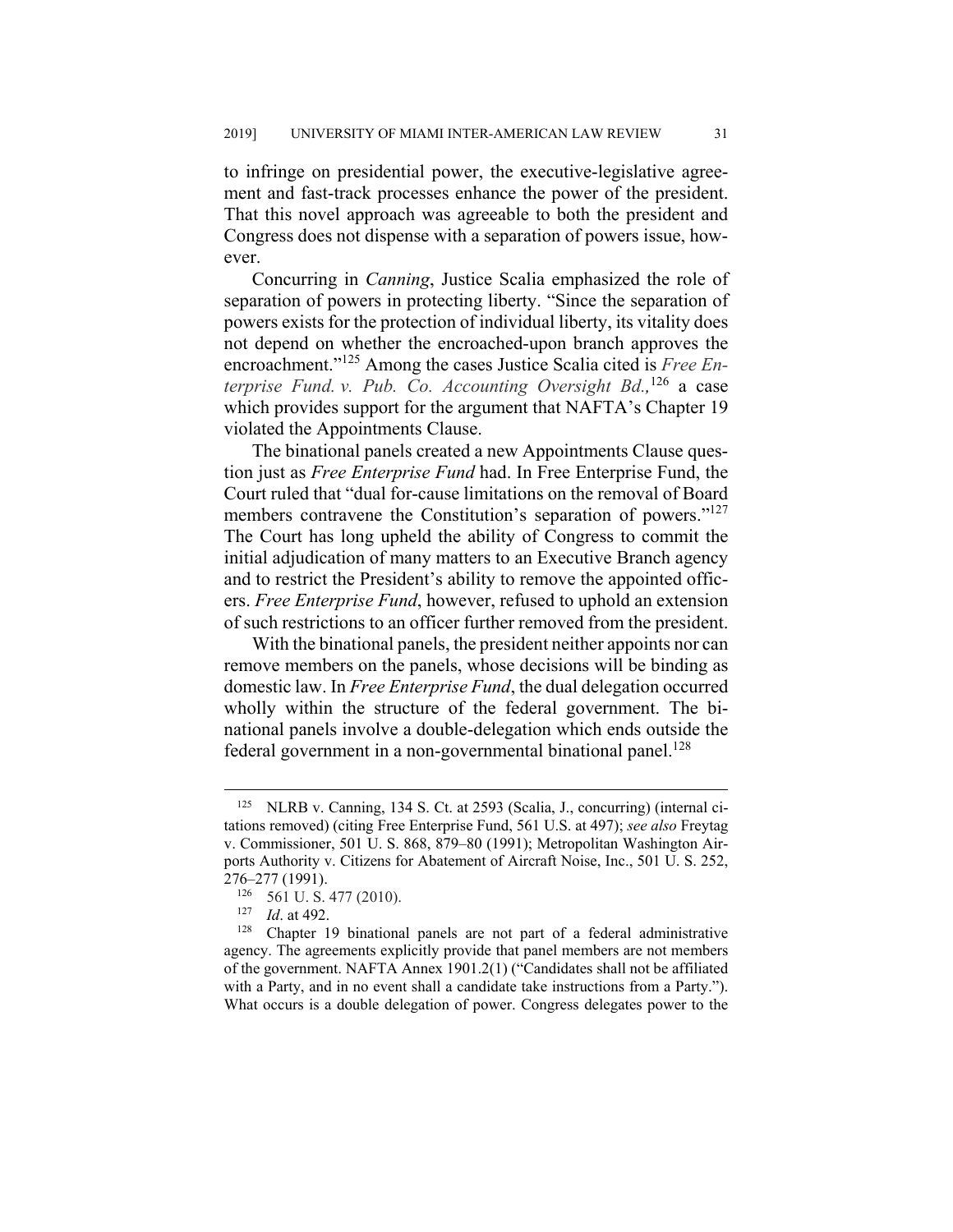The Court's opinion in *Free Enterprise Fund* is narrowed to declaring the issue of dual for-cause removal a violation of separation of powers. Nevertheless, it is built on some broad language, such as the following, which is easily applied to the binational panels.

A key "constitutional means" vested in the President—perhaps the key means—was "the power of appointing, overseeing, and controlling those who execute the laws." And while a government of "opposite and rival interests" may sometimes inhibit the smooth functioning of administration, "[t]he Framers recognized that, in the long term, structural protections against abuse of power were critical to preserving liberty . . . ."<sup>129</sup>

Calls to abandon those protections in light of "the era's perceived necessity," are not unusual. Nor is the argument from bureaucratic expertise limited only to the field of accounting. The failures of accounting regulation may be a "pressing national problem," but "a judiciary that licensed extraconstitutional government with each issue of comparable gravity would, in the long run, be far worse." $130$ 

# **b. Article III: Withdrawing Jurisdiction from U.S. Courts**

Unlike the *Free Enterprise Fund* decision, Chapter 10's binational panels also raise Article III issues. The members of the binational panels are not appointed by the president, but they exercise adjudicative power like a federal agency. Yet, their administrativeagency-like decisions are not generally reviewable by any Article III court.131 Private parties to a binational panel cannot challenge the conduct or the constitutionality of the panel process. Only one of the countries can file an "Extraordinary Challenge" to a particular panel. As indicated by the choice of the word "Extraordinary," this "appeal" has been extremely rare. Effectively, a private party does not,

Office of the U.S. Trade Representative to select individuals to be on the roster to serve on the NAFTA binational panels. Congress further delegated power by giving oversight of these panels to a Secretariat. United States-Canada Free Trade Agreement Implementation Act of 1988, 102 Stat. 1851 Sec. 405(e); North American Free Trade Agreement Implementation Act, 107 Stat. 2057 Sec. 105(a).

<sup>&</sup>lt;sup>129</sup> Free Enterprise Fund, 561 U.S. at 480 (internal citations removed).<br><sup>130</sup> *Id* at 501 (internal citations removed)

*Id.* at 501 (internal citations removed).

<sup>131</sup> NAFTA, *supra* note 7, at art. 1904.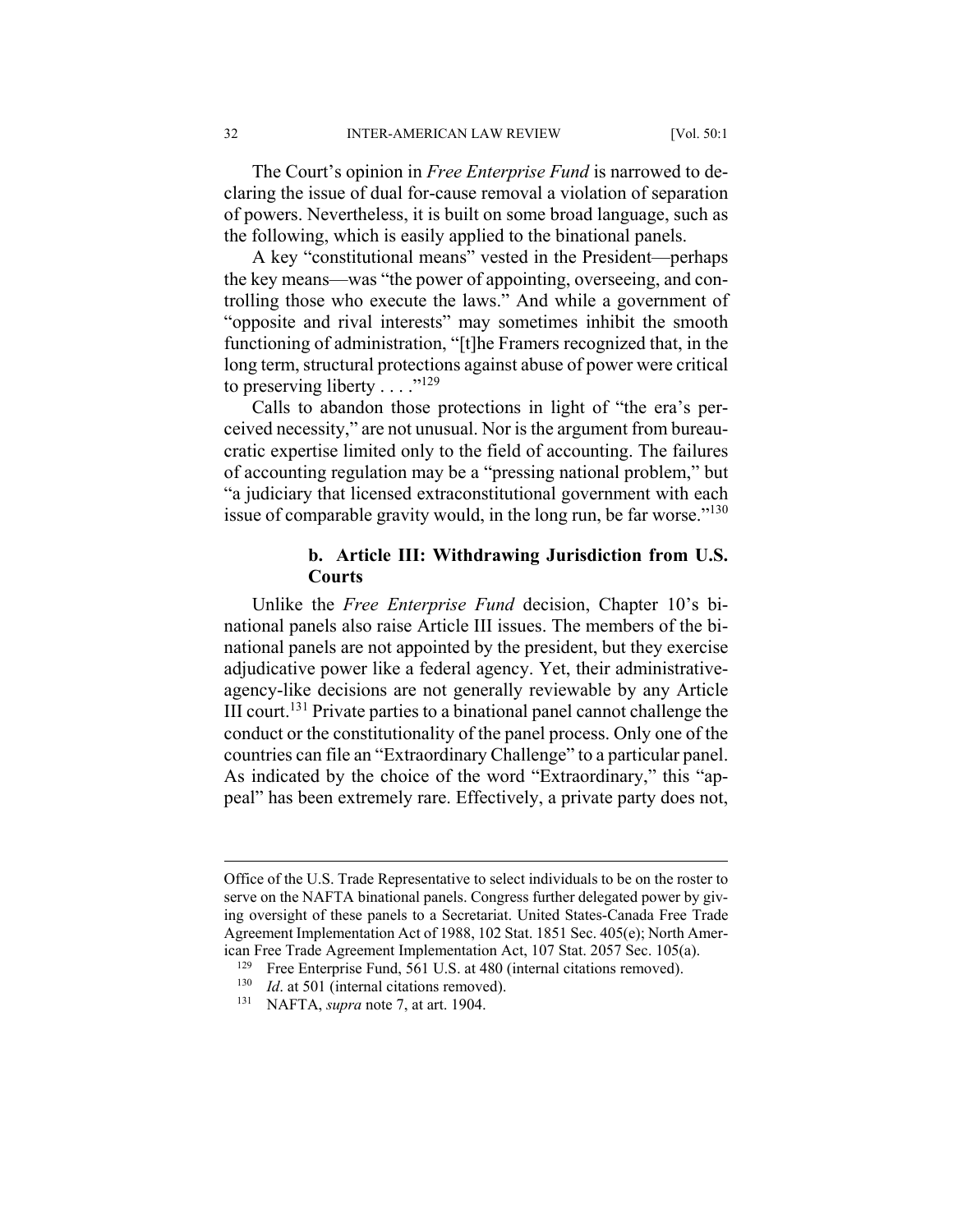in practice, even benefit indirectly by this rarely used appeal. Furthermore, judicial review of the results of the binational panels is generally prohibited. In an attempt to avoid the claim that Congress has violated separation of powers by precluding constitutional review, the statue limits jurisdiction over constitutional challenges to NAFTA to the U.S. Court of Appeals for the District of Columbia.<sup>132</sup> The statute also restricts standing beyond the Article III requirement. $133$ 

#### **1) International versus Domestic Law**

At the time of CUSFTA, the Justice Department, and others rejecting the Article III challenges to the binational panels, took the position that the history of U.S. participation in international tribunals and boundary disputes meant that there was no Article III objection to the binational panels. As the Justice Department pointed out, however, those tribunals only settled U.S. obligations as a matter of international law,  $134$  which was the basis for its concerns, discussed above, about the Appointments Clause.<sup>135</sup>

Given that Congress failed to correct the Appointments Clause problem, the result is that international binational panels are making decisions that have the effect of binding domestic law in the United States and are not subject to judicial review. There is no precedent suggesting that such an arrangement can possibly comport with our Constitution.

Congress's creation of the binational panels has rightly been referred to, repeatedly, as "unique" because to require U.S. citizens to go to an international body in order to assert claims under U.S. law would previously have been unthinkable.

In CUSFTA, the political branches agreed to a power-sharing arrangement with Canada that took AD/CVD matters away from the

 $132$  19 U.S.C.A. s  $1516a(g)(4)(A)$ .

<sup>133</sup> American Coalition for Competitive Trade v. Clinton, 128 F.3d 761 (D.C. Cir. 1997) ("Under the NAFTA Act, 19 U.S.C.A. s 1516a(g)(4)(C) (Supp. 1997), 'an interested party' that participated in a binational review panel proceeding may commence such a constitutional challenge 'within 30 days after the date of publication in the Federal Register of notice that binational panel review has been completed."").<br> $\frac{134}{\pi} \frac{S_{\rho c}}{s}$ 

<sup>134</sup> *See* McGinnis Senate CUSFTA Judiciary Hearing Statement, *supra* note 90.

<sup>135</sup> *Supra* Sec. II(B)(2).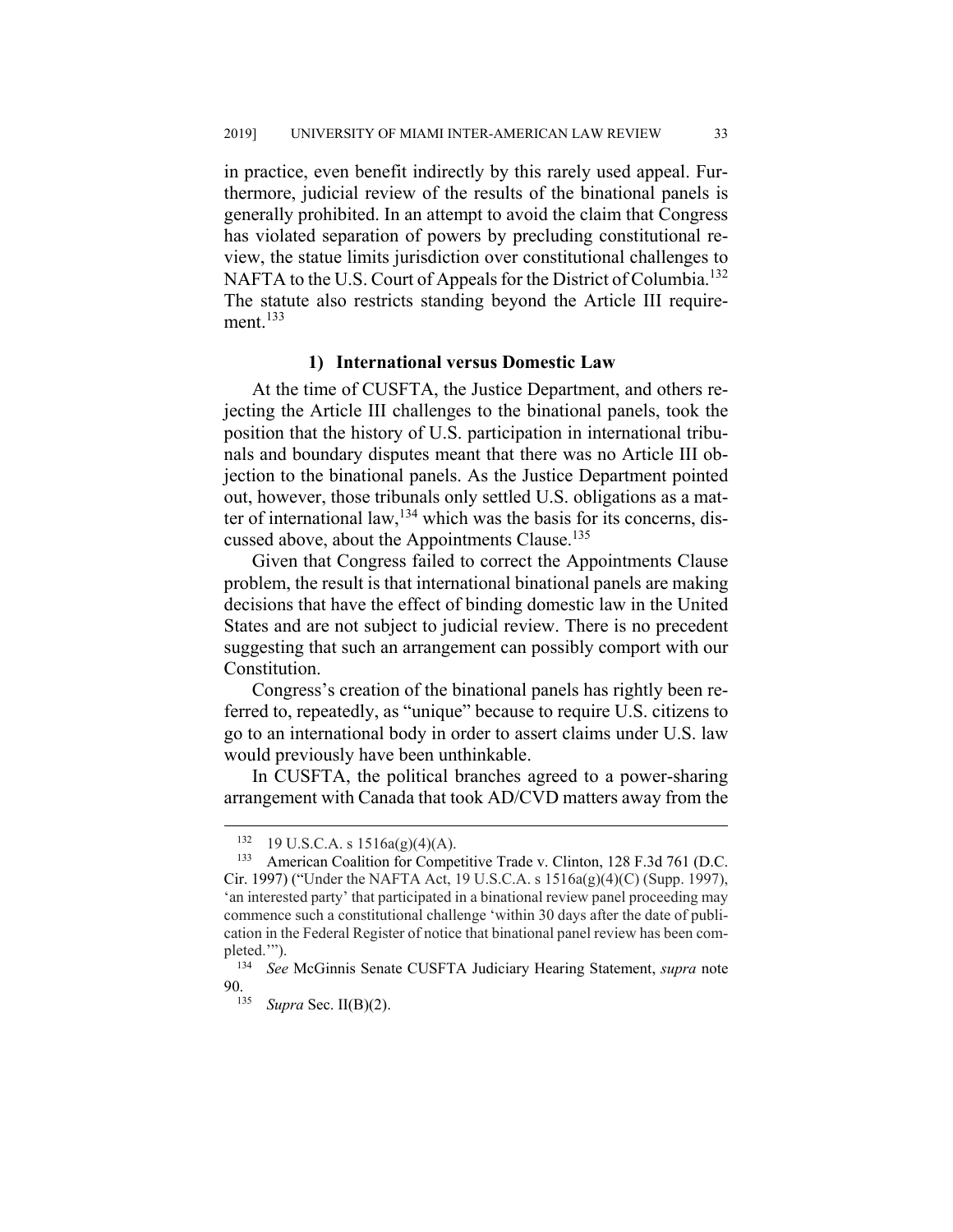jurisdiction of the CIT, an article III court. The Congress need not have made the CIT an Article III court with jurisdiction over AD/CVD cases. For a long period, AD/CVD disputes did not go to an Article III court.<sup>136</sup> In the past,  $AD/CVD$  matters were handled within the Executive branch.

Although it did not have to, Congress later created the CIT as an Article III court and gave jurisdiction over AD/CVD matters. When CUSFTA came along, Congress removed jurisdiction from CIT. But it did not simply legislate taking away CIT jurisdiction and, for example, returning to a previous way of handling AD/CVD matters. Instead, it sent these matters to an international body. That choice was not one that is constitutionally permissible.

#### **2) Exceptions to Article III**

The Supreme Court has recognized certain exceptions which allow Congress to commit adjudication to non-Article III courts. These fall into two general categories: So-called "public rights" legislative courts and adjuncts to Article III courts.<sup>137</sup> "Public rights" matters, which Congress could have handled itself without involvement of courts, are one of the classes of disputes that have been allowed to be placed in legislative courts.<sup>138</sup> As generally defined, a "public rights" dispute must involve the federal government as a party.<sup>139</sup> Accordingly, AD/CVD would fall under the public rights doctrine.

The Supreme Court's cases on the relationship between legislative courts and Article III courts has been anything but clear and consistent. In 1982, the Supreme Court handed down the *Northern Pipeline Constr. Co. v. Marathon Pipe Line Co.* decision,<sup>140</sup> a plurality opinion which held that Congress could not assign broad adjudicative powers to non-Article III bankruptcy judges. The case ap-

 <sup>136</sup> *See* Anderson Senate CUSFTA Judiciary Hearing Statement, *supra* note 71.

<sup>137</sup> *See generally*, Andrew Nolan and Richard M. Thompson, *Congressional Power to Create Federal Courts: A Legal Review*, CONGRESSIONAL RESEARCH SERVICE (Oct. 1, 2014).

<sup>&</sup>lt;sup>138</sup> *Id.* at 17.<br><sup>139</sup> Grapfina

Granfinanciera v. Nordberg, 492 U.S. 33 (1989) (Scalia, J. concurring).

<sup>458</sup> U.S. 50 (1982) (plurality opinion).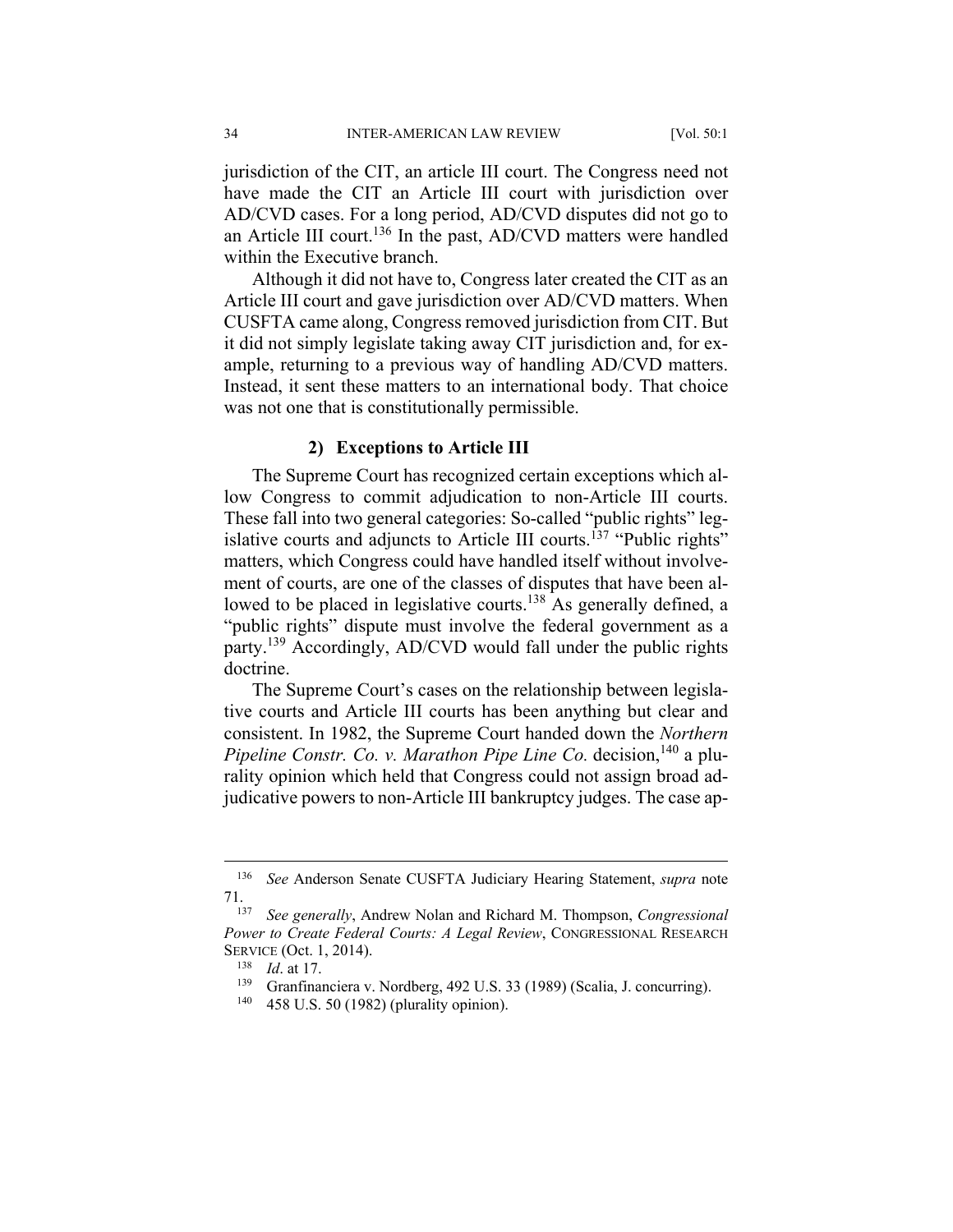peared that it might be a landmark case, highly restrictive of exceptions to Article III jurisdiction. The Court identified only three categories of cases where it was permissible to assign disputes to non-Article III judges. $^{141}$ 

Between 1982 and the CUSFTA hearings in 1988, however, a substantial majority of the Court took a much more functional approach in two cases, *Thomas v. Union Carbide Agricultural Products*142 and *Commodity Futures Trading Commission v. Schor*, 143 and refused to extend *Northern Pipeline.* At that point, the Congress may have thought the Supreme Court's jurisprudence indicated a general willingness to uphold exceptions to Article III jurisdiction that Congress considered "necessary and proper."

In 1989, after the CUSFTA hearings, Justice Brennan wrote a majority opinion seemingly giving new life to *Northern Pipeline.*<sup>144</sup> Since then, the Court has addressed Article III issues in the context of bankruptcy in two important decisions on the ability of Congress to avoid Article III courts. In *Stern v. Marshall*<sup>145</sup> (holding the Bankruptcy Court had statutory authority, but not constitutional authority) and *Wellness International Network, Ltd. v. Sharif*<sup>146</sup> (holding Article III is not violated when parties knowingly and voluntarily consent to a bankruptcy court). As the unanimous opinion in *Wellness International* began:

> Congress' efforts to align the responsibilities of non-Article III judges with the boundaries set by the Constitution have not always been successful. In *Northern Pipeline Constr. Co. v. Marathon Pipe Line Co*., and more recently in *Stern,* this Court held that Congress violated Article III by authorizing bankruptcy judges to decide certain claims for which litigants are

<sup>&</sup>lt;sup>141</sup> Northern Pipeline, 458 U.S. at 64-67 (Justice Brennan noted Congress has created legislative territorial courts, military courts, and courts that adjudicate public rights).<br><sup>142</sup> 473 U.S. 568 (1985).<br><sup>143</sup> 478 U.S. 833 (1986).

<sup>&</sup>lt;sup>144</sup> Granfinanciera v. Nordberg, 492 U.S. 33 (1989).<br><sup>145</sup> 564 U.S. 462 (2011).

<sup>564</sup> U.S. 462 (2011).

<sup>146 135</sup> S. Ct. 1932 (2015).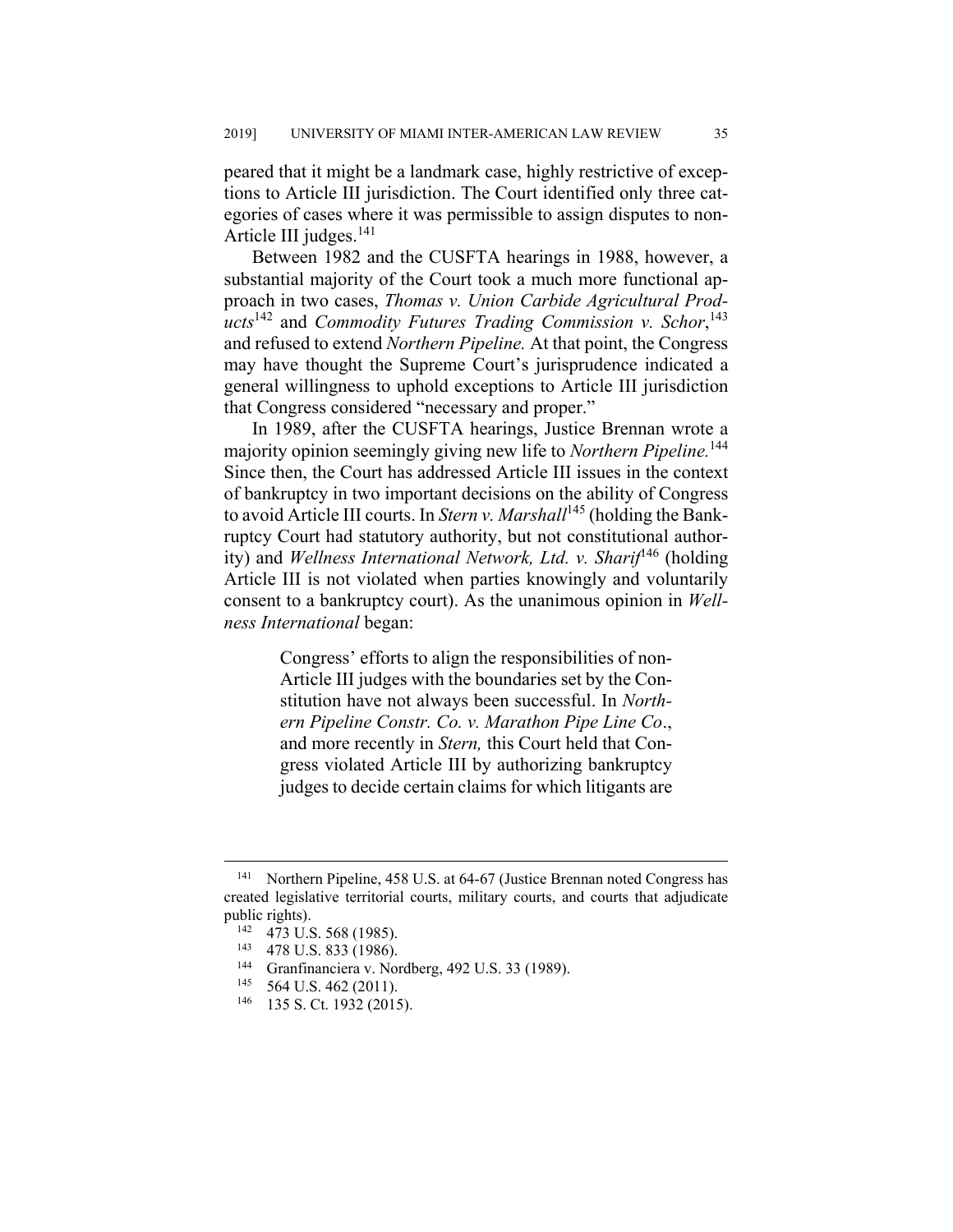constitutionally entitled to an Article III adjudication. $147$ 

# **3) Exceptions to Article III Do Not Include Giving Jurisdiction to an International Body**

Although Congress has broad authority in legislating on all kinds of matters, the Constitution constrains how it does so. *INS v. Chadha,*<sup>148</sup> for example, involves congressional legislation that created a deportation process for aliens and also gave the Immigration and Naturalization Service power to suspend deportations under certain circumstances. But Congress also reserved to itself a "legislative veto" which could be exercised if members of one House of Congress disagreed with a particular decision suspending a deportation. Having given the power to an Executive agency, Congress could not take away that power without going through the constitutionally mandated process for enacting and amending laws.

Consistent with Separation of Powers and Article III, Congress has power to exercise a degree of control over when and where U.S. citizens have access to federal courts. Article III leaves to Congress discretion whether to create lower federal courts and which ones.<sup>149</sup> Had Congress not created any lower federal courts, almost all litigation would have come initially through state courts. Congress has long regulated the minimum amount in controversy required to file in federal court and the ability to remove cases from state court.<sup>150</sup>

The Supreme Court has also upheld the power of Congress to keep U.S. citizens out of both state and federal courts under the Federal Arbitration Act,<sup>151</sup> but only if the parties "consent" in some form to binding arbitration. The Supreme Court has repeatedly rebuffed state attempts to legislate around the Federal Arbitration Act.152 Analogies between consensual arbitration and the binational

 <sup>147 135</sup> S. Ct. 1932, 1939 (2015) (internal citations removed).

<sup>&</sup>lt;sup>148</sup> 462 U.S. 919 (1983).

<sup>&</sup>lt;sup>149</sup> U.S. CONST. art. III.

<sup>28</sup> U.S.C. § 1332 (2012).

<sup>151</sup> The United States Arbitration Act, 9 U.S.C. § 1–16 (1925) (more commonly referred to as the Federal Arbitration Act).

See, e.g., Perry v. Thomas, 482 U.S. 483 (1987); Southland Corp. v. Keating, 465 U.S. 1 (1984).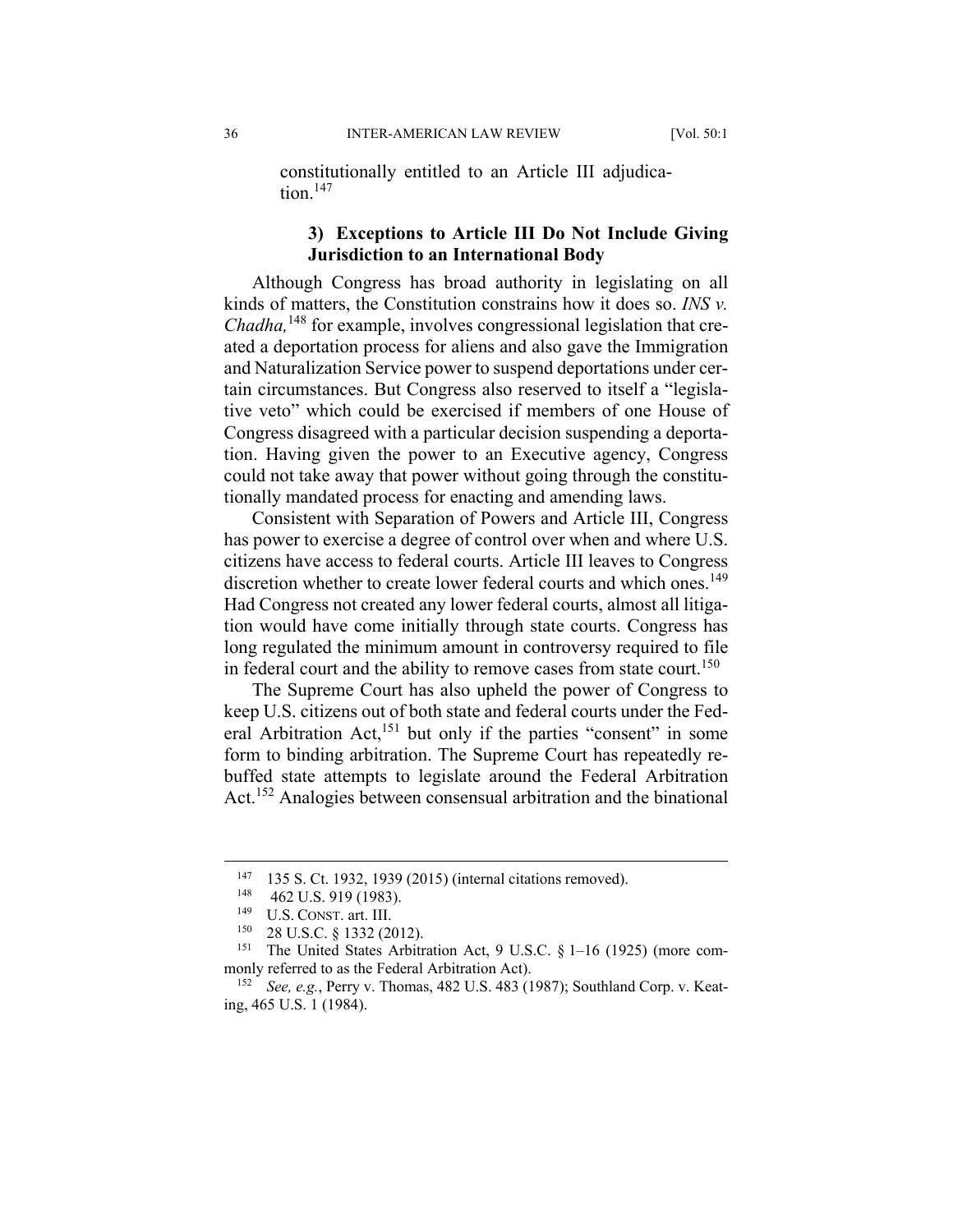panels fail, however, because all AD/CVD challenges must go to the binational panels, regardless of the parties' consent.

In certain situations, the disputants' consent does not matter. The Court has allowed Congress to require citizens and others—without their consent—to go first through the administrative agency process. Although they are deprived (Hamburger would argue, unconstitutionally<sup>153</sup>), of the right to jury trial, they are not completely barred from access to an Article III court because they are able to appeal to an Article III court.154 The Executive can send U.S. citizens for trial in another country in which the accused is alleged to have committed a crime, but doing so is based on the Constitution's Extradition Clause,155 an extradition treaty with the other country, and the right to an extradition hearing in federal court.<sup>156</sup> In none of these situations is access to at least one federal court precluded.

Neither Congress nor the President, however, can constitutionally force a U.S. citizen to submit to adjudication by a non-U.S. process of adjudication for acts occurring within the jurisdiction of the U.S. Although a criminal case, *Reid v. Covert* is strong authority for the proposition that U.S. citizens cannot be forced into a non-U.S. adjudication for actions taken under U.S. jurisdiction.<sup>157</sup>

As the Customs and International Trade Association Bar stated in its submission against the binational panels,

> We are not aware of any precedent where the United States has statutorily agreed to force its citizens or those entitled to the protection of its laws to go to a binational panel to construe United States laws and Federal agencies actions with the ultimate determination of those rights or obligations under United States statutes in that binational panel.<sup>158</sup>

<sup>&</sup>lt;sup>153</sup> Hamburger, *supra* note 45, at 154–55.<br><sup>154</sup> See Cox, y United States, 332 U.S. 44<sup>6</sup>

<sup>154</sup> *See* Cox. v. United States, 332 U.S. 442 (1947); *see also* Hamburger, *supra* note 45, at 303.

<sup>&</sup>lt;sup>155</sup> U.S. CONST. art IV,  $\S$  2, cl. 2.<br><sup>156</sup> II S. CONST. art IV,  $\S$  2.

U.S. CONST. art. IV,  $\S$  2.

<sup>&</sup>lt;sup>157</sup> 354 U.S. 1 (1957) (finding that an agreement with a foreign nation does not confer any new jurisdiction which would be "free from the constraints of the Constitution").

<sup>158</sup> Bucholtz, *supra* note 77, at 199.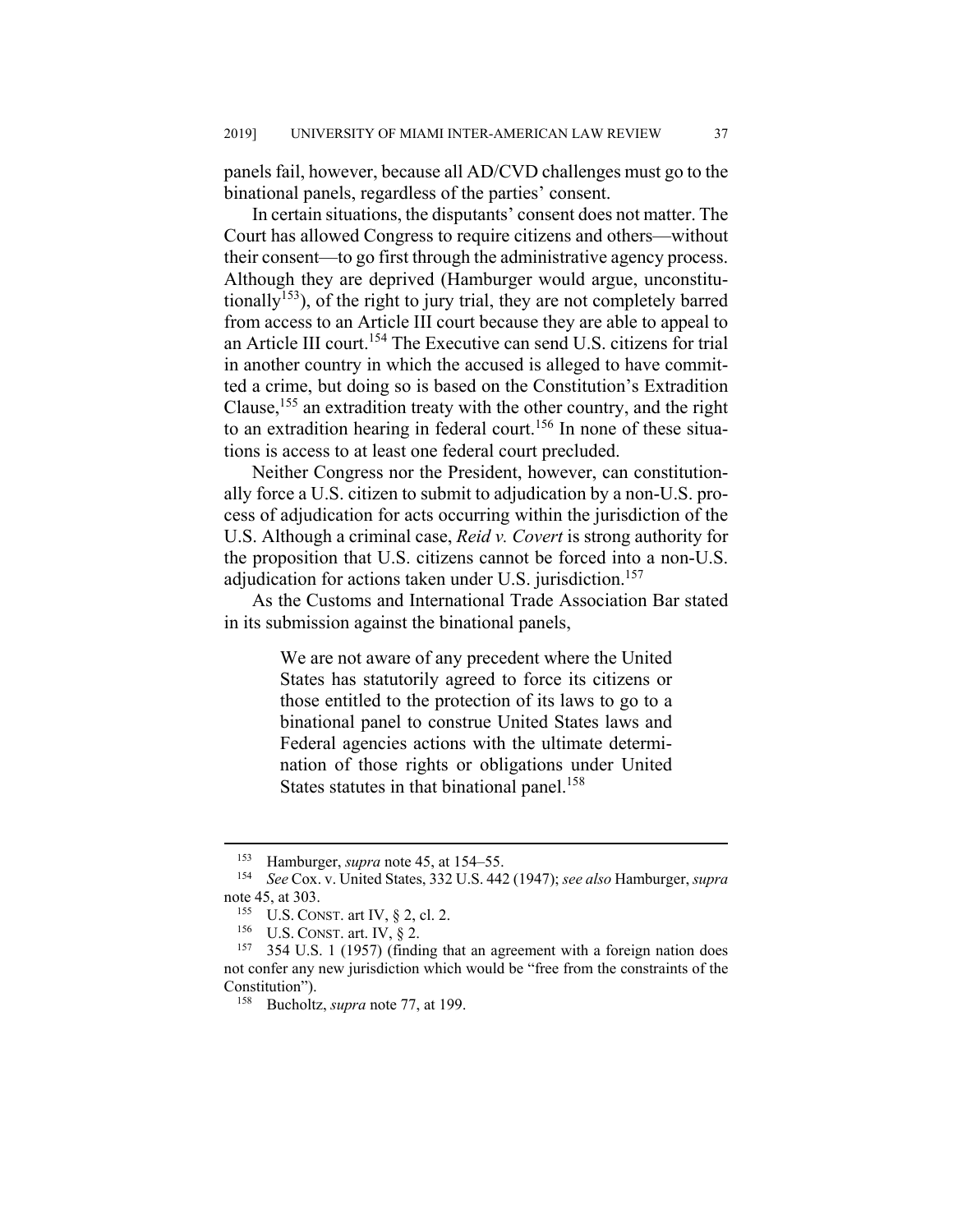Despite what might be termed a "flexible" view of separation of powers, the majority opinion in *Wellness International Network* provides support for the view that Congress cannot force parties into binational panels without their consent. The opinion clearly notes that consent is required for adjudication before a non-Article III court.

> In sum, the cases in which this Court has found a violation of a litigant's right to an Article III decisionmaker have involved an objecting defendant forced to litigate involuntarily before a non-Article III court. The Court has never done what Sharif and the principal dissent would have us do – hold that a litigant who has the right to an Article III court may not waive that right through his consent.<sup>159</sup>

# *III. The Constitutional Tension Between Sovereignty and Harmonization of Trade Law*

Harmonization of commercial law generally is a worthwhile endeavor. Such harmonization certainly facilitates trade. Voluntary adoption of the U.C.C. by all the states in the U.S. demonstrates that the desire for increased trade can produce a high degree of harmonization of commercial law. Due to some variations among the states, the harmonization brought about by the U.C.C. is not perfect. Moreover, state and federal courts interpret the law as adopted in each particular state, which may or may not conform to the interpretation of the same provision in other states. To achieve perfect harmonization, the U.C.C. would have to be a federal law and, therefore, subject to authoritative interpretation by the Supreme Court, which current precedent precludes.<sup>160</sup>

The U.C.C. has served as a model for international model laws, including Article 9's influence on the Organization of American

 <sup>159</sup> Wellness Int'l Network, Ltd. v. Sharif, 135 S. Ct. 1932, 1947 (2015).

<sup>&</sup>lt;sup>160</sup> The creation of the U.S.C. as a model law for the states came about after the Supreme Court, in Erie R.R. v Tompkins, 304 U.S. 64, 78 (1938), over-ruled Swift v. Tyson, 41 U.S. 1 (1842), and stated that "Congress has no power to declare substantive rules of common law applicable in a state whether they be local in their nature or 'general,' be they commercial law or a part of the law of torts. And no clause in the Constitution purports to confer such a power upon the federal courts."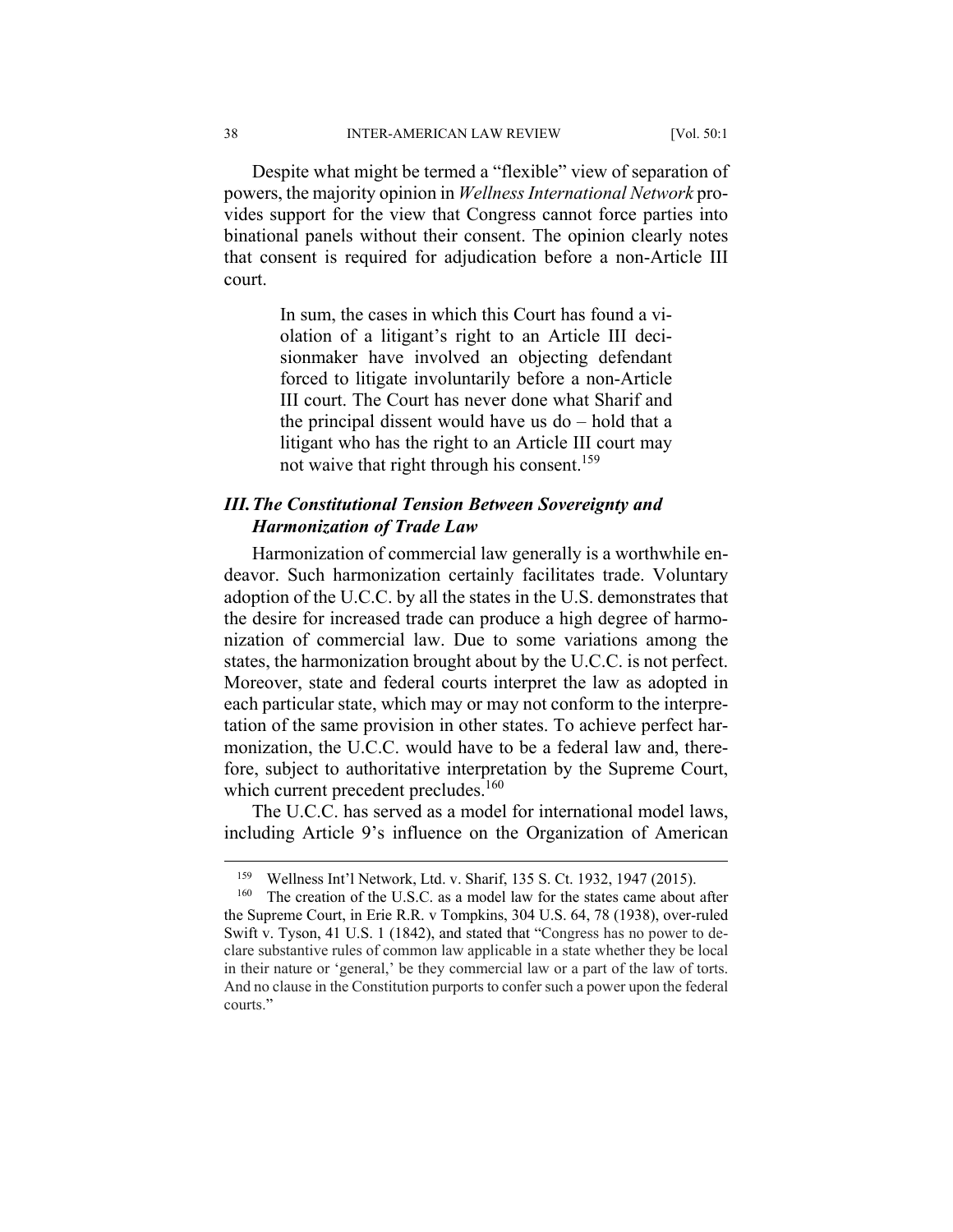States model law and, in turn, Mexico's law on secured lending.<sup>161</sup> This work has been led by the National Law Center for Inter-American Free Trade (NLCIFT), a private non-profit organization, which has been engaged in harmonization and trade promotion efforts since 1992.<sup>162</sup> NLCIFT's work supported implementation of NAFTA and, later, the Central American Free Trade Agreement (CAFTA).163 Working with private parties, the U.S. State Department, USAID, and various countries in the Americas, NLCIFT has assisted a number of countries in the Americas to draft commercial law-reform legislation. NLCIFT has also encouraged and trained private parties voluntarily to use arbitration as an alternative dispute mechanism. Most importantly, this process involves voluntary actions by the various governments; the governments do not give up their sovereign right to legislate and adjudicate.

The U.C.C. is compatible with the federal form of the United States, in which states retain residual sovereignty over much of their law. The Constitution's structure encourages, but does not itself force, harmonization. It leaves to Congress the power to decide whether and how much of commercial law to harmonize. The text of the Constitution itself (as opposed to the Court's invention of the Dormant Commerce Clause) lays down the few basic principles necessary to facilitate trade and creates the institutional process for legislating and enforcing the rules, but leaves substantive matters to the congressional process.

The Constitution modified the federal form from what we now call confederalism to federalism. Among other problems, delegates came to the Constitutional Convention to deal with disruptions in trade and commerce caused by various states. The Philadelphia Con-

 <sup>161</sup> *See* BORIS KOZOLCHYK, COMPARATIVE COMMERCIAL CONTRACTS: LAW, CULTURE, AND ECONOMIC DEVELOPMENT 73-75 (2014); *see also* D. Michael Mandig, *Secured Lending Reform in Latin America: A Practitioner's Point of View on Mexico*, 28 ARIZ. J. INT'L & COMP. L. 1 (2011).

<sup>162</sup> NATIONAL LAW CENTER FOR INTER-AMERICAN FREE TRADE, http://natlaw.com/ (last visited Apr. 19, 2018).

 $163$  The author was a member of a team of consultants, led by NLCIFT, working for USAID on the implementation of CAFTA. (Later, the Dominican Republic joined the agreement which then became known as DR-CAFTA). The author's area of responsibility for the report on the CAFTA countries related to the judiciary and alternative dispute resolution.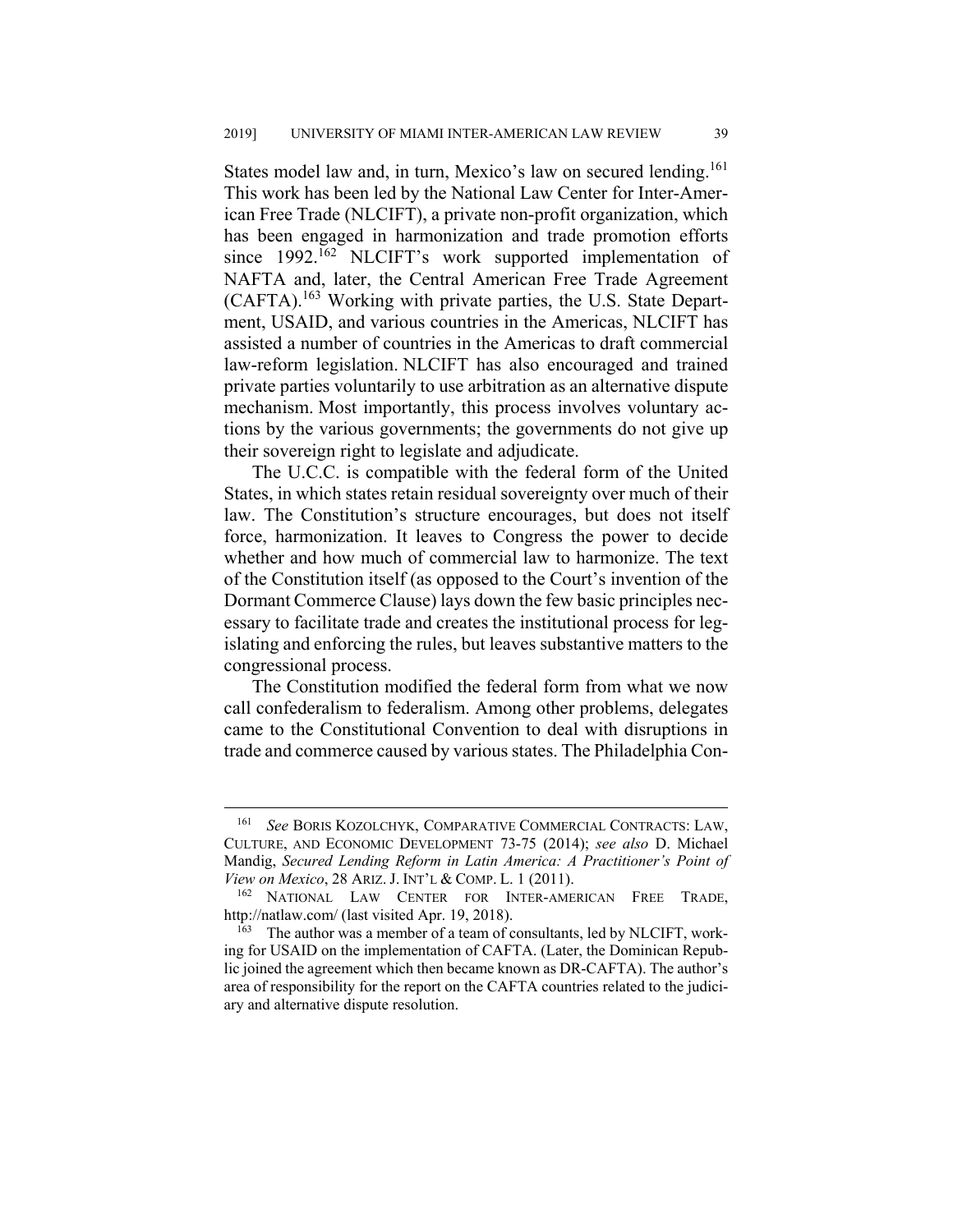vention followed a year after the failure of the Annapolis Convention in 1786, which had been called to consider commercial issues. The Articles of Confederation did provide for the free movement of commerce from one state to another and provide citizens of each state the privilege of trading in other states on the same terms as citizens of those states.164 Each state, however, retained its full sovereignty.<sup>165</sup> The United States then had a Congress, but no executive or federal judiciary to enforce the Articles. The structure created by the Constitution would free up the flow of trade and commerce.

# **A. How the Constitution Frees Commerce Among the States**

The Constitution frees up the flow of commerce even without Congress passing legislation pursuant to the Commerce Clause. Article I, Section 10 does much to prevent states from interfering with the movement of commerce from one state to others.<sup>166</sup> It prohibits states from 1) manipulating money and impairing contract rights; 2) entering treaties, alliances or confederations, which would include

 $166$  U.S. CONST. art. I, § 10

<sup>&</sup>lt;sup>164</sup> ARTICLES OF CONFEDERATION OF 1781, art. IV,

the free inhabitants of each of these States . . . shall be entitled to all privileges and immunities of free citizens in the several States; and the people of each State shall free ingress and regress to and from any other State, and shall enjoy therein all the privileges of trade and commerce, subject to the same duties, impositions,

and restrictions as the inhabitants thereof respectively . . . . 165 *Id*. at art. II ("Each state retains its sovereignty, freedom, and independence, and every power, jurisdiction, and right, which is not by this Confederation expressly delegated to the United States, in Congress assembled.").

No state shall enter into any treaty, alliance, or confederation; grant letters of marque and reprisal; coin money; emit bills of credit; make anything but gold and silver coin a tender in payment of debts; pass any bill of attainder, ex post facto law, or law impairing the obligation of contracts, or grant any title of nobility.

No state shall, without the consent of the Congress, lay any imposts or duties on imports or exports, except what may be absolutely necessary for executing it's inspection laws: and the net produce of all duties and imposts, laid by any state on imports or exports, shall be for the use of the treasury of the United States; and all such laws shall be subject to the revision and control of the Congress.

No state shall, without the consent of Congress, lay any duty of tonnage, keep troops, or ships of war in time of peace, enter into any agreement or compact with another state, or with a foreign power, or engage in war, unless actually invaded, or in such imminent danger as will not admit of delay.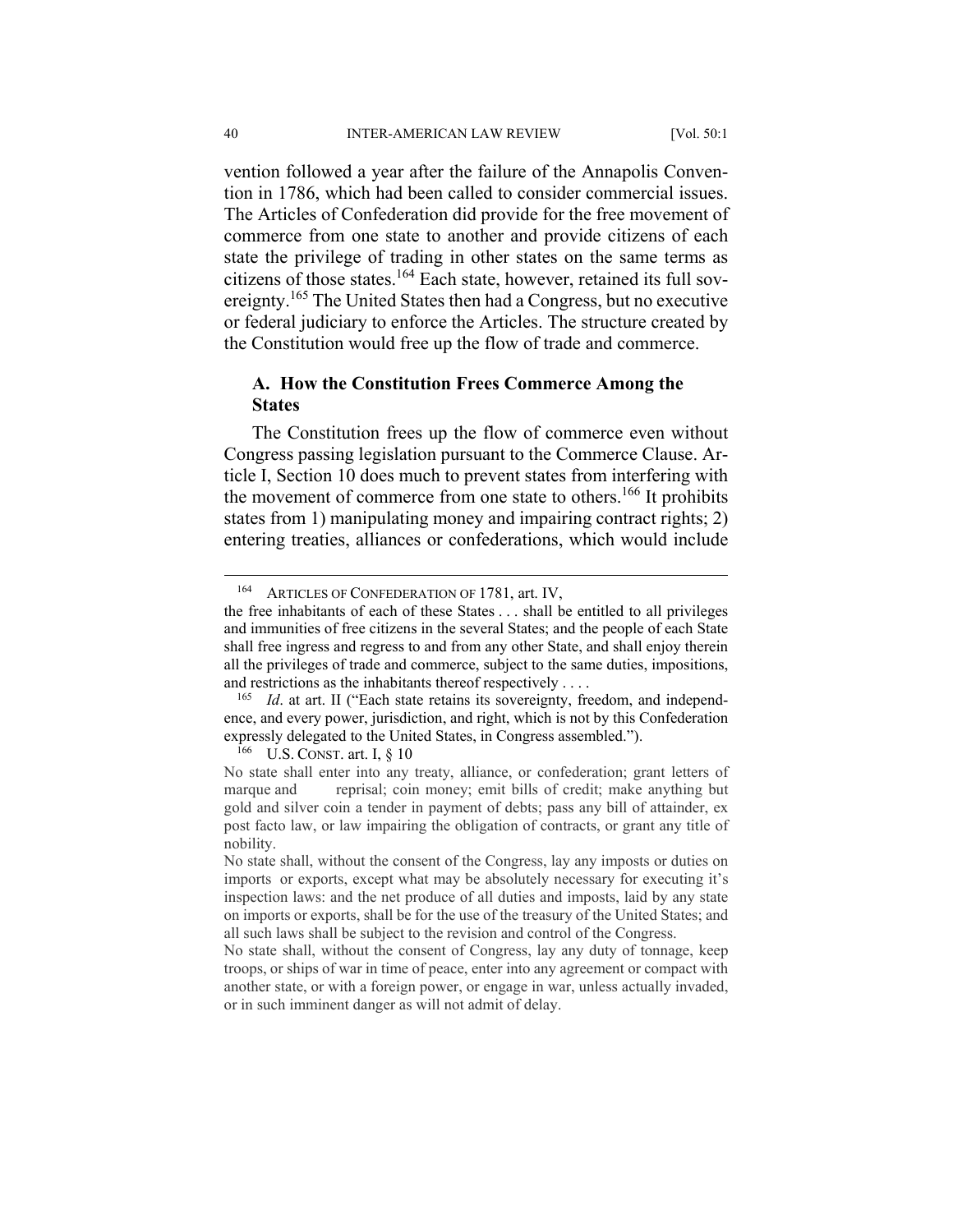trade agreements with each other or foreign nations; and 3) imposing imposts or duties (tariffs) on imports or exports, except as absolutely necessary for executing their inspection law and except as allowed and controlled by Congress.

Other parts of Article I, Section 10 deal with war. As discussed early in *The Federalist*, 167 guarding against the potential for war with other countries and between states is a major motivator for creating "a more perfect Union."168 *The Federalist* understands that commercial rivalries between countries can be a common cause for war.<sup>169</sup> A superintending power over commerce among the states benefits not only the economic well-being of the country, but provides the tax revenue for a strong Union to defend against commercial and military aggression.

The Constitution does not simply give an existing government more power; no central government existed prior to the Constitution. A treaty/confederation is not a government, as *The Federalist* explains.<sup>170</sup> For the first time, the Constitution created a government for the United States. The federal government is a power that can act directly on citizens, as long as it does so within its enumerated powers. In confederations, like our Articles of Confederation and the European Union, the central power can only act on the constituent states, not directly on citizens.<sup>171</sup> Compare the difference on taxes: under the Articles, Congress could not tax directly but had to request funds from the states. For better or worse, the federal government directly imposes and collects taxes on individuals and businesses.

To move from the Confederation to a government, the Constitution added what the Articles lacked: executive power vested in a president and judicial power vested in a supreme court "and in such inferior Courts as the Congress may from time to time ordain and establish."172 The establishment of the system of lower federal courts was controversial. Madison, who wanted lower courts to be established in the Constitution, had to compromise by leaving it to

<sup>&</sup>lt;sup>167</sup> THE FEDERALIST NOS.  $2-8$ .

 $\frac{168}{169}$  U.S. CONST. pmbl.

<sup>&</sup>lt;sup>169</sup> See THE FEDERALIST NO. 4 (John Jay).<br><sup>170</sup> THE FEDERALIST NO. 15 (Alexander He

<sup>&</sup>lt;sup>170</sup> THE FEDERALIST NO. 15 (Alexander Hamilton).

See id.

<sup>172</sup> U.S. CONST. art. III.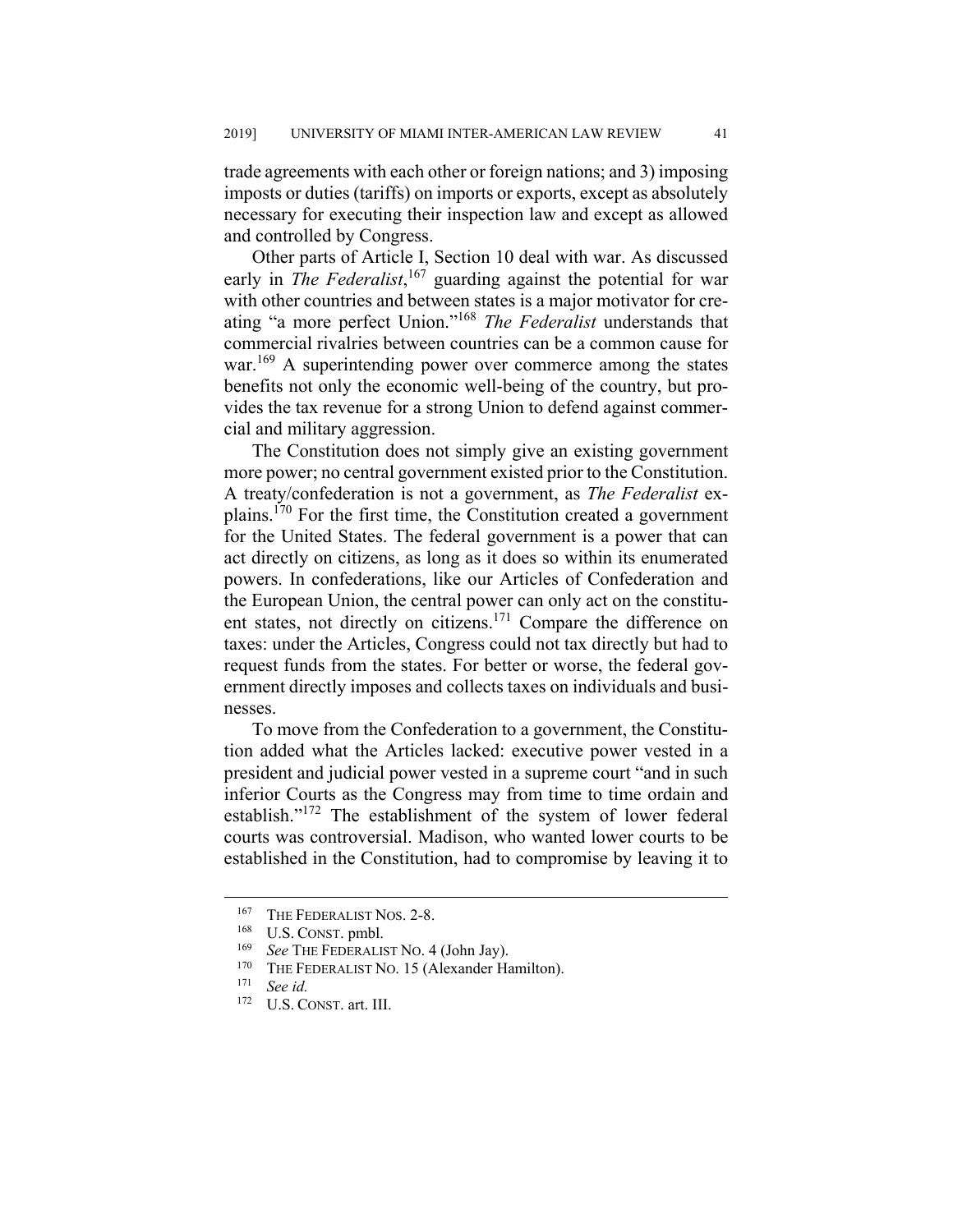Congress. Fortunately, the first Congress established some lower federal courts.173

Creation of the lower federal courts, along with diversity jurisdiction, and the Privileges and Immunities Clause<sup>174</sup> was intended to protect and facilitate commerce among the states.<sup>175</sup> Some lawyers and judges have questioned the continued need for diversity jurisdiction.<sup>176</sup> They apparently think that the proper role for federal courts is to focus primarily on issues under the Bill of Rights, rather than on commercial matters which fall into federal courts simply because the parties are citizens of different states.

The Framers focused considerable attention on the conflicts among competing factions –notably those based on different economic interests such as debtors and creditors.<sup>177</sup> They had witnessed the populist passions of debtor-dominated state politics. They, therefore, designed a modern federal republic that would avoid the fatal flaws of the ancient republics.<sup>178</sup> That meant structuring the government on the pillars of separation of powers and federalism.<sup>179</sup> Issues of federalism and separation of powers involving trade and commerce were the basis for some of the most important and controversial cases of the  $19<sup>th</sup>$  century.<sup>180</sup>

Diversity jurisdiction, along with the related alienage jurisdiction,<sup>181</sup> has been key to the commercial success of the United States. Access to lower federal courts, with Article III judges, has meant that out-of-state and out-of-country investors could have confidence of being judged in a neutral forum. Even with juries drawn from the

<sup>&</sup>lt;sup>173</sup> An Act to Establish the Judicial Courts of the United States (more commonly called the Judiciary Act of 1789), *available at* https://memory.loc.gov/cgibin/ampage?collId=llsl&fileName=001/llsl001.db&recNum=196.

<sup>174</sup> U.S. CONST. art. IV, § 2.

<sup>175</sup> Douglas Laycock, *Equal Citizens of Equal and Territorial States: The Constitutional Foundations of Choice of Law*, 92 COLUM. L. REV. 249 (1992).

<sup>176</sup> *See, e.g.,* Debra Lyn Bassett, *The Hidden Bias in Diversity Jurisdiction*, 81 WASH. U. L. Q. 119 (2003).

See THE FEDERALIST No. 10 (James Madison).

<sup>178</sup> See id.<br><sup>179</sup> See THE FEDERALIST NO. 51 (Alexander Hamilton or James Madison).<br><sup>180</sup> See John Marshall, and the Bank Case: McCulloch v. Marvia

See John Marshall and the Bank Case: McCulloch v. Maryland, CONSTITUTIONAL RIGHTS FOUNDATION 4 (2012), *available at* http://www.crfusa.org/images/pdf/JohnMarshallandthBankCase.pdf (explaining the controversy surrounding the decision).

<sup>181 28</sup> U.S.C. § 1332.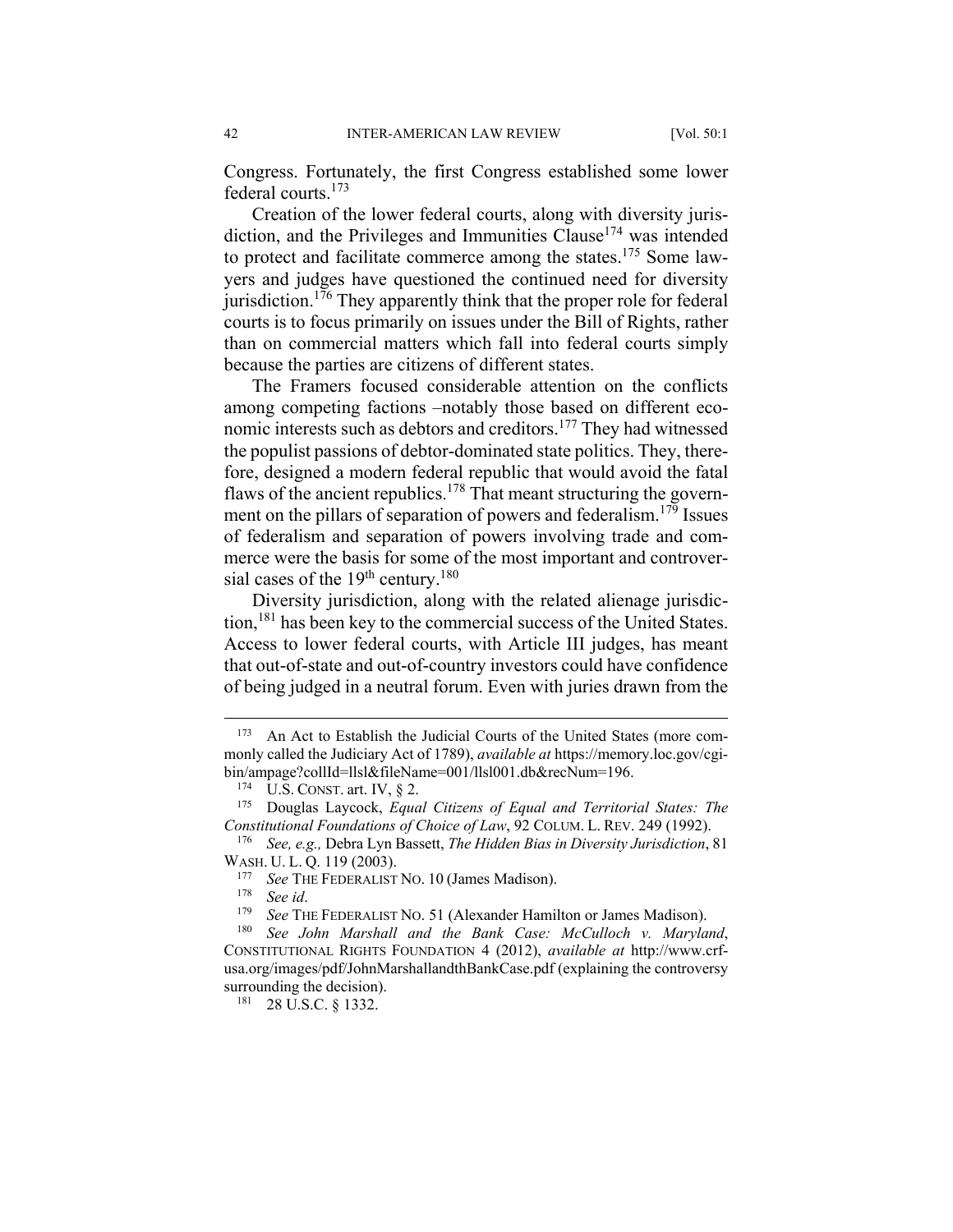local population, Article III courts minimize the opportunities for getting "home-cooked" in a state court deferential to interests of local voters. Unfortunately, some federal judges do not appreciate that their existence greatly reduces the risks of doing business throughout the United States.<sup>182</sup>

The integrity of any country's courts is not merely a domestic issue; it affects the attractiveness of a country to foreign investment. Affording aliens access to federal courts, however, not only facilitates trade. The lower federal courts are necessary to assure foreigners more generally that they will receive fair treatment. *The Federalist* explains the reasons, including avoiding war, why "the federal judiciary ought to have cognizance of all causes in which the citizens of other countries are concerned."183

It was not long after adoption of the Constitution that equal treatment for aliens as to jurisdiction was put to a major test. The dispute ultimately produced the famous 1816 case of *Martin v. Hunter's*  Lessee,<sup>184</sup> which confirmed the authority of the Supreme Court to review final judgments of state courts on issues interpreting treaties and the Constitution. The case, however, began in 1794 as a dispute over conflicting claims to lands, arising because Virginia had enacted a statute allowing confiscation of Loyalist property. The Virginia Supreme Court upheld the confiscation, but the Supreme Court disagreed in *Fairfax Devisee v. Hunter's Lessee* (1813).185 It held that the matter fell within the terms of the Jay Treaty.

<sup>&</sup>lt;sup>182</sup> Investors and businesses generally decide where to invest or locate their businesses based on an assessment of the opportunities and risks of particular locations. One of those risks relates to the court system. In the U.S., certain state court systems are viewed as negative factors, but the ability to access a federal court minimizes the risk. Overall, the U.S. civil justice system is viewed as consistent with the Rule of Law.

<sup>&</sup>lt;sup>183</sup> THE FEDERALIST NO. 80 (Alexander Hamilton)

The peace of the whole ought not to be left at the disposal of a part. The union will undoubtedly be answerable to foreign powers for the conduct of its members. And the responsibility for an injury, ought ever to be accompanied with the faculty of preventing it. As the denial or perversion of justice by the sentences of courts, is with reason classed among the just causes of war, *it will follow, that the federal judiciary ought to have cognizance of all causes in which the citizens of other countries are concerned.* This is not less essential to the preservation of the public faith, than to the security of the public tranquility. (emphasis added).

<sup>184 14</sup> U.S. 304 (1816).

 $185$  11 U.S. 603 (1813).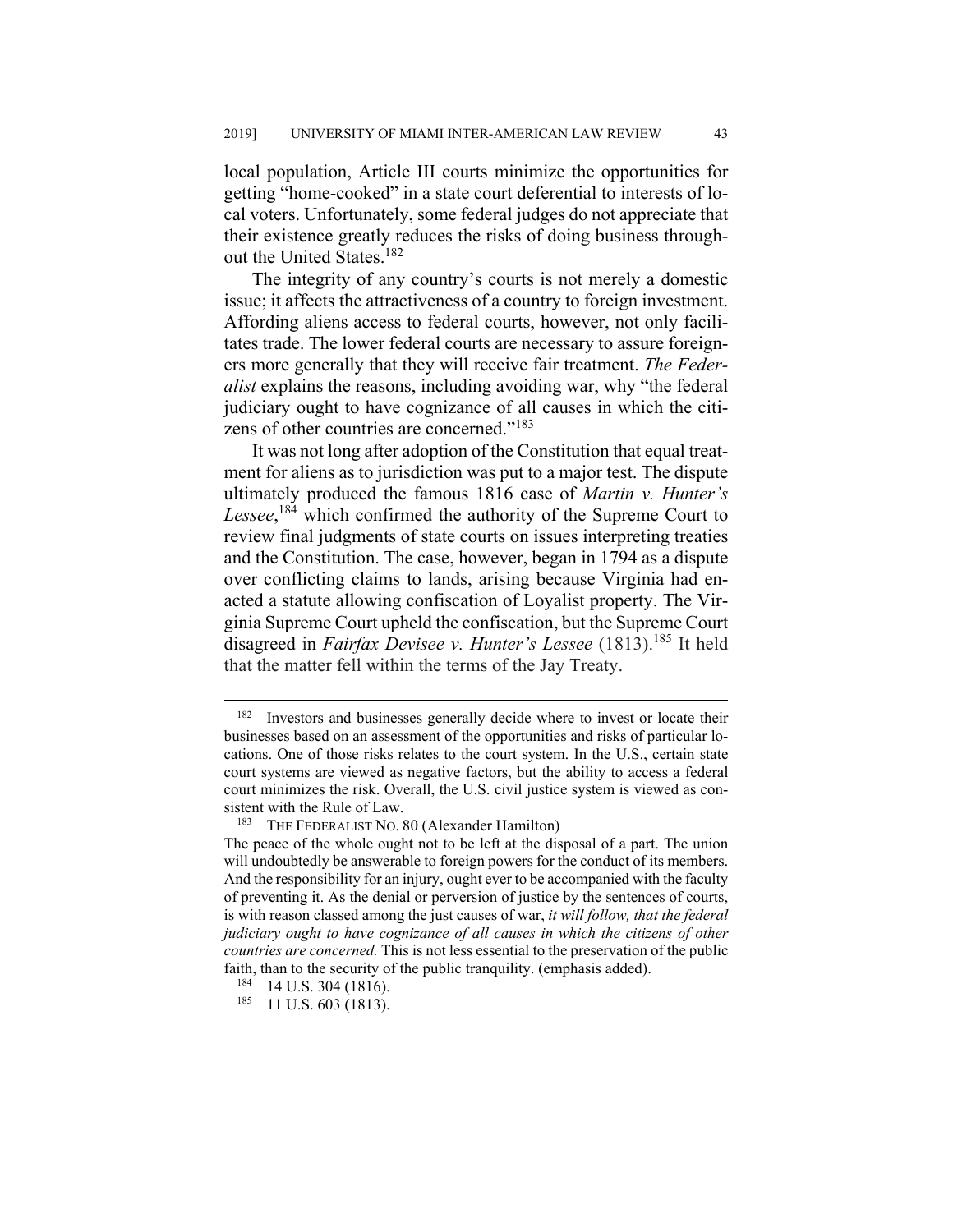What has generally separated the U.S. legal system from many countries has been its equal access for, and fair treatment of, foreign parties in federal court.186 Foreign parties often prefer to litigate in the U.S. federal court system, rather than in their home-country courts. On the other hand, American corporations contracting with foreign parties often specify that any litigation will occur in a U.S. court or that any disputes will be resolved through arbitration. Among other reasons, corporations choose to do so due to the corruption of many court systems around the world.

# **B. NAFTA/USMCA and Harmonization: The Triumph of Hope over Sovereignty?**

Efforts at harmonization and unification of commercial law have been developing since the nineteenth century.<sup>187</sup> The success of the United States in moving from a confederation to a federal-state Constitution to create a largely free-trade, internal market had some impact on this movement. Since the 1980's, the efforts at harmonization and unification have increased through bilateral and regional trade agreements.<sup>188</sup> They have encouraged visions of ever expanding harmonization. At least prior to recent political developments in the West, those hoping for global harmonization seemed to be riding the wave of history.

Complete harmonization of trade law, however, is an extremely complicated, and possibly futile, exercise.<sup>189</sup> Multilateral trade agreements require complex harmonization of the trade-related laws of all countries involved.190 Recall that the binational panel provision was supposed to be an "interim" solution in order to allow the

190 *See* Craig L. Jackson, *The Free Trade Agreement of the Americas and Legal Harmonization*, ASIL Insights (June 14, 1996), *available at*

<sup>&</sup>lt;sup>186</sup> See CREDENDO, https://www.credendo.com/country\_risk/united-states (last visited Dec. 19, 2017) (evaluating countries according to business risks and scoring the United States as low risk).

<sup>187</sup> JUNJI NAKAGAWA, INTERNATIONAL HARMONIZATION OF ECONOMIC REGULATION (2011).

<sup>&</sup>lt;sup>188</sup> Id.<br><sup>189</sup> See Paul B. Stephan, *The Futility of Unification and Harmonization in International Commercial Law*, University of Virginia School of Law Legal Studies Working Papers Series (1999), *available at* www.jus.unitn.it/dsg/ricerche/dottorati/allegati/1999\_stephan.pdf.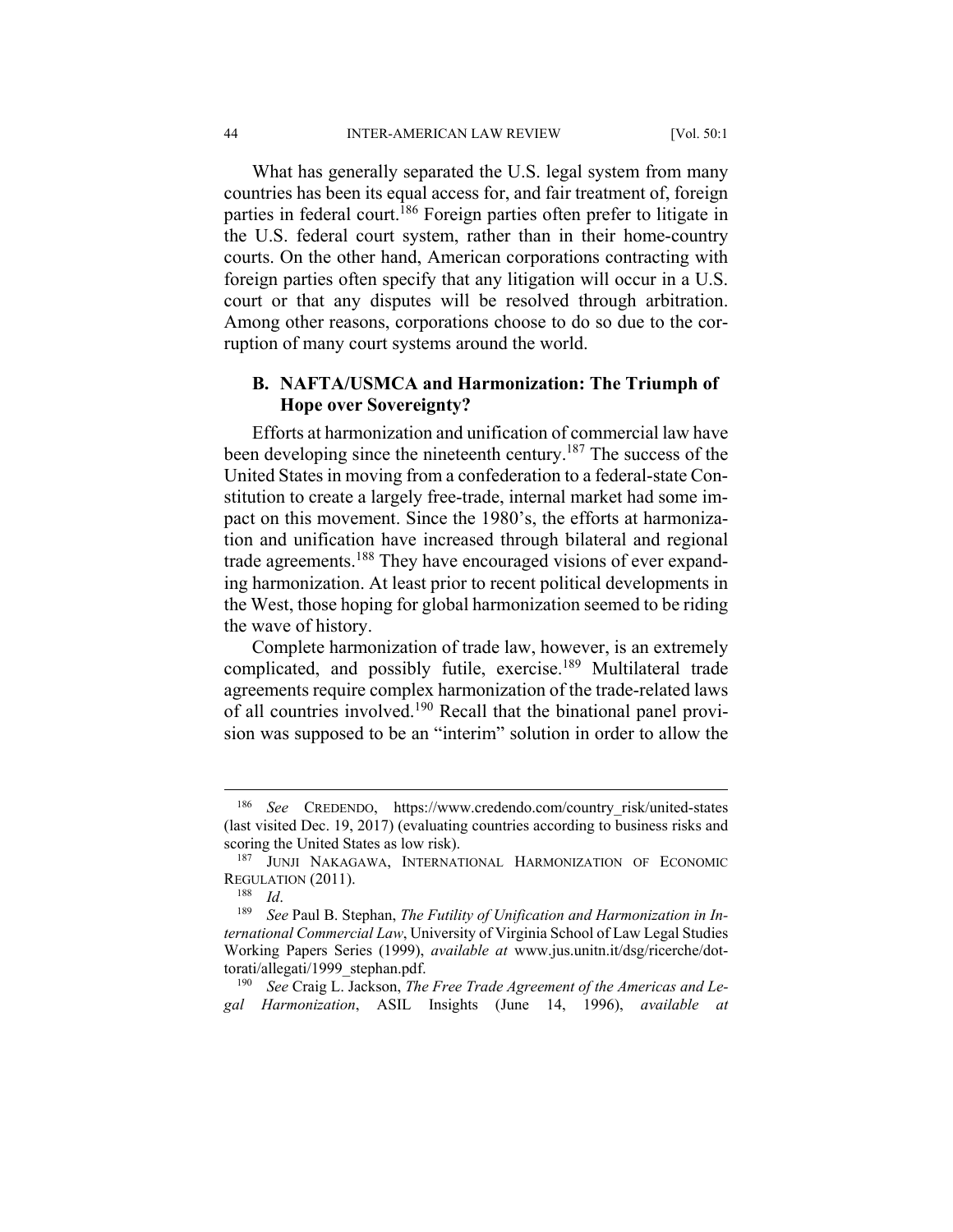U.S. and Canada more time to harmonize their AD/CVD laws.<sup>191</sup> That harmonization on one area of law between only two countries did not occur. Instead, the interim solution of the binational panels carried forward into NAFTA and now into USMCA.

The Trade Act of 1974 authorized the President "to harmonize, reduce or eliminate barriers" which are deemed to place an undue burden on our trade with other nations.<sup>192</sup> Harmonization of commercial law is a matter of degree, however. It need not be as comprehensive as that of the European Union, which aims at unification. Those driving ever-more comprehensive harmonization are economists and multinational corporations. Neither pay much, if any attention, to law in general or to the Constitution in particular.

Congress does not possess the power to regulate commerce *among* foreign nations. That would be a superintending power. Congress does have a superintending power to regulate commerce *among* the states. The original meaning of "to regulate" is "to make regular<sup>"193</sup> and "to make regular" is a synonym for "harmonize."<sup>194</sup> Pursuant to the Commerce Clause, Congress has the power to "make regular," i.e., to "harmonize," commerce among the states.

At least prior to the emergence of the Administrative State, however, the degree of harmonization was always dependent on the willingness of the people, acting through their representatives in Congress, to do so. But the degree to which Congress has been willing to regularize commerce, while increasing over time, has been insufficient for those who would like Congress to preempt virtually every state law seen as a barrier to commerce.<sup>195</sup>

Congress' ability to harmonize commerce or trade with other nations depends on reciprocal consent. Accordingly, Congress' power

https://www.asil.org/insights/volume/1/issue/3/free-trade-agreement-americasand-legal-harmonization.

<sup>191</sup> Braithwaite & Drahos, *supra* note 100.<br><sup>192</sup> 19 U S C & 2102 (2012)

<sup>&</sup>lt;sup>192</sup> 19 U.S.C.  $\S 2102$  (2012).<br><sup>193</sup> Randy Barnett *The Origi* 

<sup>193</sup> Randy Barnett, *The Original Meaning of the Commerce Clause*, 68 U. CHI. L. REV. 101 (2001).

<sup>194</sup> See THESAURUS.PLUS, https://thesaurus.plus/related/harmonize/make\_regular (last visited Apr. 10, 2018).

<sup>&</sup>lt;sup>195</sup> The U.S. Chamber of Commerce strongly favors preemption of state laws in a number of areas of commerce. *See* U.S. CHAMBER INSTITUTE FOR LEGAL REFORM, *Preemption/Federalism*, www.instituteforlegalreform.com/issues/preemption-federalism (last visited Apr. 18, 2018).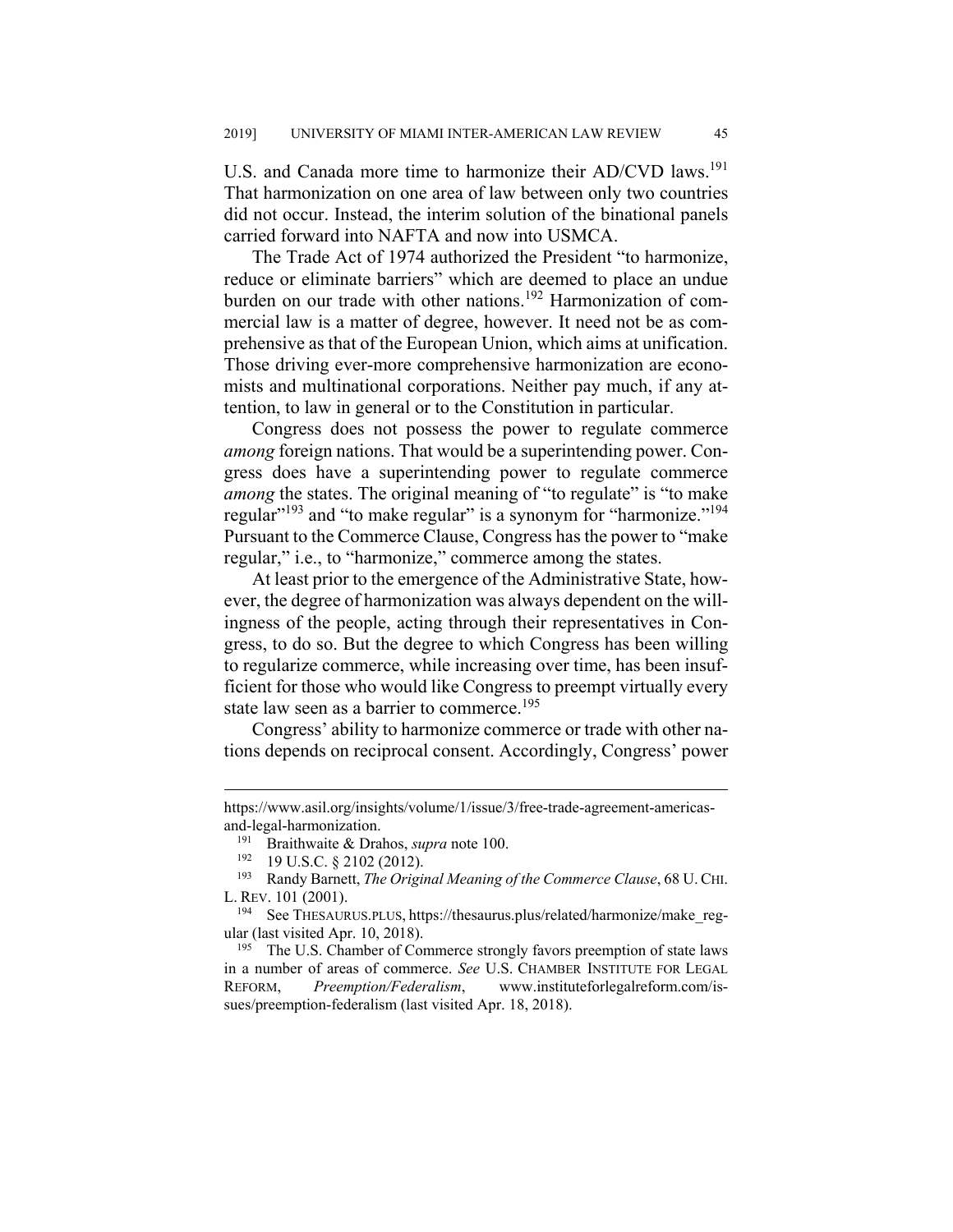with respect to international trade is to regulate commerce "*with*" foreign nations. That language reflects the equal status of sovereign states. Trade agreements, beginning with CUSFTA and NAFTA and now USMCA, embody provisions like Chapter 19 and Chapter 10 in order to avoid dependence on the continued willingness of each sovereign to cooperate with one or more other sovereigns.

The sovereign nations of Europe have mostly transferred power over trade to institutions of the European Union (EU). Nevertheless, they remain essentially sovereign as long as each can legally withdraw from the EU, as Britain has voted to do. Even without exercising their right to withdraw, EU countries remain sovereign as long as they control their own military forces. The EU is not a state, but a confederation created by successive treaties.

*The Federalist* recognizes that confederations have a certain utility for specific, limited purposes:

> There is nothing absurd or impracticable in the idea of a league or alliance between independent nations for certain defined purposes precisely stated in a treaty regulating all the details of time, place, circumstance, and quantity; leaving nothing to future discretion; and depending for its execution on the good faith of the parties. Compacts of this kind exist among all civilized nations, subject to the usual vicissitudes of peace and war, of observance and nonobservance, as the interests or passions of the contracting powers dictate.196

As the history of the European treaties culminating in the EU and now Brexit demonstrates, the continued existence of individual, equal sovereigns prevents permanent, complete integration of a multi-state economy. Nevertheless, trade agreements have taken inspiration from the EU in moving to create permanent, superintending institutions, such as, most prominently, the World Trade Organization (WTO)—the reincarnation of the failed ITO. Without a sovereign or a superintending institution with enforcement powers, the degree of harmonization will continue to depend on the wills of the sovereigns involved.

 <sup>196</sup> THE FEDERALIST NO. 15, *supra* note 170.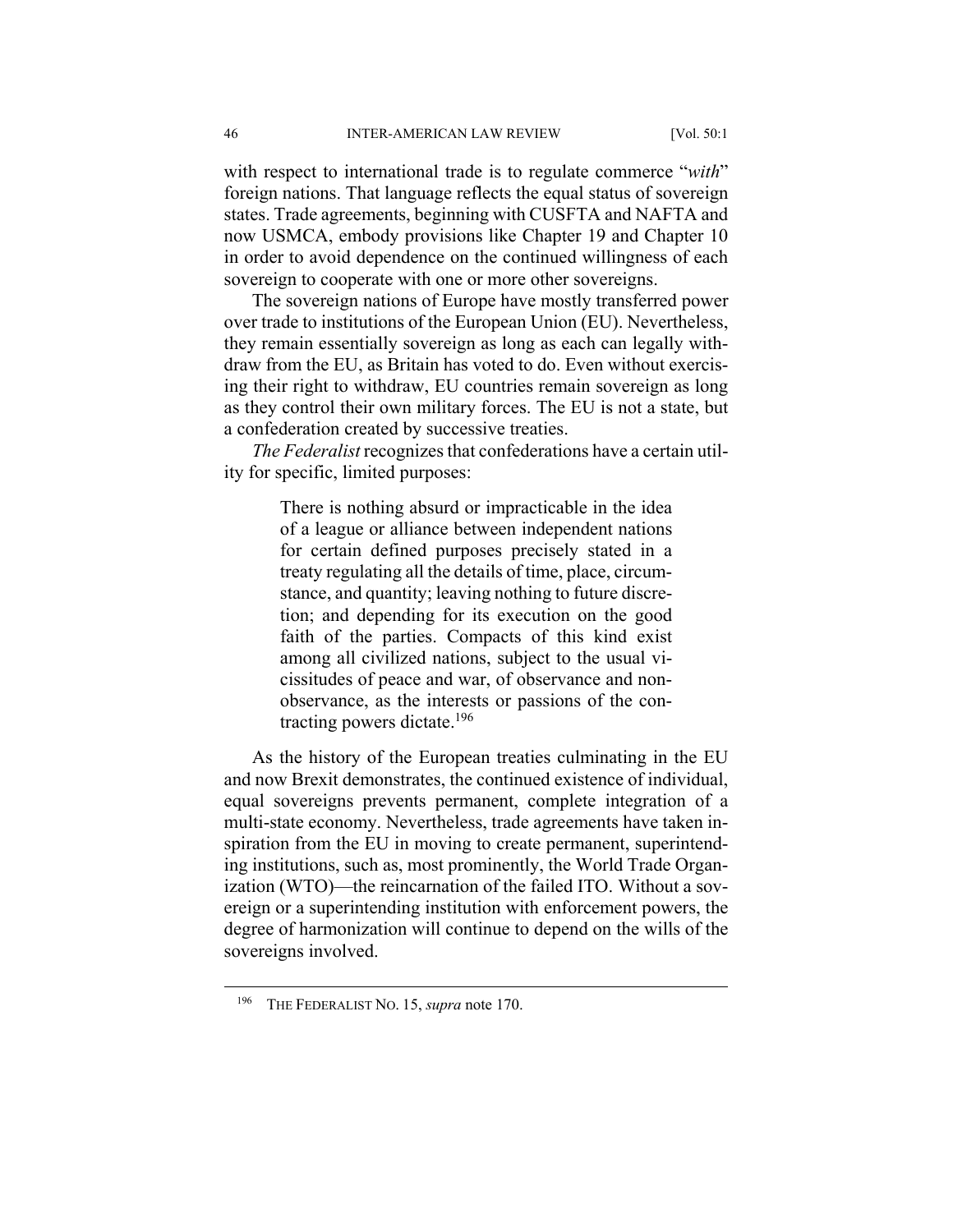"The impulse to reduce diversity among the legal systems governing commerce has manifested itself for as long as people have traded across political boundaries." $197$  The efforts from ancient Rome, to the United States, to the European Union,<sup>198</sup> "involve the imposition of a unified body of rules by an institution with at least some sovereign powers, or the creation of coherent rules in the absence of any nation state."<sup>199</sup>

At some point, harmonization of commercial law comes into conflict with sovereignty. Beyond that point, further harmonization depends on the transfer of some sovereign powers over trade to a superintending institution, as occurred in the EU. Still, as Alan Holmer, the U.S. Trade Representative at the time, stated in his testimony on CUSFTA, "[t]here never has been, and likely never will be, perfectly free trade between any two independent sovereign countries."200

# **C. NAFTA/USMCA's Significance for the Regional and Global Governance of Trade**

As a superintending authority, NAFTA may have appeared to be relatively mild,<sup>201</sup> but it launched the United States into the regional development of global governance.<sup>202</sup> Of course, CUSFTA first fa-

201 M. Angeles Villarreal & Ian F. Ferguson, *The North American Free Trade Agreement (NAFTA),* CONGRESSIONAL RESEARCH Service (May 24, 2017), *available at* https://fas.org/sgp/crs/row/R42965.pdf ("The net overall effect of NAFTA on the U.S. economy appears to have been relatively modest.").

202 Morales, *supra* note 94. The author's description of the article is, in part, as follows:

The core argument of this study is that the regionalization process formalized under the North American Free Trade Agreement (NAFTA) has become a major strategy of US trade diplomacy for advancing and expanding a new regulatory framework for dealing with the pressures of globalization. Those pressures feature

<sup>&</sup>lt;sup>197</sup> Stephan *supra* note 189, at 3.

 $\frac{198}{199}$  *Id.* at 3–4.

<sup>199</sup> *Id*. at 4.

<sup>200</sup> *United States-Canada Free Trade Agreement: Hearing Before the Senate Comm. on the Judiciary on the Constitutionality of Establishing a Binational Panel to Resolve Disputes in Antidumping and Countervailing Duty Cases,* 100th Cong., 2d Sess. 96 (1988) (Prepared Statement of Ambassador Alan Holmer).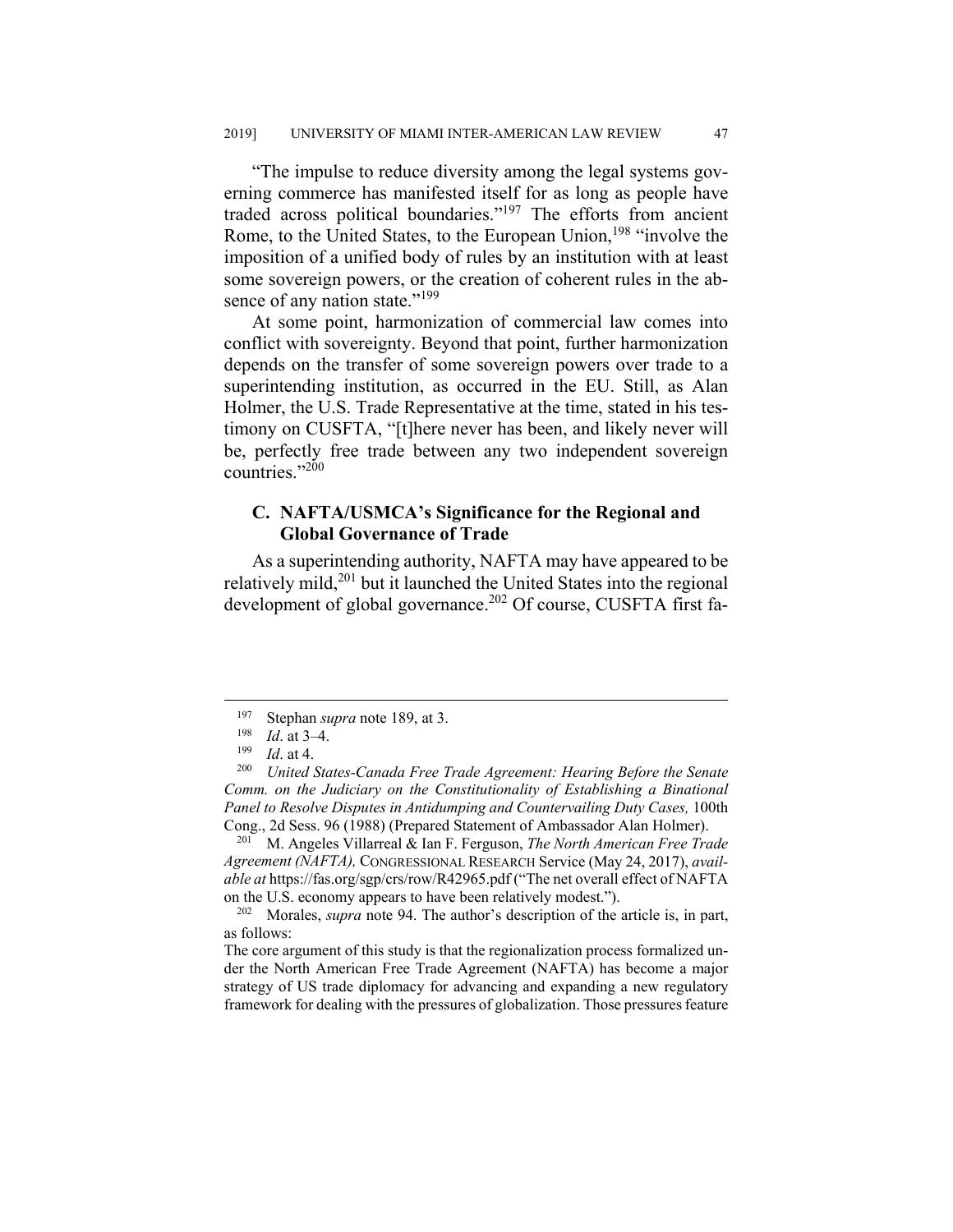cilitated this development by initiating the binational panels. Nevertheless, while CUSFTA stated that one of its objectives would be to "**lay the foundation** for further bilateral and multilateral" cooperation,"203 it contained no accession agreement. NAFTA, on the other hand, contained an accession agreement which reflected a reworded objective to "**establish a framework** for further trilateral, regional and multilateral cooperation."204 USMCA has similar language. $205$ 

The U.S. did not follow through with its CUSFTA commitment to harmonize AD/CVD laws with Canada.<sup>206</sup> The Congress that passed CUSFTA could not bind a future Congress in our constitutional system.207 The CUSFTA legislation did bind the federal judiciary, absent a declaration that the binational panels are unconstitutional. Although explicitly explained as not a model for future trade agreements,<sup>208</sup> the binational panels became another one of those government programs that never seems to go away.

It was the hope of a prominent international law scholar that the binational panels would be a model and influence U.S. courts:

<sup>208</sup> See Anderson Senate CUSFTA Judiciary Hearing Statement, supra note 71 Similarly, the binational panel system is not, and is not intended to be, a model for future agreements between the United States and its other trading partners. Its workability stems from the similarity in the U.S. and Canadian legal systems. With that shared legal tradition as a basis, the panel procedure is simply an interim solution to a complex issue in an historic agreement with our largest trading partner.

the re-organization of corporate competitive strategies, as well as a new disciplinary body for regulating market access in trade, investment and other related issues.<br>203

Canada-U.S. Free Trade Agreement, art. 102(e), Jan. 2, 1988 (emphasis added) [hereinafter CUSFTA].

<sup>&</sup>lt;sup>204</sup> NAFTA, *supra* note 7, at art.  $102(f)$  (emphasis added).<br><sup>205</sup> USMCA presmble ("ESTABLISH a clear transporant

USMCA preamble ("ESTABLISH a clear, transparent, and predictable legal and commercial framework for business planning, that supports further expansion of trade and investment.").

<sup>206</sup> Andrew Rosa, *Old Wine, New Skins: NAFTA and the Evolution of International Trade Dispute Resolution*, 15 MICH. J. INT'L L. 255 (1993).

<sup>207</sup> *See United States v. Winstar Corp.*, 518 U.S. 839 (1996) (quoting the British jurist William Blackstone: "the legislature, being in truth the sovereign power, is always of equal, always of absolute authority: it acknowledges no superior upon earth, which the prior legislature must have been, if it's [sic] ordinances could bind the present parliament.")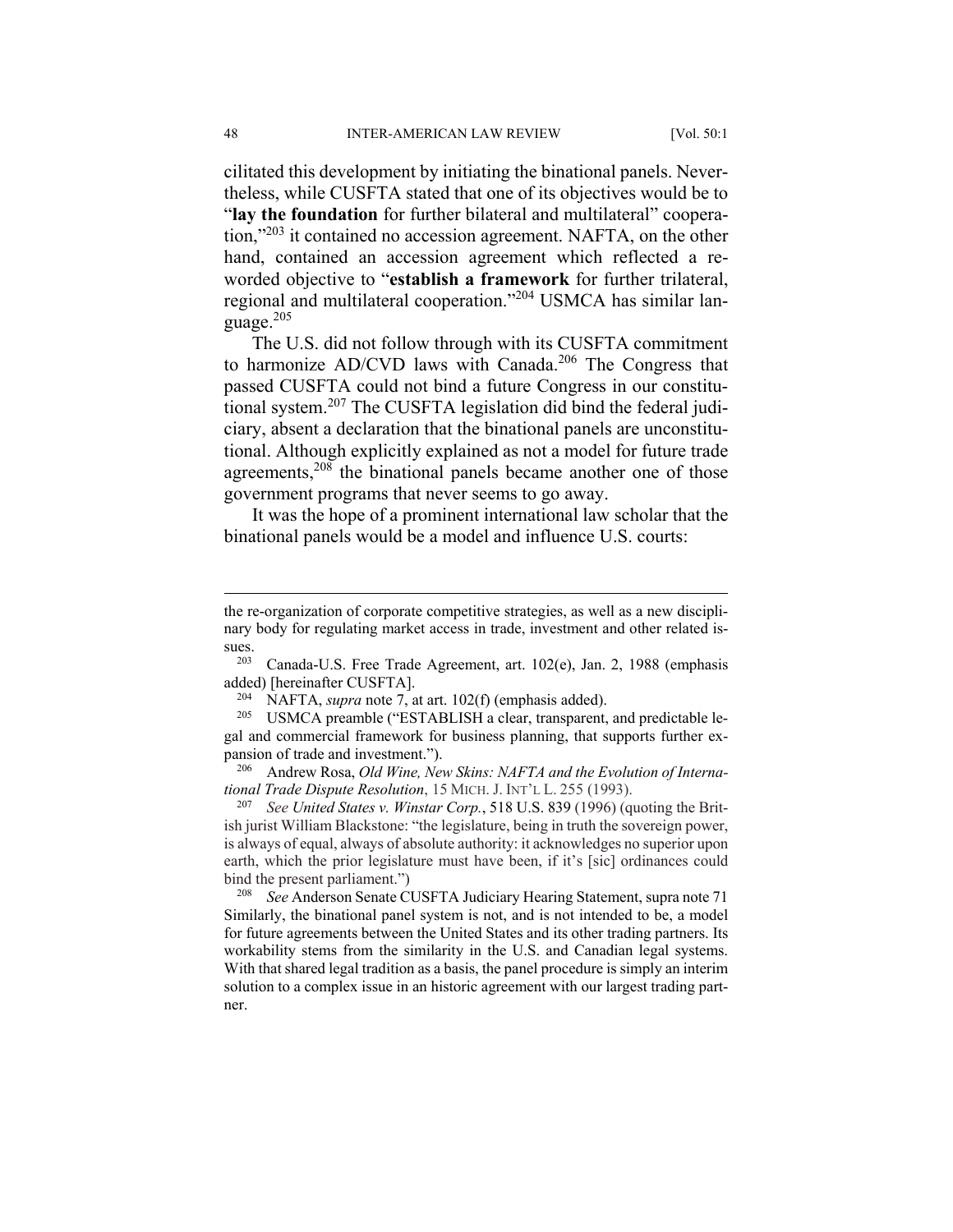I think one can look forward to gradual harmonization of the perceptions and practices of the two nations as the body of precedent builds up in the decisions of the binational panels. I would hope, in fact, that U.S. courts in cases not covered by the panel would – and I think the legislation ought to say "should" – look at the recent opinions of the pan $els.<sup>209</sup>$ 

NAFTA superseded CUSFTA and became "a key strategy for advancing and expanding a regulatory framework for global governance."<sup>210</sup> Supposedly, the United States thereby ensured that its priorities would prevail.211 The United States' involvement in global governance, however, has de-prioritized the Constitution.

Alan Wm. Wolf, now Deputy Director of the WTO, has described the U.S.-driven legal framework for international trade and the significance of NAFTA.<sup>212</sup> He explains that the process began with the Reciprocal Trade Agreements Act of 1934<sup>213</sup> and acquired its vision in language found in the Atlantic Charter by which Roosevelt and Churchill committed their countries "to further the enjoyment by all States, great or small, victor or vanquished, of access, on equal terms, to the trade and to the raw materials of the world which are needed for their economic prosperity;" and stated their desire "to bring about the fullest collaboration between all nations in the economic field."214 According to Wolf,

 <sup>209</sup> *United States-Canada Free Trade Agreement: Hearing Before the Senate Comm. on the Judiciary on the Constitutionality of Establishing a Binational Panel to Resolve Disputes in Antidumping and Countervailing Duty Cases,* 100th Cong., 2d Sess. 96 (1988) (Testimony of Andreas Lowenfeld).

<sup>210</sup> Nakagawa, *supra* note 187 (discussing Isidro Morales, *supra* note 94). 211 *See* Morales, *supra* note 94, at 19 ("As long as the US economy keeps innovating and growing, North

American integration defined according to US standards will remain legitimated and a blue print for future negotiations . . . .").<br><sup>212</sup> Alan Wm. Wolff, *Stressed in an Age of Populism: Recommendations for* 

*Changes in U.S. Trade Law and Policy*, INSTITUTE OF INTERNATIONAL ECONOMIC LAW (2017), *available at* http://iielaw.org/wp-content/uploads/2015/08/Alan-Wolff-IIEL-Issue-Brief-April-2017-Final.pdf.

<sup>213 19</sup> U.S.C. § 1351. 214 Wolff, *supra* note 212, at 4 (quoting parts of the Atlantic Charter).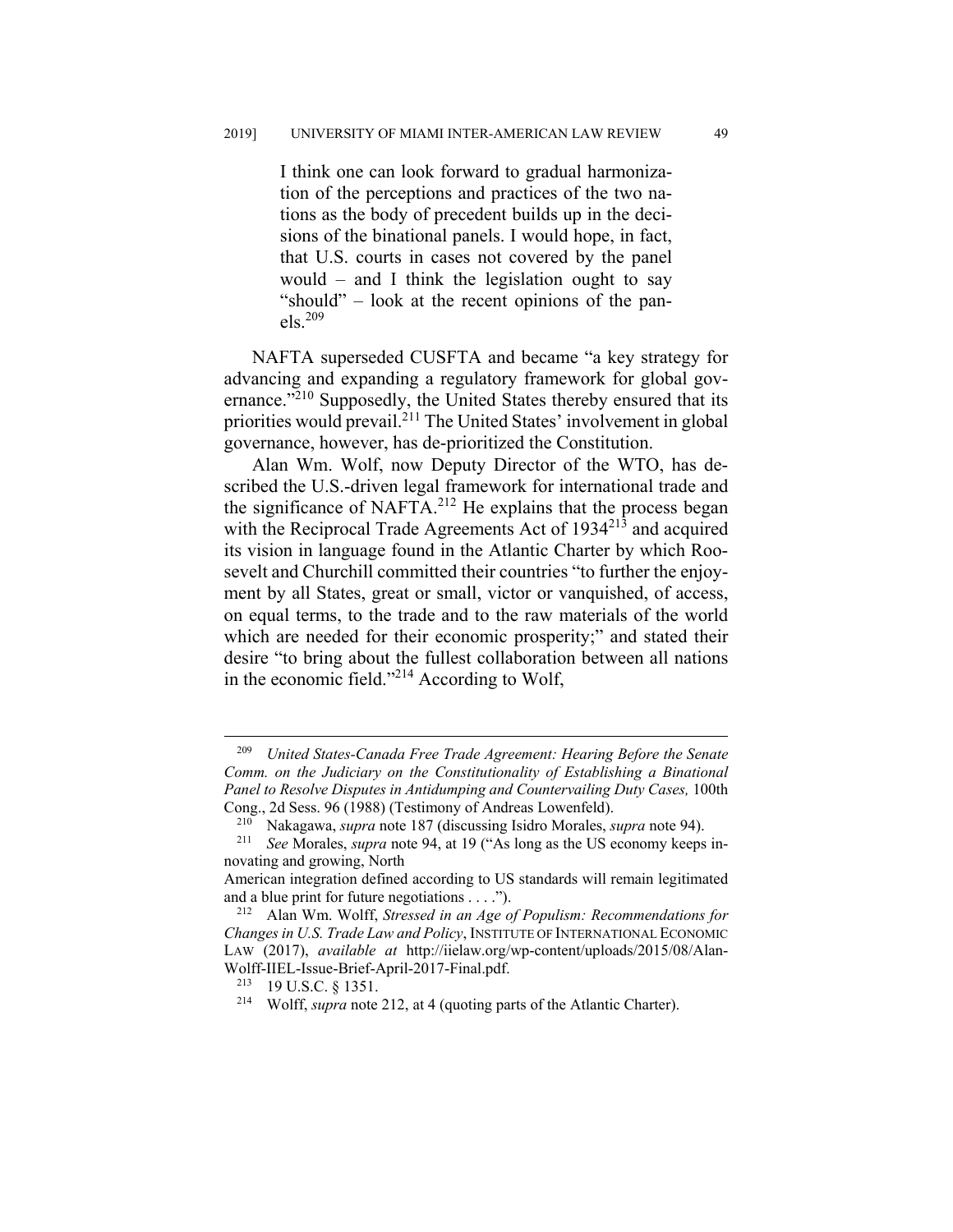From these beginnings, parallel tracks continued to be taken over the next three quarters of a century - with enactment of a number of statutory compacts between the President and the Congress loosely termed "trade negotiating authority" and in an iterative process of multilateral negotiations to construct a rules-based world trading system -- first in the Havana Charter for an International Trade Organization (the ITO, that the U.S. did not ratify), but then in the General Agreement on Tariffs and Trade (GATT) which the Executive Branch forged ahead with without the express approval of Congress until the 1970s, and finally the creation of the World Trade Organization (WTO) in the Uruguay Round in 1994.

These two elemental legal foundations, domestic statutes and multilateral rules, with the addition of some free trade agreements -- *most prominently NAFTA*, are the legal framework for America's conduct of international trade.<sup>215</sup>

#### **D. The Rule of Law or The Rule of Rules?**

Wolf continued by emphasizing that "[t]he rule of law must govern what our government can and should do in the field of international trade."<sup>216</sup> He rightly said this occurs "through our interventions before administrative and policy agencies of the Executive Branch, through appearances before Congress and the International Trade Commission, before U.S. courts and international tribunals, and in the press."217 Unfortunately, prior to the adoption of NAFTA, virtually none of that legal scrutiny was applied to the DSMs. This, despite what Wolf explained, has been the significance of NAFTA in shaping the global governance of trade.

For the U.S., the Constitution embodies our application of The Rule of Law. To violate the Constitution in pursuit of a global set of trade rules does not advance the Rule of Law. Although trade law experts may mouth the phrase "Rule of Law," too often what they

 <sup>215</sup> *Id*. at 4–5.

 $\frac{216}{217}$  *Id.* at 5.

<sup>217</sup> *Id*.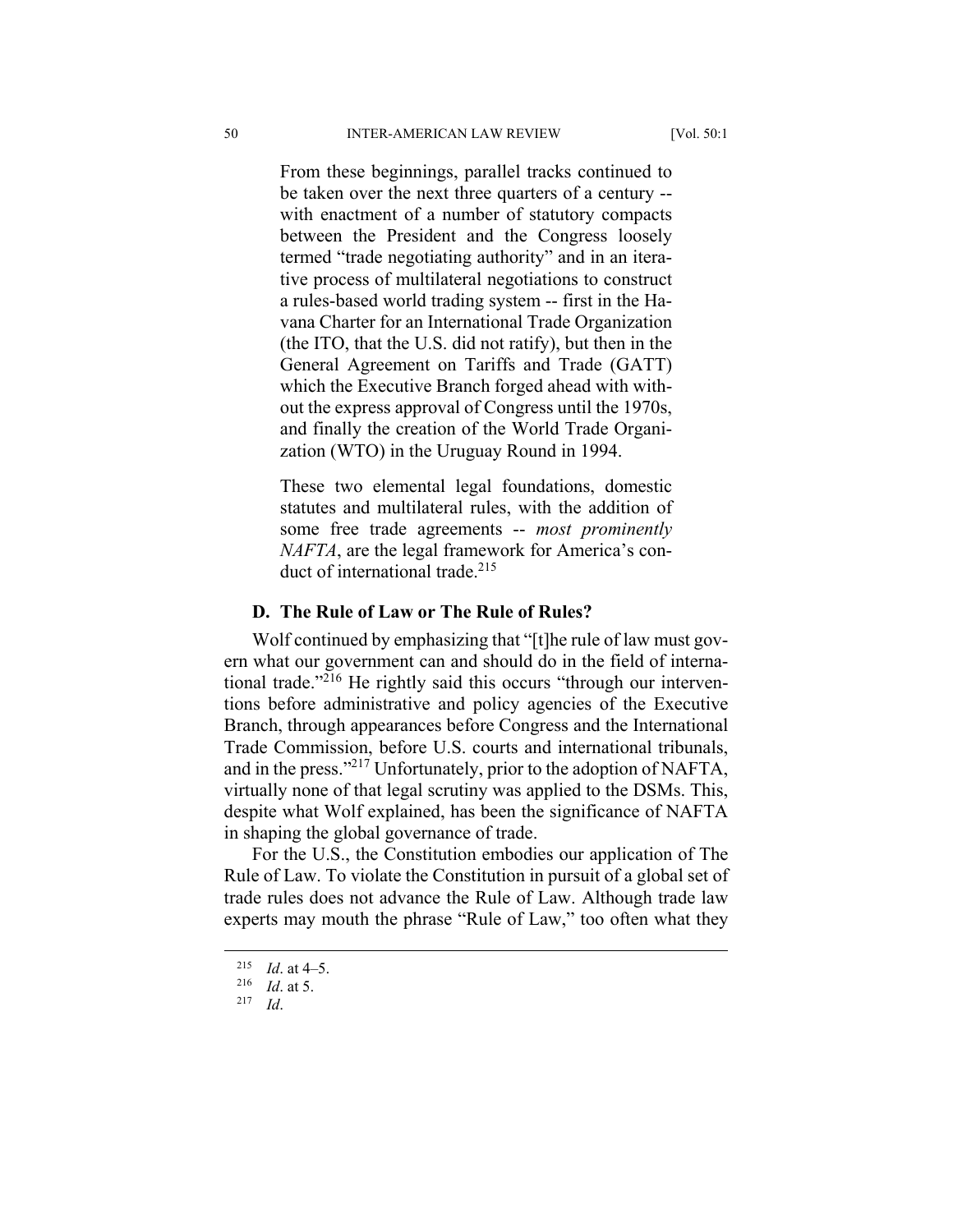really are promoting is the rule of rules. These are very complicated rules that allows a small number of trade-law specialists to make politically unaccountable decisions that extend the Administrative State to the global level.

The Rule of Law involves both an ideal and its actual instantiation in particular countries. The ideal—sought but never fully achieved—refers to principles of justice that restrain the exercise of governmental power. As an actual state of affairs, the Rule of Law can only exist within the bounds of a particular political body with powers to enforce the rules of law.218

Under the Articles of Confederation, the ideal of the Rule of Law—so prominent in the Declaration of Independence—was widespread. Regardless of whether and to what extent the rule of law existed within the borders of the separate states, $2^{19}$  it did not in fact exist among the whole group of states. Certainly, on matters of trade, states were not adhering to the provisions of the Articles.<sup>220</sup> The Articles could not enforce the Rule of Law because it did not provide for executive and judicial powers to do so.

219 For a description of the lawlessness in some states, *see* Plaut v. Spendthrift Farms, 514 U.S. 211 (1995).

set them by the ears than to attain the common object. When Massachusetts set

 <sup>218</sup> *See* THE FEDERALIST NO. 15,*supra* note 170

Government implies the power of making laws. It is essential to the idea of a law, that it be attended with a sanction; or, in other words, a penalty or punishment for disobedience. If there be no penalty annexed to disobedience, the resolutions or commands which pretend to be laws will, in fact, amount to nothing more than advice or recommendation. This penalty, whatever it may be, can only be inflicted in two ways: by the agency of the courts and ministers of justice, or by military force; by the COERCION of the magistracy, or by the COERCION of arms. The first kind can evidently apply only to men; the last kind must of necessity, be employed against bodies politic, or communities, or States. It is evident that there is no process of a court by which the observance of the laws can, in the last resort, be enforced. Sentences may be denounced against them for violations of their duty; but these sentences can only be carried into execution by the sword. In an association where the general authority is confined to the collective bodies of the communities, that compose it, every breach of the laws must involve a state of war; and military execution must become the only instrument of civil obedience. Such a state of things can certainly not deserve the name of government, nor would any prudent man choose to commit his happiness to it.

<sup>220</sup> *See* Letter from James Madison to Thomas Jefferson (1786) *in* HANK EDMONDSON, ARTICLES OF CONFEDERATION AND PERPETUAL UNION (2012): The States are every day giving proofs that separate regulations are more likely to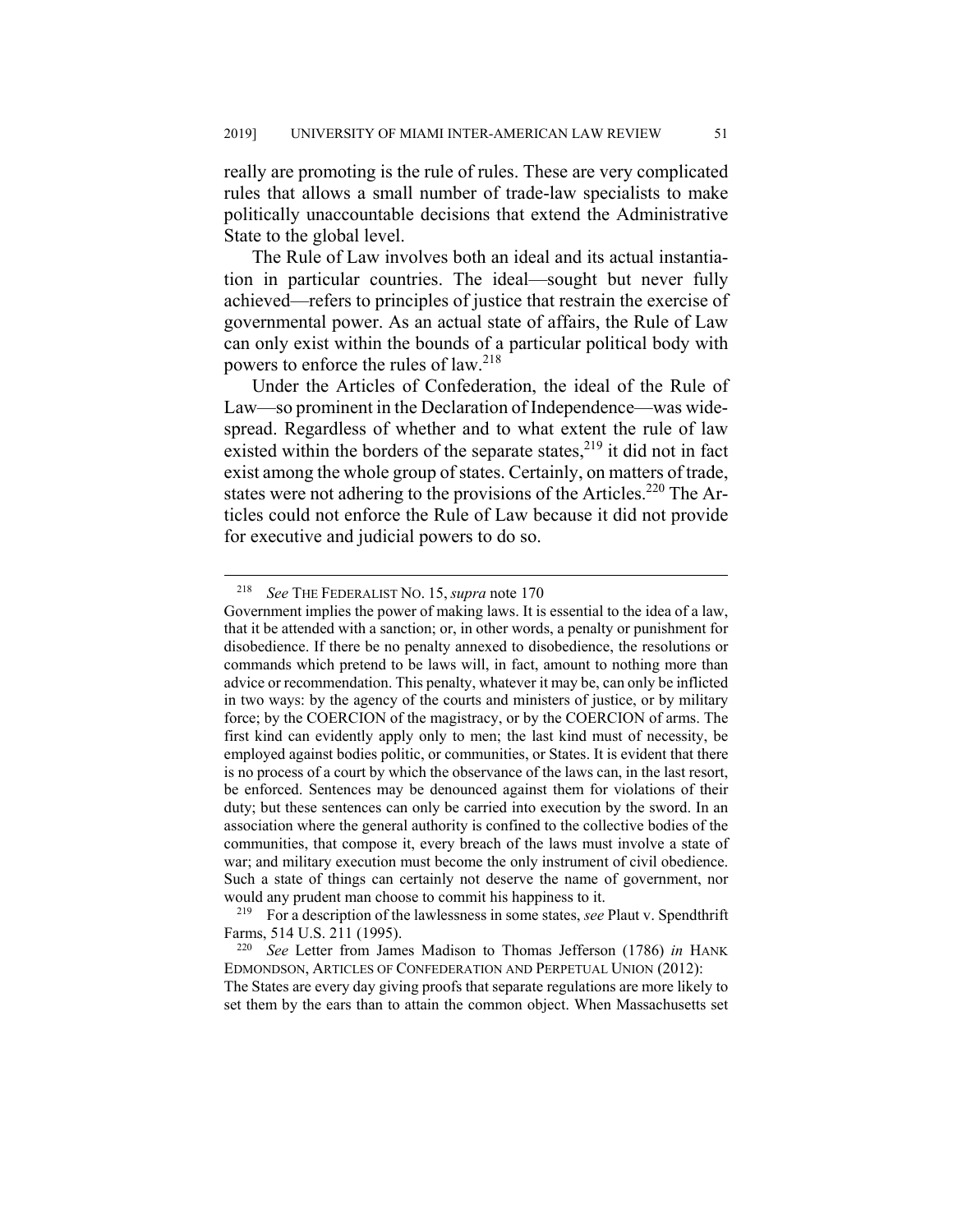Some may think that multilateral agreements are a modern development, widely used only since after World War II. While significant since World War II, the Constitution's Framers were quite familiar with such arrangements and rejected them. *Federalist* 15 explains that experience shows that such arrangements fail to produce the expected benefits.

> In the early part of the present century there was an epidemical rage in Europe for this species of compacts, from which the politicians of the times fondly hoped for benefits which were never realized. With a view to establishing the equilibrium of power and the peace of that part of the world, all the resources of negotiation were exhausted, and triple and quadruple alliances were formed; but they were scarcely formed before they were broken, giving an instructive but afflicting lesson to mankind, how little dependence is to be placed on treaties which have no other sanction than the obligations of good faith, and which oppose general considerations of peace and justice to the impulse of any immediate interest or passion.221

The European Union is an expansion of its 18th century predecessors. It has sought to overcome the weakness of previous confederations lacking judicial and executive powers by adding a powerful European Court of Justice and the European Commission. Still, it has been experiencing the limitations described by *The Federalist*. More recently, the EU has attempted unsuccessfully to move from a multilateral-treaty/confederation to a constitution.<sup>222</sup> Nevertheless,

on foot a retaliation of the policy of Great Britain, Connecticut declared her ports free. New Jersey served New York in the same way. And Delaware I am told has lately followed the example in opposition to the commercial plans of Pennsylvania. A miscarriage of this attempt to unite the states in some effectual plan will have another effect of a serious nature . . . .I almost despair of success.<br><sup>221</sup> THE FEDERALIST NO. 15, *supra* note 170.<br><sup>222</sup> Andrea Broughton, *European Council Fails to Agree on a Constitutional* 

*Treaty*, EUROFOUND (Dec. 16, 2003), https://www.eurofound.europa.eu/observatories/eurwork/articles/european-council-fails-to-agree-on-constitutional-treaty.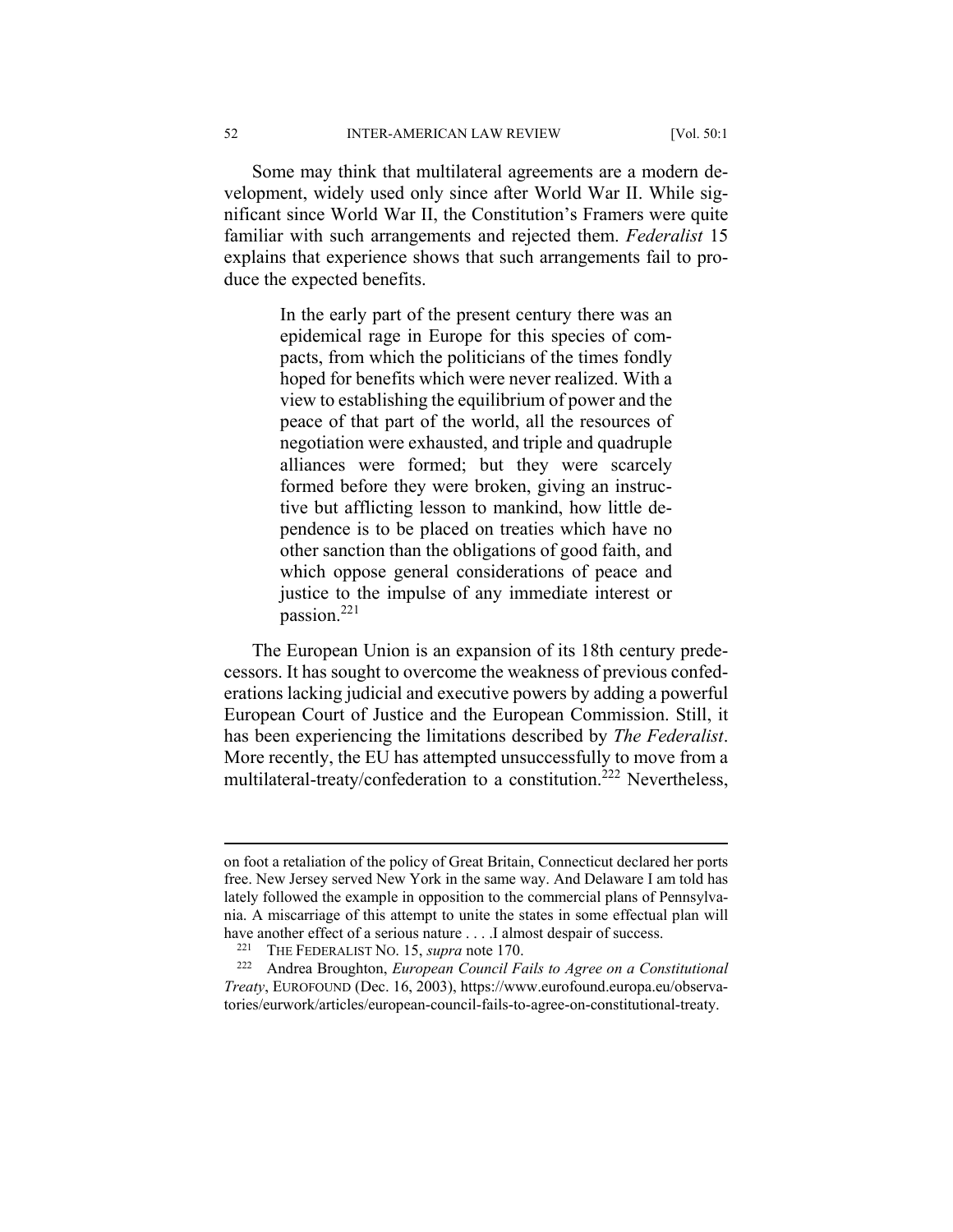as a confederation, the European Union remains inherently unstable, as demonstrated by Brexit and the bailout of Greece.<sup>223</sup>

 NAFTA and the WTO were created around the time of the expansion and transition of the European Economic Community into the European Union. Those were heady days. Unfortunately, the creation of the EU inspired, in part, NAFTA and the WTO – and now the USMCA – to include semi-governmental features which collide with the Constitution and The Rule of Law in the United States.

#### **CONCLUSION**

Rejecting dispute mechanisms in multilateral trade agreements does not constitute opposition to free trade. Trade between and among countries is never fully free. It is a matter of degree. International trade is always managed trade-- that is managed by separate sovereigns or some international organization. The degree of freedom and the volume of trade lies within the trade agreement and the mechanism(s) for enforcing the agreement. That power lies either with each of the sovereigns or with some superintending institution.

The U.S. court experience with the so-called "dormant commerce clause" makes the point. Although often difficult to discern, a difference does exist between a state's laws, the purpose of which are to protect in-state interests, and state laws having a legitimate, non-protectionist purpose, but which inhibit some trade from outside the state. From the viewpoint of out-of-state corporations, the non-uniformity of laws inherent in the U.S. federal system creates countless "trade barriers." Federal courts, as the superintending institution, seem to have developed a presumption that strongly disfavors the states under the dormant commerce clause.<sup>224</sup>

 <sup>223</sup> *See* Ashley Kirk, *European Debt Crisis: It's not just Greece that's drowning in debt*, THE TELEGRAPH (Feb. 8, 2017), http://www.telegraph.co.uk/news/0/european-debt-crisis-not-just-greece-drowning-debt/. 224 *See* Kassel v. Consol. Freightways Corp., 450 U.S. 662 (1981) (Rehnquist,

J., dissenting) (arguing that the Court has gone too far in the name of commerce and is intruding on states' right to pass laws regarding the safety of their citizens. "The result in this case suggests, to paraphrase Justice Jackson, that the only state truck-length limit 'that is valid is one which this Court has not been able to get its hands on"").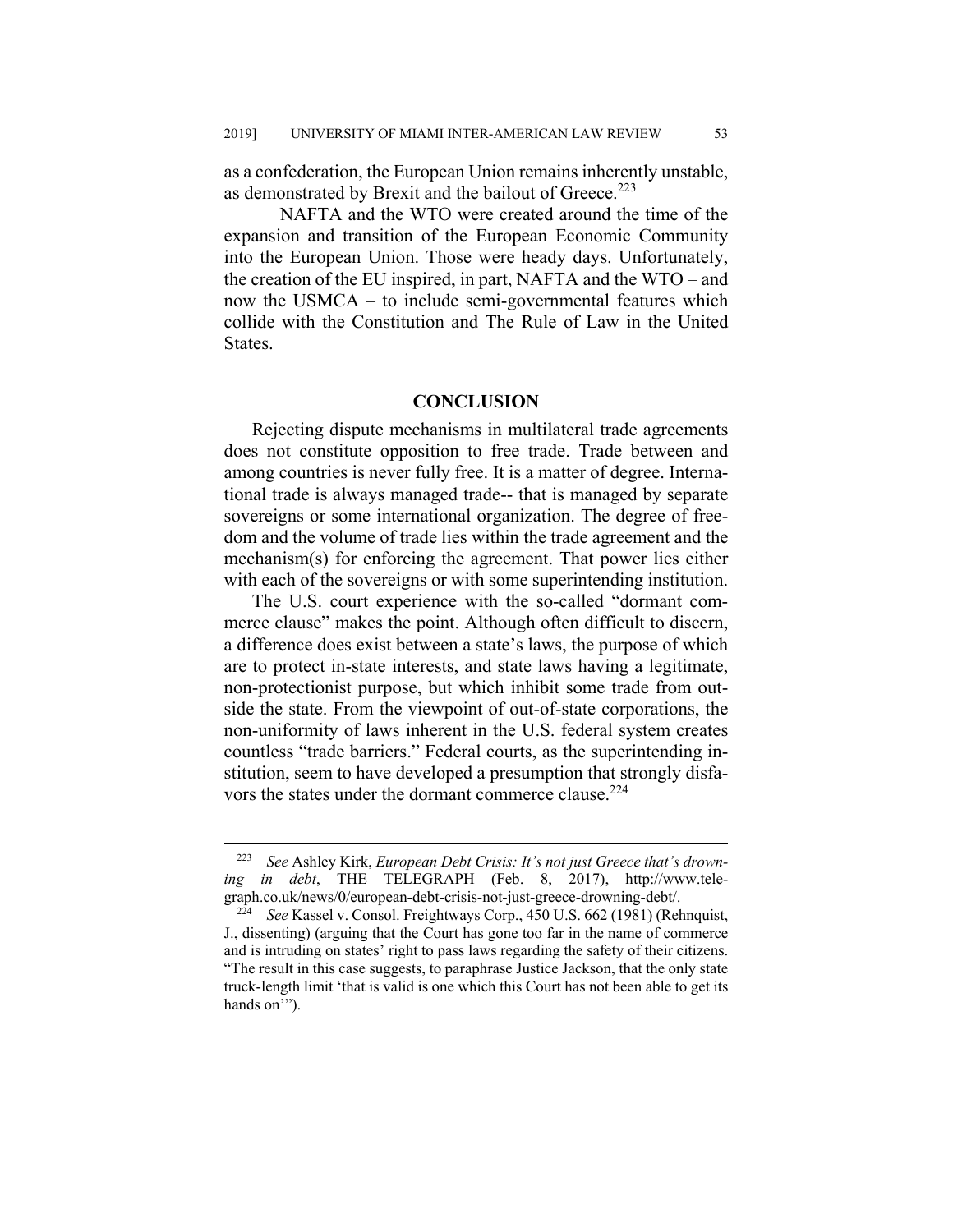It is not unreasonable to expect that international tribunals looking at non-tariff trade barriers will follow along a similar path. From an international perspective, the U.S. and other countries often view each other's laws that differ from their own as non-tariff "trade barriers." The 1988 Omnibus Trade and Competitiveness Act<sup>225</sup> "eliminated the 1974 Act's distinction between tariff and non-tariff trade barriers, and with it, some of the special considerations for trade measures impacting consumer protection, employee health and safety, labor standards, and environmental standards."<sup>226</sup> When international trade DSMs decide these issues, they are resolving matters that should be decided by U.S. courts.

It should not surprise lawmakers that many Americans have a sense that "We the People" are losing our powers of self-government in extremely complex international trade agreements. Ordinary Americans do not pretend to understand the intricacies of trade law and negotiations, as indeed few lawyers understand. They do expect their representatives to protect U.S. laws enacted through constitutional processes from being undone by international bodies.

The impasse over Chapter 10 (formerly Chapter 19) dispute resolution mechanism concerns self-governance, a term often simply equated with "Sovereignty." The two are not coequal, however. Each of the countries in USMCA has given up what might seem to be a relatively small amount of its self-governing powers. Canada and Mexico each certainly wants to preserve its own national sovereignty, especially vis-a-vis the United States. From their perspectives, on the one hand, USMCA's dispute settlement mechanism may somewhat limit the self-governing powers of each country. But on the other hand, those dispute settlement procedures easily allow parties to block access by opponents to U.S. federal courts. Canada and Mexico gain more than they give up in terms of self-governance.

In terms of U.S. self-governance, USMCA's dispute settlement mechanisms are a complete negative. Its DSMs and the interpretations that were sometimes necessary from the NAFTA Free Trade

<sup>&</sup>lt;sup>225</sup> Omnibus and Trade and Competitiveness Act, 102 Stat. 1107 (1988).<br><sup>226</sup> Corv Adkins & David Singh Grewal. *Two Views of International Trades* 

<sup>226</sup> Cory Adkins & David Singh Grewal, *Two Views of International Trade in the Constitutional Order*, 94 TEX. L. REV. 1495, 1511 (2016).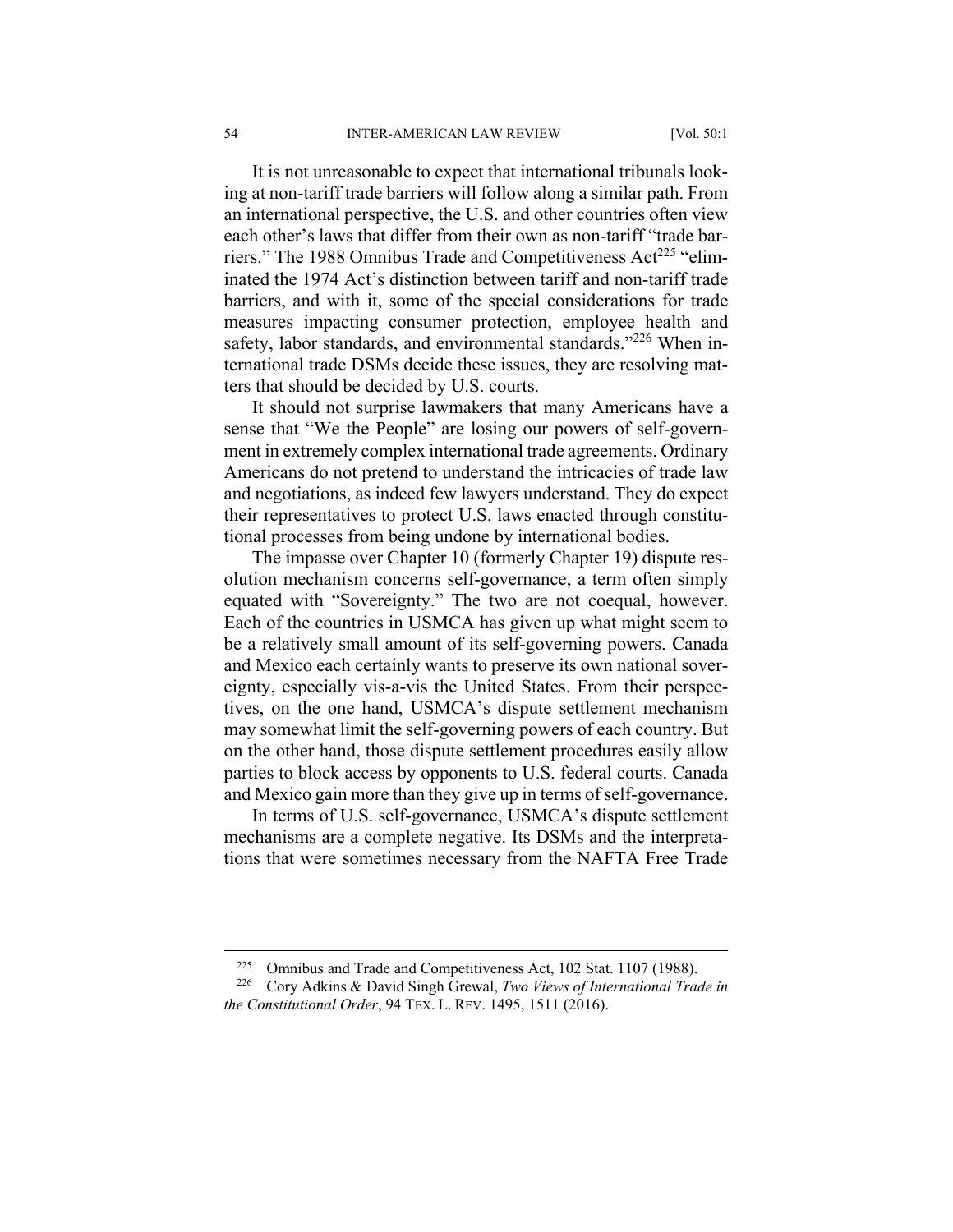$Commission<sup>227</sup>$  constitute supra-constitutional governing mechanisms. As such, they necessarily conflict with the Constitution. No other country in the world has as well-considered a constitution as that of the United States. The Constitution's innovative protections for trade and investment have proven to be key to U.S. economic success. Those who would transplant a few of those innovations to supra-national bodies fail to realize or ignore that the mechanism they may consider "effective" requires other elements of our Constitution in order to actually be effective.

USMCA not only allows U.S. nationals to be denied access to U.S. courts without their consent,  $228$  it is also a far inferior substitute. It may purport to provide a neutral and fair process, but NAFTA did not and the USMCA cannot provide "independent judges."<sup>229</sup> Without the salary and tenure protections that define what it means to be an "independent judge,"230 the unconsented-to process is offensive to the constitutional sensibilities of U.S. citizens. If aware of what the dispute settlement mechanism does, most U.S. citizens would oppose it regardless of how great the promised trade benefits.<sup>231</sup>

NAFTA and the Treaty for the European Union expanded multilateralism in trade and governance.<sup>232</sup> Support for NAFTA and the World Trade Organization benefited from the enthusiasm, at the

<sup>&</sup>lt;sup>227</sup> NAFTA's Free Trade Commission is comprised of representatives from the three member countries including Canada's Minister of International Trade, the United States Trade Representative, and Mexico's Secretary of the Economy.

<sup>&</sup>lt;sup>228</sup> U.S. nationals can lose their right of access to any court in the U.S. if they consent to an arbitration agreement.

<sup>229</sup> *See* Bucholtz, *supra* note 77 (proposing that binational panel members be granted the salary and tenure protections of Article III judges in order to make them more "independent").

<sup>&</sup>lt;sup>230</sup> See THE FEDERALIST NO. 78 (Alexander Hamilton).<br><sup>231</sup> Senator Elizabeth Warren (D. Mass) and former An

Senator Elizabeth Warren (D. Mass) and former Ambassador John Bolton make similar arguments in opposition to international trade agreements. *Compare* Elizabeth Warren, *The Trans-Pacific Partnership Clause Everyone Should Oppose*, THE WASHINGTON POST (Feb. 25, 2015), https://www.washingtonpost.com/opinions/kill-the-dispute-settlement-language-in-the-trans-pacificpartnership/2015/02/25/ec7705a2-bd1e-11e4-b274-

e5209a3bc9a9\_story.html?utm\_term=.75ab19300770, *with* John Bolton, *Trump, Trade and American Sovereignty*, THE WALL STREET JOURNAL (Mar. 7, 2017), https://www.wsj.com/articles/trump-trade-and-american-sovereignty-1488931180.

<sup>232</sup> *See generally*, Nicholas Baggaley, *Trade Liberalization under the GATT, the NAFTA and the EU*, J. OF COMPA. INT'L MGMT. (1998).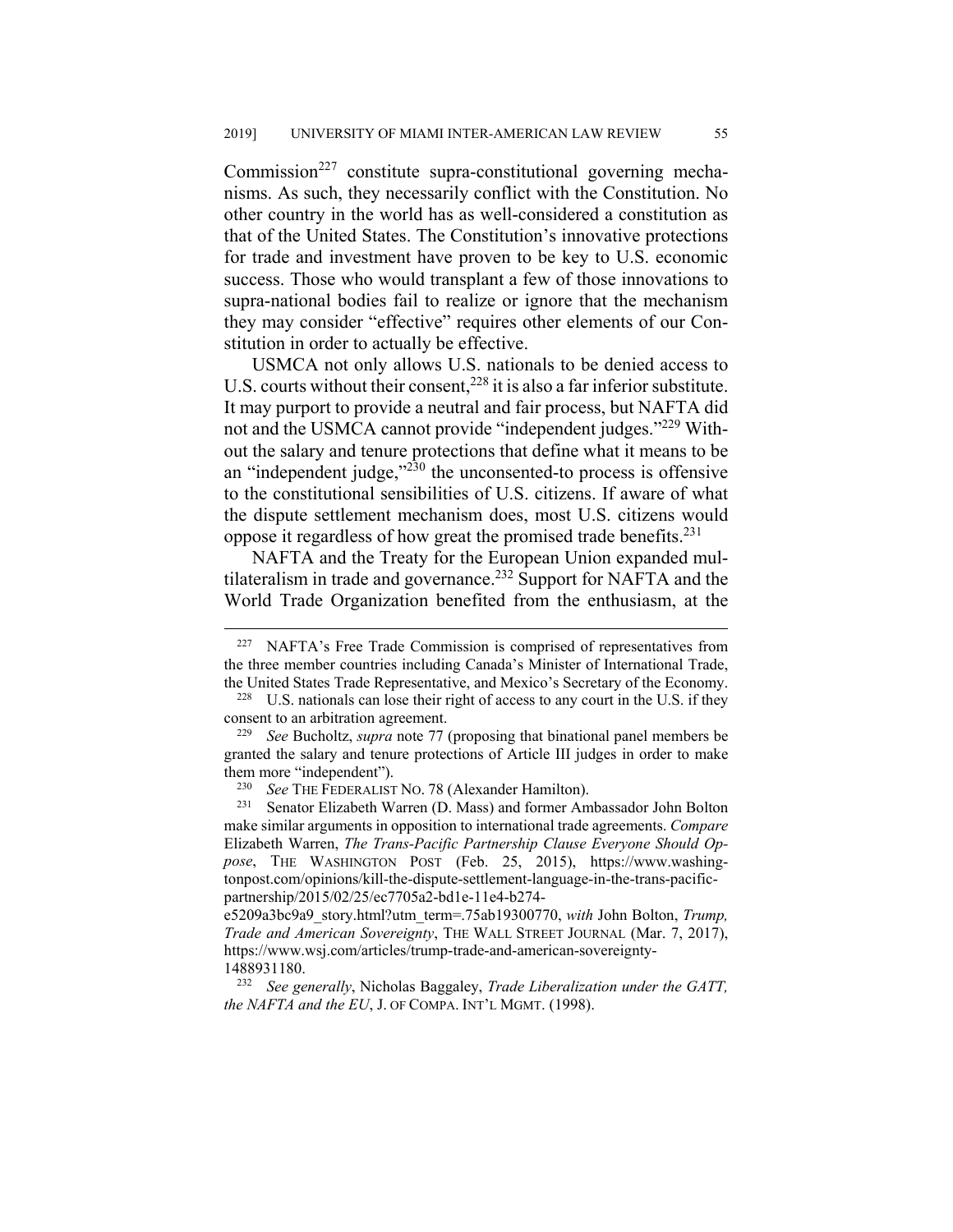time, for a "New World Order." The hopes inspired by the EU, however, have faded. Brexit, the wave of refugees, and the several debt crises have demonstrated that the current confederal arrangement is not a stable structure. EU enthusiasts, therefore, have been advocating greater integration and attempting - so far unsuccessfully - to create a constitution. The purpose of a constitution would be to create a state, having at least external sovereignty. Slowly, EU integrationists have been learning by experience the wisdom of the political principle laid down in *The Federalist* that confederations, useful for certain purposes, do not work as governing arrangements.<sup>233</sup>

The USMCA, as a multilateral agreement was almost not completed. At one point, the U.S. divided the negotiations, dealing bilaterally with Mexico without Canada. President Trump said that negotiations were going well with Mexico, but not Canada.<sup>234</sup>

Consciously or not, the Trump Administration's strong preference for bilateral trade agreements, over multilateral ones, is constitutionally more prudent. Even better would be bilateral treaties, for reasons discussed above.235 Bilateral agreements normally do not create governing bodies. In CUSFTA, the U.S. hastily agreed to the binational panels as an interim agreement.

Opposition in the U.S. to multilateral trade agreements that include governing mechanisms is not necessarily motivated by isolationist or anti-free trade views. Admittedly, some U.S. citizens who oppose multilateral trade agreements do so for self-interested and/or isolationist reasons. General opposition, however, to any multilateral agreement which includes supranational governing institutions, such as NAFTA and the WTO, can legitimately represent a defense of U.S. self-governance under our Constitution. U.S. sovereignty, and promotion of fully free, bilateral trade are easily compatible.<sup>236</sup>

Those who work for institutionalized global governance of trade have not learned the lessons of how and why the "American Experiment" has succeeded so well. As Justice Kennedy has written, "The

 <sup>233</sup> *See* THE FEDERALIST NO. 15,*supra* note 170.

<sup>&</sup>lt;sup>234</sup> Don Lee, Trump Administration Nearing Deal with Mexico on revised NAFTA, but issues with Canada remain, The Virginian Pilot (Aug. 16, 2018), https://pilotonline.com/business/consumer/article\_599976db-fea0-540aa95b-6e3e92lfela0html

<sup>235</sup> *Supra* section II(A)(1).

<sup>236</sup> *See* Bolton, *supra* note 232.